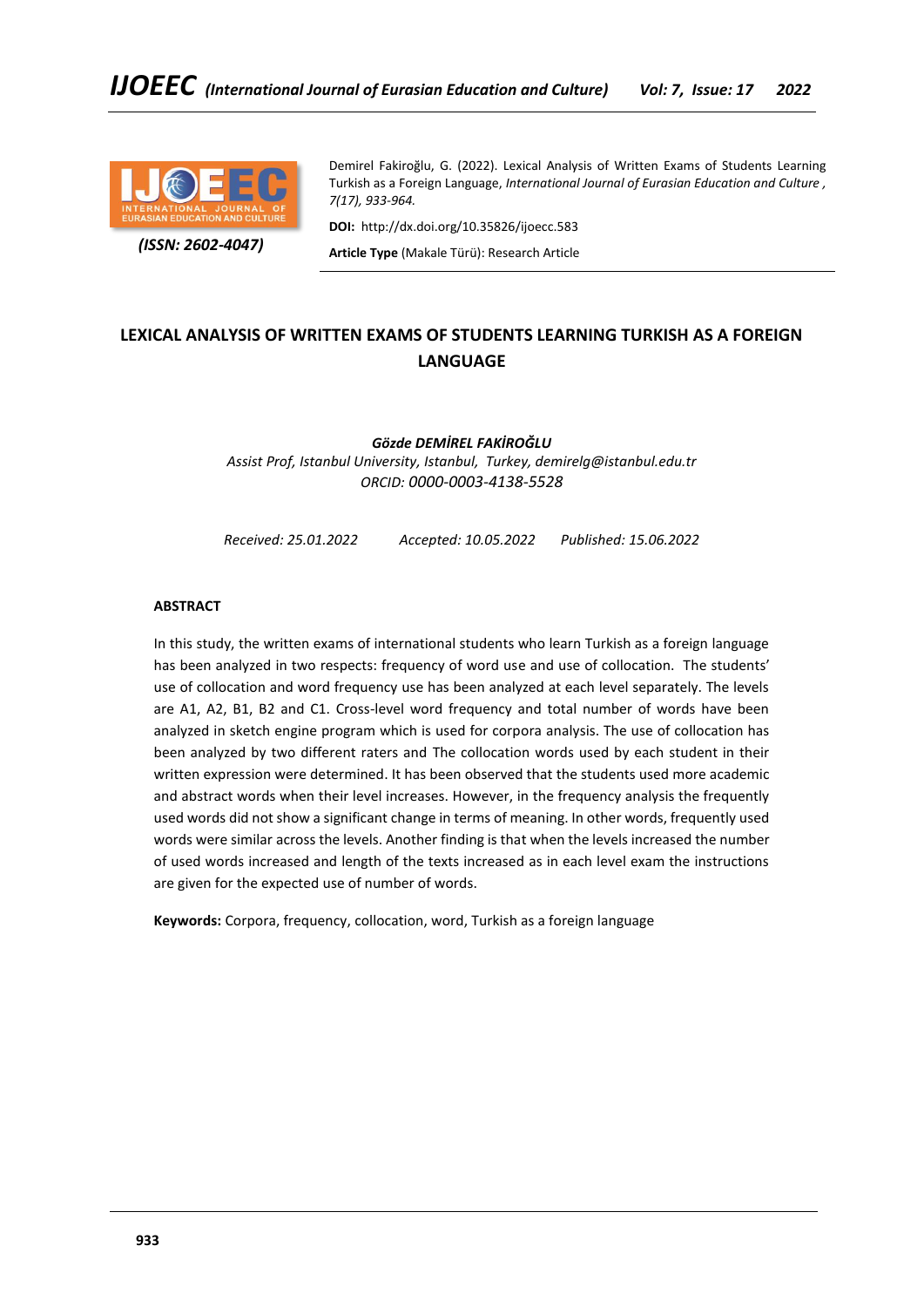#### **INTRODUCTION**

The definition of a text is various. The text can be written or spoken or even a drawing which conveys or includes a message or a meaning. Even graffiti are defined as a kind of text which has historically and culturally founded interpretation of the aspects of the world shaped by human personality and behavior. "Therefore, graffiti represent the written and visual aspects of language and, when read properly, has its own semiotics that can reveal the cultural politics of the place and the diverse geography of power and identity" (Rhiney, 2010: 6).

Text linguistics explains how text structures are constructed thematically and grammatically and their communicative function with applied examples. In other words, textlinguistics defines the formation of a text with its general principles and explains the importance of the elements that make up the text (Balcı, 2006: 192). In the formation and analysis of texts, textuality criteria are taken as a basis. The textuality criteria are discussed under seven main headings. These are coherence, cohesiveness, purposefulness, informativeness, situationality, acceptability and intertextuality (De Beugrande & Dressler, 1981). Cohesion mentions what grammar rules are used to compose text. Cohesion provides unity not only between sentences, but also between paragraphs related to the surface structure of the text. Therefore, if the text constitutes integrity, the small units in the text must also correspond to each other. Use of reference, ellipsis and replacement bodies the cohesion of a text. For reference, instead of repeating the same word, another word, pronoun, phrase and suffix can be used to make the text more fluent to the reader or listener. The consistency in using the references enhances the unity of the text. For ellipse, taking out a part of the sentence as the reader can complete the missing element in mind by deducing from the context. As for replacement, when an element of a text is used instead of another element, replacement occurs. Those help making a text content shorter. Connectors are used to make the text more coherent. A variety of sentence elements are unified by consistency feature. A series of sentences come together to create a context in a holistic way which is ensured by coherence and consistency. Coherence constructs logical patterns between sentences, semantic and grammatical relationship. Coherence helps the reader understand a text well. A consistent text is a logical structure and guides the reader to the text. The orientation of a text is clarifying the message to the reader. As for informativeness, all the texts have the aim of generating information and readers aim to get the information presented in the text as a way of communication. Contextualization of a text is associated with the weaving of the textual content around a topic. Intertextuality which is one of the elements of textuality is the relation and reference to other texts within the same text. Texts play a crucial role in teaching the language. Thus, they are vital for teaching grammar in a context and transmitting culture (Ocak & Baysal, 2016: 37).

In lexical semantics, the distinction between sense and reference is important. The reference of a word may be a thing, an event, a sense, or a state. By using the word "chair", someone refers to a seat with four legs and a back. However, the sense of that word is its meaning in relation to the linguistic system internal to the mind. The exact meaning of a word can be related to the similar objects like bench, sofa etc. Translation of the words may not give the same sense in another language. The translational difference is because of the relational aspect of the language. Lexical semantics can be explained in connection with mental lexicon (Stringer, 2019: 181-182).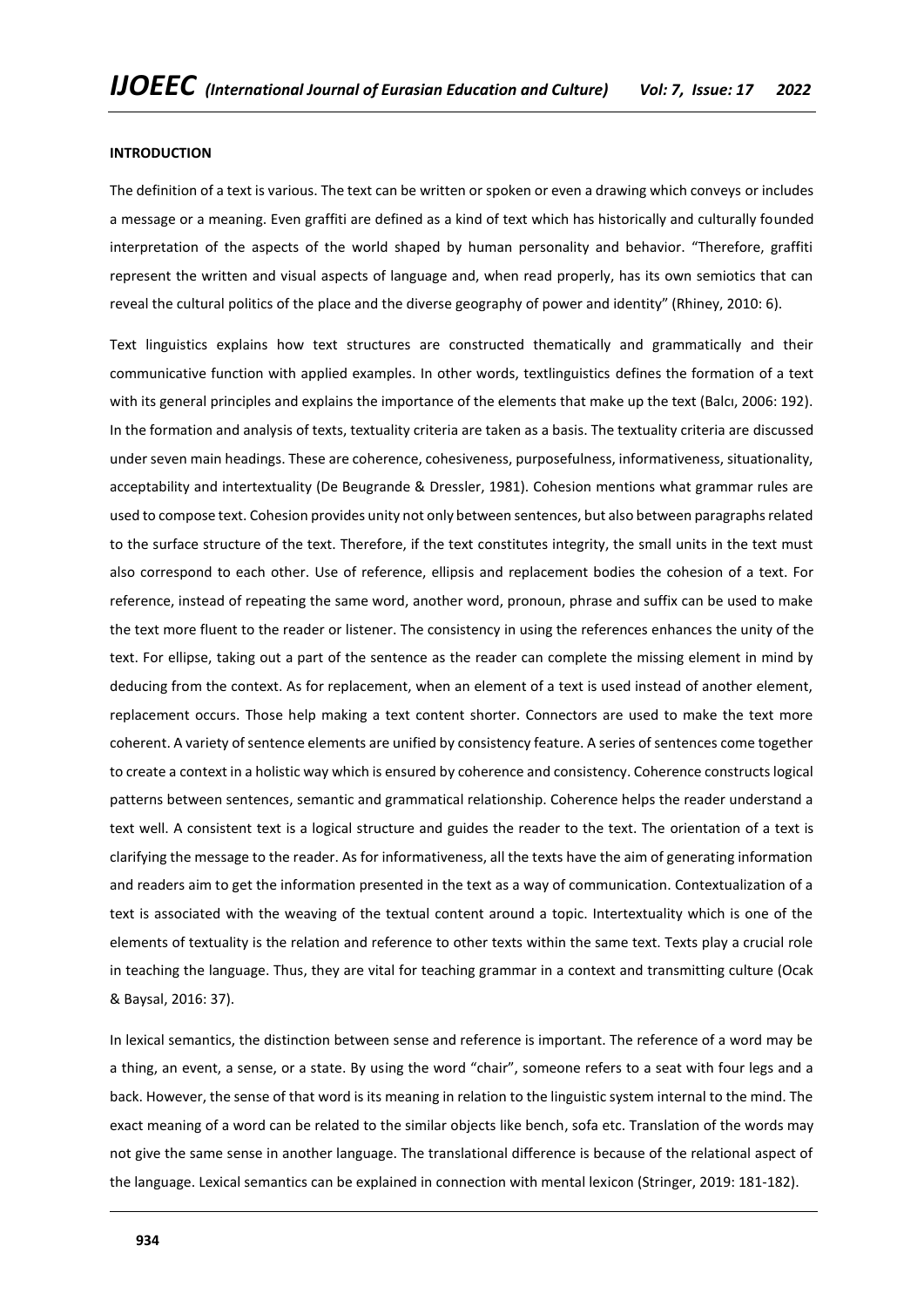Ülper (2011) states that the most important function of writing is communication. Coherence and cohesion are two vital constituents of a text. Knowing the cohesion characteristics of a students writing helps determining the students written production abilities (Ülper, 2011).

The creation of a corpus of learners about teaching vocabulary in foreign language teaching and the accessibility of this compilation by students and teachers contribute to the linguistic development of students. Learners' corpus is databases that contain written and oral expressions of those who learn a language as a second or foreign language (Çalışkan, 2016: 40).

For learner corpora, Meunier (2021) states that access to large (electronic learner corpora in the 1990s led to a revolution in the way learner language was analyzed and described. The first learner corpora that exceeded one million word tokens in size were collected, and the new options offered by automatic corpus analysis tools offered unprecedented insights into learner language. Another key feature is that the texts included in learner corpora have been selected on the basis of a number of criteria or variables related to, among others: the learners themselves (e.g. target language, mother tongue, proficiency level), the type of communicative task (e.g. written/oral communication, descriptive/persuasive/narrative/expository writing/narrative, informal/formal level), the contextual conditions of language production or task setting (e.g. interactive tasks, computer–mediated communication) (Meunier, 2021: 25)

While a comprehensive corpus is available in teaching English as a foreign language or as a second language, there is no corpus of learners that can be used in teaching Turkish as a foreign language or a second language.

## **Cohesion**

A text is not composed of a number of sentences which arbitrarily come together. The relation between the sentences need to create a sense of unity. This unity which is named as cohesion makes the text a whole. Cohesion does not ensure the unity of a text but it plays role for creating unity. For establishing cohesion in a text, writers use references, conjunctions and related words for the context (Morris & Hirst, 1991: 21).

The cohesion in the text is achieved through grammatical cohesion and lexical cohesion. According to Halliday and Hassan (1985) grammatical cohesion is analyzed under four categories which are references, substitutions, ellipsis and conjunctions. Lexical cohesion is analyzed under two categories which are reiteration and collocation. Reiteration originally is categorized as repetition, synonym, superordinate, and general word. While some categorize collocation together with reiteration categories, some analyze it separately under lexical cohesion title (Wang & Zhang, 2019: 2).

#### *Grammatical Cohesion*

Grammatical cohesion is obtained by using grammatical structures when creating a text. According to Halliday and Hasan (1976), there are four grammatical subcategories which are reference, substitution, ellipsis and conjunction. Reference is used instead of an element of a sentence before or after it takes place. References are usually used to avoid repetition. Substition is used to replace a part of a sentence or the whole sentence. It can be done at lexical level or sentence level. As for ellipsis, it is the reduction of sentence, in other word using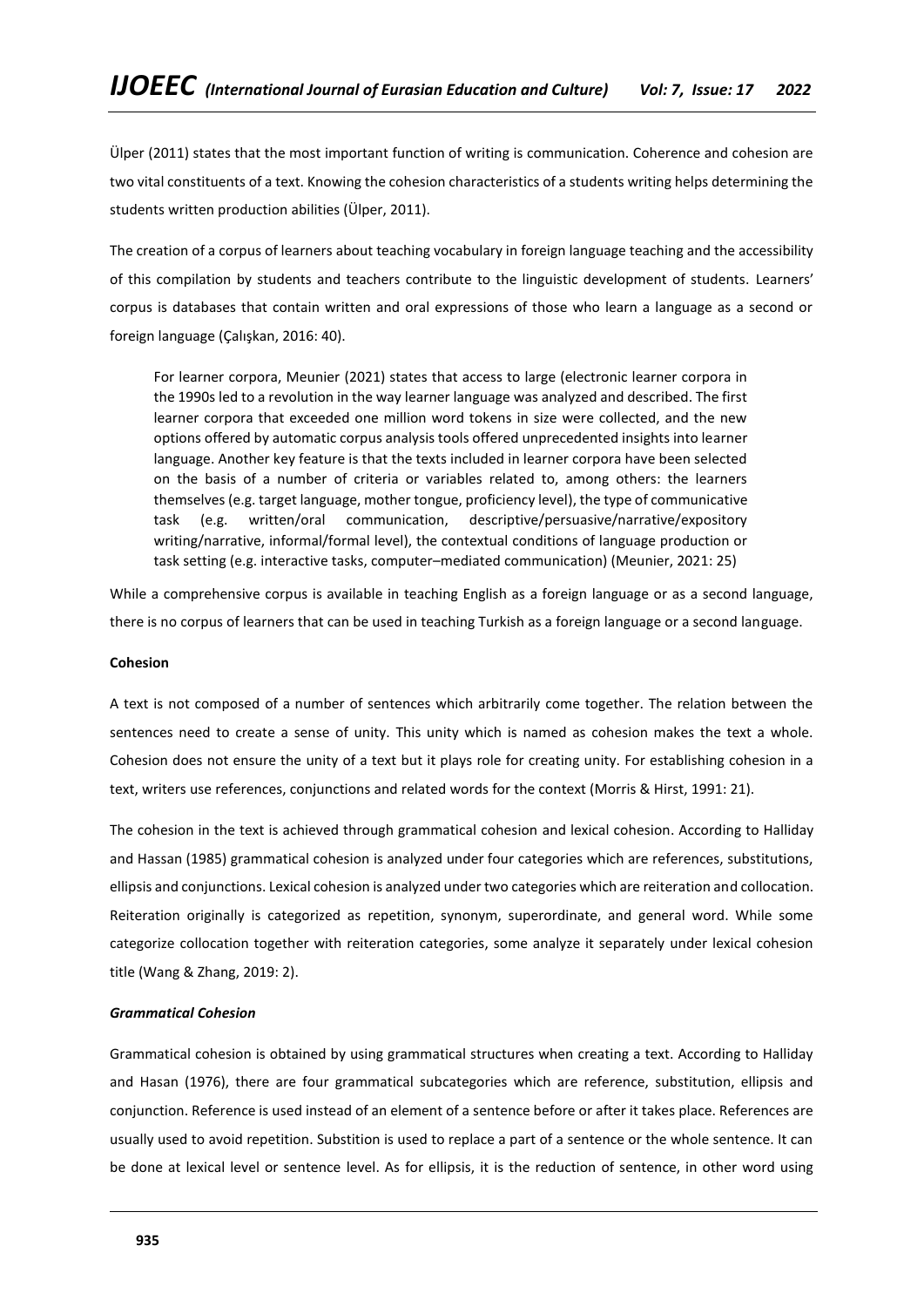incomplete sentences which is comprehensible for the reader. Cohesion is using connectors or cohesive ties between clauses or sections of a text (Halliday & Hassan, 1976).

#### *Lexical Cohesion*

Lexical cohesion has been classified differently by linguists. According to Hasan's model (1984) of lexical cohesion general category subtitles are: repetition, synonymy, hyponymy, meronym and antonymy.

According to Halliday (1985) repetition is the strongest and most direct cohesive device. Grammatical forms and morphological forms are also accepted as cohesively related repetitions. Such as: found-foundation-founded, invite-invitation etc. Those words in the same group are accepted as the same lexical item (Malah, 2020: 50).

#### *Reiterative lexical devices:*

Synonyms/near synonyms, repetition, superordinate/hyponyms serve the communicative function of the message in the text, when a lexical item is repeated it leads to emphasis on the message and as a result making reading an easier task. An author can use different lexical devices at varying degrees to ensure textuality, not necessarily all items of textuality. When second language learners have awareness about lexical cohesion, their reading comprehension and writing skills can be developed more easily. If the language learners know the structure and vocabulary pattern of a text, it will help them gain fluency and improve critical reading ability (Enyi and Orii, 2019: 90).

According to a study conducted with L2 Arabic learners of English in terms of textual analysis of lexical cohesion in academic expository essays. The use of Derivational lexical forms is another indication of quality in high rated texts. In high rated texts there were fewer simple repetitions in sequential sentences. In high rated texts the repetitions are done in a longer distance and the writing style is appropriate for academic conventions (Bacha, N. N., Cortazzi, M. & Nakhle, F., 2002, p. 144).

#### *Collocation*

Collocation is the terms used as one of the sub-categories of cohesive devices. Collocation is the lexical tie created by semantically related words. Most important point about collocation is the use of items which share the same lexical environment.

Carter (1987) points out that collocation is related with systematic linguistics a separate study of language. Semantically related and consistent words weave to make a coherent text which constructs the elements of collocation (1987: 50). Accordingly, vocabulary is studied in a related field and particular subject, vocabulary associated with that subject is grouped around it (Carter, 1987: 50).

For textuality, within a discourse in addition to grammatical ties lexical connection is also an important device for holding the text together. The two main types of cohesion are grammatical which shows structural weaving of the text and lexical which shows weaving of the vocabulary in a discourse. Cohesive writing is not ensured only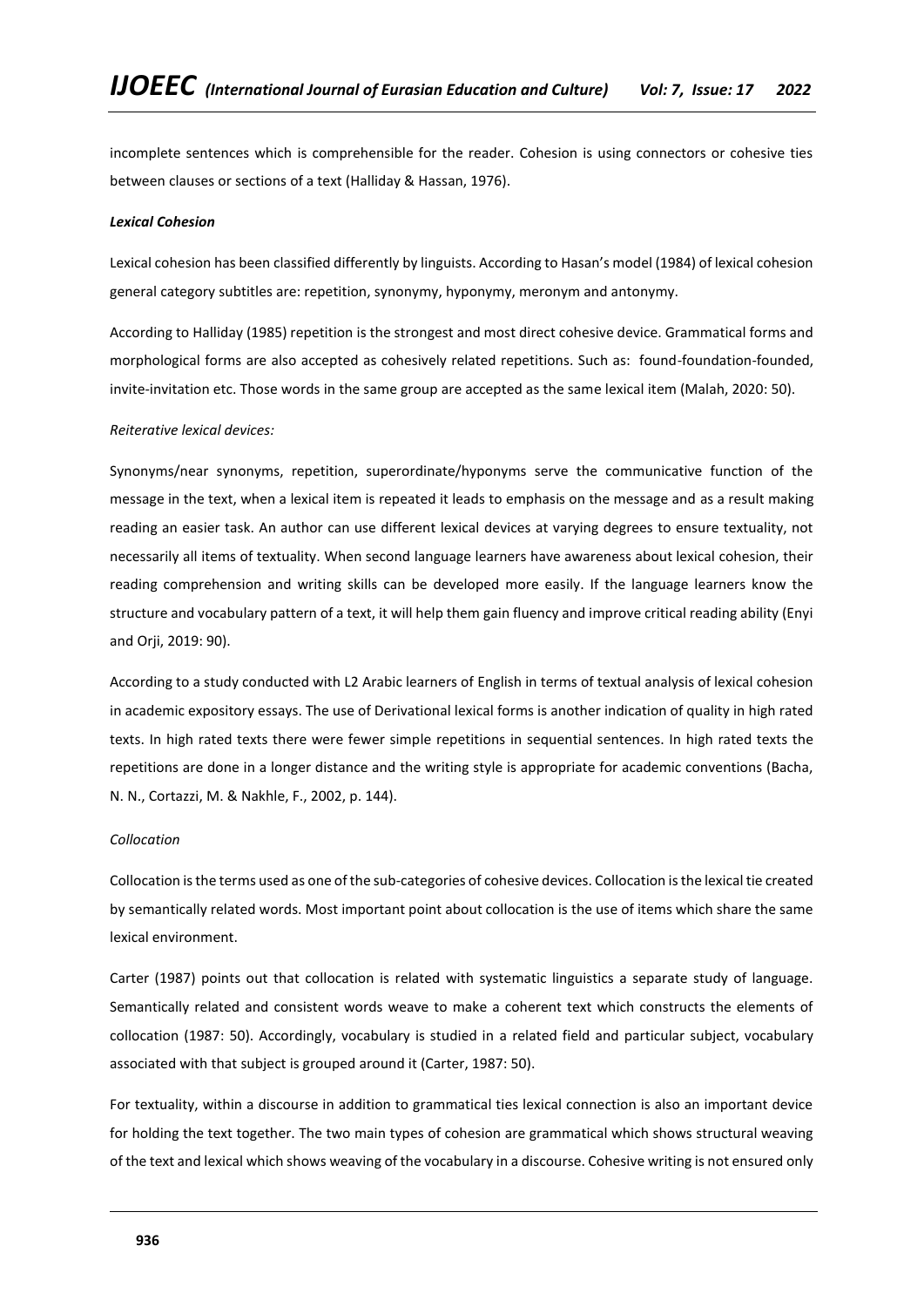by grammatically correct sentences but the connection of the authors' ideas at the level of sentence, paragraph and discourse. A text is constructed with a chain of related ideas connected with devices. For the interpretation of a text, a semantic relation is to be established. "Cohesion among other sub-systems form the integrated system of any language, and the guiding principle in language is that, the more conventionalized meanings are reflected through the grammar, and, the more particularized ones through the vocabulary. Cohesion is partly expressed through the vocabulary, and partly through the grammar of language." (Enyi & Orji, 2019: 85-86)

The second major importance of the vocabulary chain is that they provide clues to determine consistency and discourse structure.

Lexical chains give clues about the coherence and discourse structure of a text. If there is chain of texts in a discourse, there is also related words in the same text. There is an assumed structure common to all discourse which can be written or spoken. (Morris & Hirst, 1991: 23-24).

According to a study conducted with ESL learners (Raman & Mathew, 2020), students at low level language competence used a lot of repetitions and high level students used more semantically related collocated words than the others. They concluded that the use of cohesive devices does not directly affect the quality of students' writings.

According to Ülper's (2011) research on the Turkish written expressions of primary, secondary, high school and university students, the students at the tertiary level produced more coherent writings in comparison to primary and secondary school students. However, even the university students had problems in constructing a coherent text in the following pointsÇ connecting the title with the content, establishing semantic relations between the adjacent sentences, contructing introductory and body part of text and drawing a related conclusion (Ülper, 2011).

The knowledge of lexical cohesion in the text is important for the reader to understand the pattern of the text, to determine the keywords, to understand the subject and content of the text. Lexical cohesion, which is evaluated in the small-scale structure, is one of the cornerstones of the creation of the large-scale structure. In the evaluation of lexical cohesion, there may be changes according to the text type. The frequency of use of the concepts and the way they are used provide clues about the text. The frequency of repetitions in a text can change the quality of the text. The author's style also plays an important role in the conceptual pattern in the texts. In a good text, there are no unnecessary repetitions, and words are positioned to facilitate flow and understanding. Words can be repeated with the same word with their immediate meanings, antonyms or by changing the word category. A text can also be created with the parent term child term relationship or the words that evoke each other from the same concept area (Dilidüzgün, 2017: 63-67).

According to Karadağ (2020), « While planning exercises and activities in teaching materials, collocations of target words should be selected according to their frequency and added to the curriculum by making use of corpus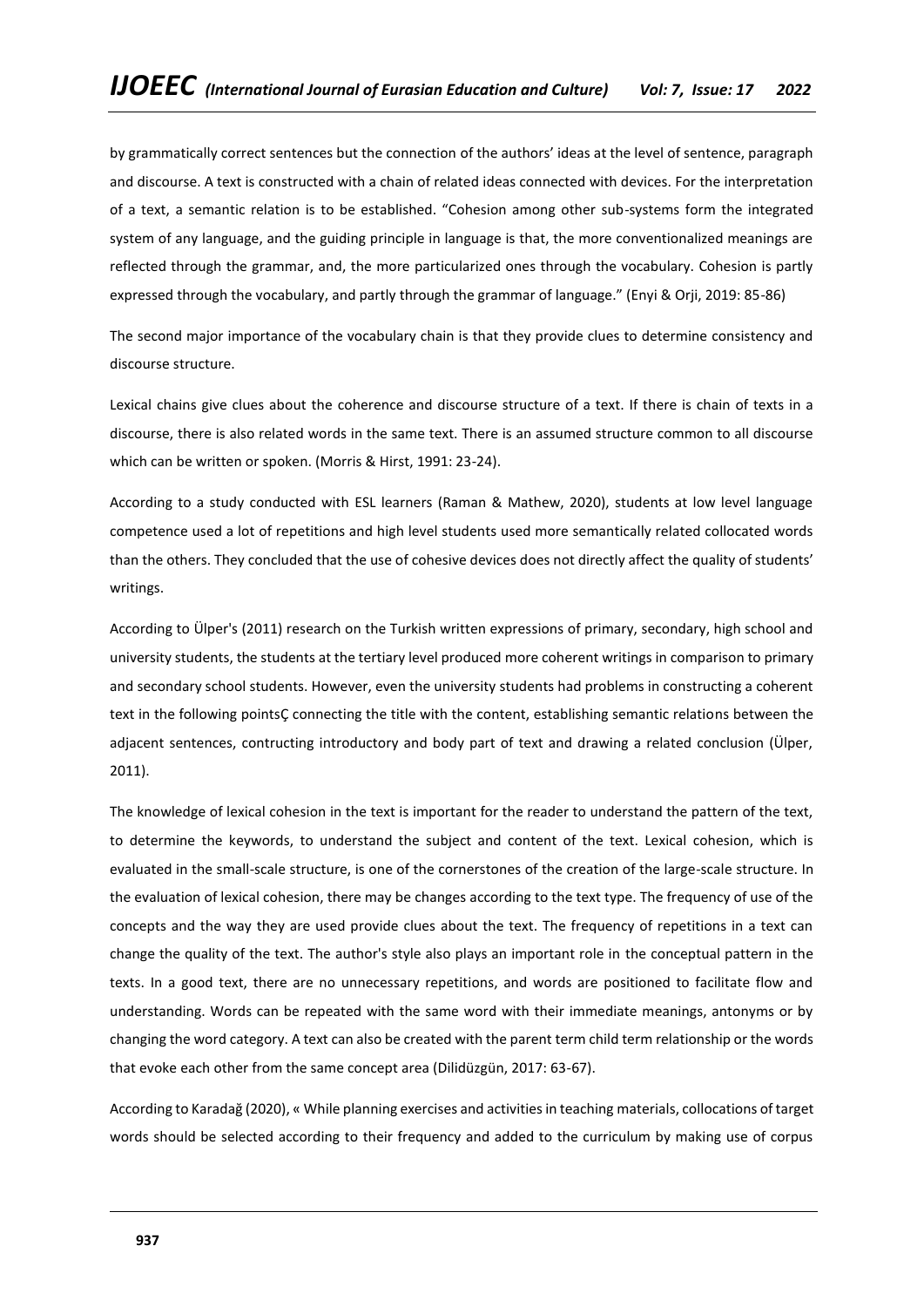linguistics data. This collocations learner dictionary should be compiled on the basis of the frequencies of the collocations, just like target word lists » (Karadağ, 2020: 42).

#### **Corpora**

Corpora provide us with large collections or databases of texts from a language. Corpora gives a large set of data of texts from a language. The information from corpus helps understanding the words, their relationship with other words, their use in different contexts and their frequency of use in different contexts. It also gives the chance to compare the languages in different respects. Corpora is accessed through the analysis of written or transcribed texts. Each individual has access to different corpora but there is no record of personal corpora. Frequent collocations are the most useful words and easily accessible words in a language. Shorter collocations are more frequently used than long ones. According to British National Corpus (BNC), two-word collocations make up the 77 percent of of the total number of collocations in English. When learning a language or acquiring a language, high frequency words are acquired initially as they are more commonly used in daily life. Vocabulary can be categorized into four different categories: high frequency words, low frequency words, technical words and academic words. Low frequency words, technical and academic words are acquired later than high frequency words (Halim, 2018).

Using corpora is important for developing students' writings. Accroding to a study conducted by Gilmore (2009), the students who took lessons about corpora showed a significant progress in their writing qualities. Using online corpora helped students to increase the naturalness of their writing. Teachers giving feedback to all writings may not be possible all the time and may not be an effective way of developing writing for all the students (Gilmore, 2009).

In line with the lexical cohesion categories suggested by Halliday and Hassan, the words in the texts in this study will also be examined under the frequency and collocation headings.

The aim of this study is to investigate frequency and extent of word use in the written exams of international students learning Turkish at Istanbul University Language Center. In addition, the collocations are evaluated as a set of words semantically.

In this study lexical cohesion in the texts will be categorized as follows: firstly, according to the frequency of nongrammatical words, the number of total words according to each level and the student's writing exams are evaluated according to the collocation of words used. Collocated words have been categorized according to the nature and meaning of words. Grammaticality is not taken into consideration.

In the current research, the written exams of 10 students are selected randomly from each level (A1-A2-B1-B2 and C1). Written expression topics of each level are different, but 10 students at each level chose one of the two topics presented to them and wrote about this topic.

In this study the answers for the following research questions have been investigated: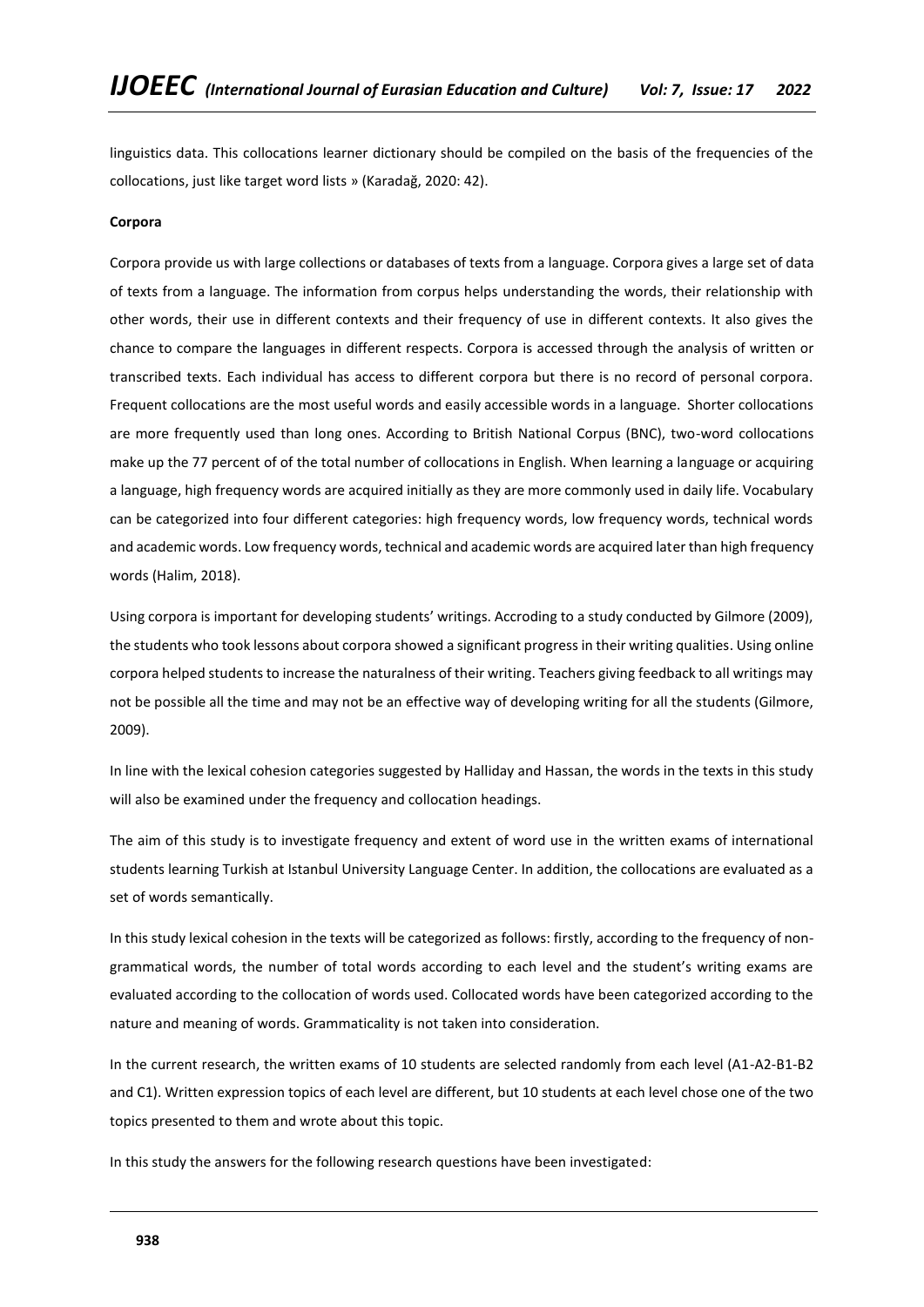- 1. What kind of words are frequently used at each level by international students who are at Turkish preparation class?
- 2. Do the number of vocabulary used increase when the level of students' increase?
- 3. What kind of collocations do the students use according to each level?
- 4. Is there a relationship between the writing grades and collocations use of the students?

### **METHOD**

### **Research Design**

In this research, qualitative content analysis and quantitative method is used. For the analysis of the number of vocabulary for each level and the frequency of vocabulary for each level, sketch engine program is used. For the analysis of collocation, quantitative method is used. Qualitative research is a method that seeks answers to research questions through interpretation. In content analysis, a holistic perspective is taken as a basis, aiming to explain the collected data with concepts and relationships. In content analysis, similar data are interpreted by bringing them together in an order within the framework of certain concepts and content (Yıldırım & Şimsek, 2008)

## **Participants**

International scholarship students of Istanbul University studying Turkish at Istanbul University Language Center. 50 students are randomly selected, 10 students from each level. In other words, 10 students from A1, 10 students from A2, 10 students from B1, 10 students from B2 and 10 students from C1 level are randomly selected. The written expression part of the end-of-course exams taken by these students at the end of each level was examined. A total of 50 different written expressions were reached.

#### **Data Collection and Data Analysis**

The necessary permission for this study, which was conducted in order to evaluate the written exam of 50 international students studying Turkish in the 2020-2021 academic year, was obtained from the Istanbul University Language Center Presidency with the permission letter numbered 844014.The corpora is constructed only for the texts written by 10 students at each level.

Firstly, the frequency and number of words used at each level is analyzed in sketch engine program. Secondly, the written exams of the students are analyzed according to collocation. The number of lexical items in each category is compared according to the levels.

For each level 10 written exams are analyzed from each level which makes 50 different texts. Two different raters categorized the lexical items and if there was a difference third rater categorized the lexical items.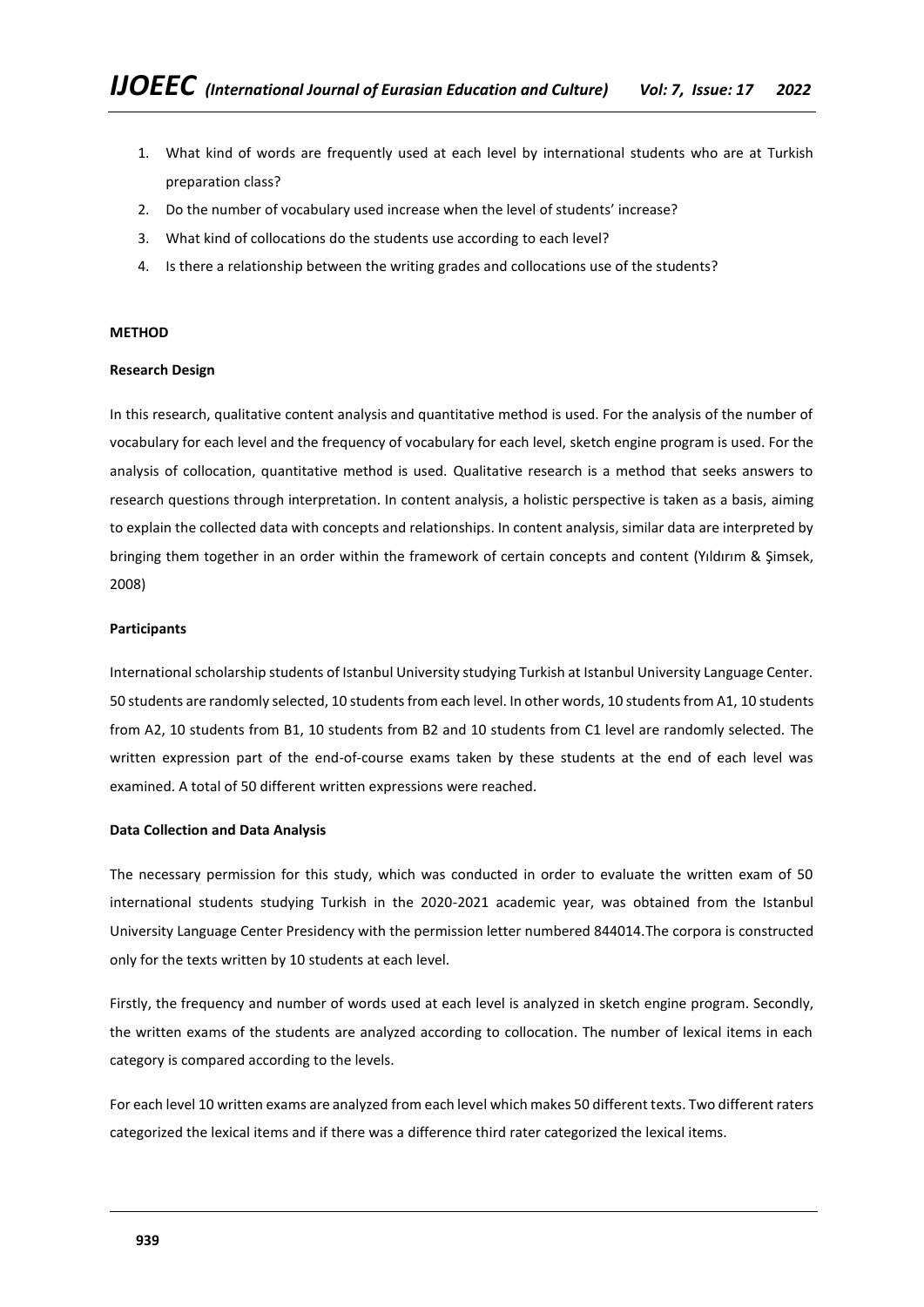The scoring of the texts and the assignment of words to the category of collocation are done with two different raters and scorers to ensure the validity and reliability.

In which ways the cohesive devices are used in a discourse is as important as the quantitative counts for differentiating high and low rated texts. The quality of writing depends more on the writers' creativity than quantitative analysis of cohesion. Good and poor writers can use the same cohesive devices but they use it differently. Thus, the effectiveness and quality of a text depends on the authors' style and the way of using the language. High rated texts have cohesive devices in a longer distance than low rated texts.

The words only belong to collocation of lexical categories, grammatical categories are not included. Orthographic mistakes are not taken into consideration.

The exams are given to the students at the end of each level and each exam consists of four skill areas which are reading, listening, writing and speaking respectively. Each skill is evaluated out of 25 points and total grade makes 100. The exams are proctored and evaluated by two different instructors.

The writing questions which are asked in the writing part of achievement exams are as follows:

A1

A foreign friend is coming to your country. Write an e-mail to your friend about your travel plan. Please describe the holidays in your country and what you do during those holidays, taking into account the following topics.

## A2

Write a letter to yourself to read in 15 years.

Give information about your country to a tourist going to your country and give advice.

**R1** 

Write an article about success in business life. Write an article about your childhood and your life today.

B2

Write a travel article about a place you have visited. What do you think is the most important technological tool ever invented?

## $C<sub>1</sub>$

Write a summary of a movie you watched.

Imagine that you are traveling in time, and explain the time period you went to.

As for the rubric which is used for the evaluation of writing exams, the writing exams are evaluated out of 25 points which is the same for evaluating other skills. Writing part of the achievement exams are evaluated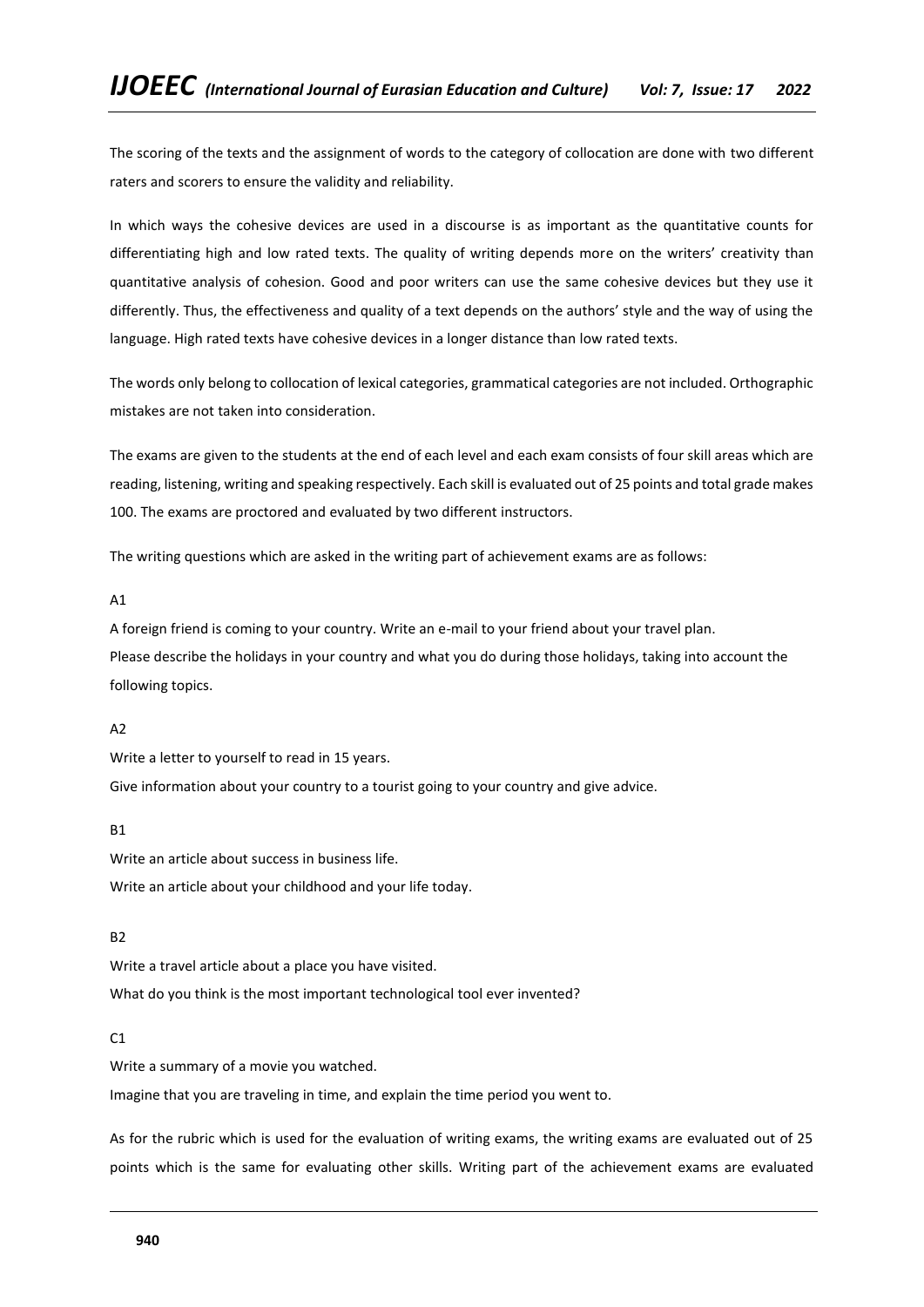according to the criteria suggested by Common European Framework. The criteria for evaluation is as follows: grammar, vocabulary use, content, cohesion, length, punctuation.

# **FINDINGS**

# **Table 1.** Frequency of Words at Each Level

| A1          | f      | A2               | $\mathbf f$      | Β1            | f   | <b>B2</b>        | f              | C1          | f      |
|-------------|--------|------------------|------------------|---------------|-----|------------------|----------------|-------------|--------|
| one (bir)   | 29     | A lot (çok)      | 57               | One (bir)     | 118 | A lot (çok)      | 41             | One (bir)   | 38     |
| later       | 26     | There is (var)   | 47               | A lot (çok)   | 35  | There            | 17             | To be       |        |
| (sonra)     |        | One (bir)        | 32               | people        | 22  | (orada)          |                | (olmak)     | 32     |
| A lot (çok) | 25     | <b>Beautiful</b> |                  | (insanlar)    |     | Each (her)       | 14             | A lot (çok) | 28     |
| Going       |        | (güzel)          | 30               | Each (her)    | 20  | There is         |                | Each (her)  | 25     |
| (gidiyoruz) | 22     | Each (her)       | 26               | later         | 16  | (var)            | 13             | Time        |        |
| Beautiful   |        | There            |                  | (sonra)       |     | Beautiful        |                | (zaman)     | 21     |
| (güzel)     | $20\,$ | (orada)          | 23               | time          | 15  | (güzel)          | 13             |             |        |
| There is    | 13     | Big (büyük)      | 13               | (zaman)       |     | People           | 12             | Successful  |        |
| (var)       |        | After (sonra)    | 13               | Big (büyük)   | 13  | (insanlar)       |                | (başarılı)  | 18     |
| Mine        | 11     |                  |                  | Never (hiç)   | 13  | <b>Before</b>    | 10             | When a      |        |
| (benim)     |        | Time (zaman)     | 12               | More          | 13  | (önce)           |                | child       |        |
| Day (gün)   | 11     | Ok (olur)        | 9                | (daha)        |     | After            | 10             | (çocukken)  | 17     |
| Together    |        | in the Season    | 9                | His/her       | 12  | (sonra)          |                | Work(iş)    | 13     |
| (beraber)   | $10\,$ | (mevsimde)       |                  | (onun)        |     | Last (son)       | 10             | There is    |        |
| You're      |        | summer (yaz)     | 8                | Film (filmin) | 11  | Day (gün)        | 10             | (var)       | $11\,$ |
| staying     | 8      | Place (yer)      | 8                | Decision      | 11  | important        | 9              | People      |        |
| (kalıyorsu) |        | zimbabve         | 8                | (karar)       |     | (önemli)         |                | (insanlar)  | 11     |
| Good (iyi)  | 7      | You can eat      |                  | As (olarak)   | 10  | Phone            | 8              | Only        |        |
| Food        | 7      | (yiyebilirsiniz) | 8                | Day (gün)     | 10  | (telefon)        |                | (sadece)    | 10     |
| (yemek)     |        | Weather          |                  | in the way    |     | A lot (cok)      | 8              | Successful  |        |
| İstanbul    | 7      | (hava)           | $\overline{7}$   | (şekilde)     | 10  | Happened         |                | (başaralı)  | 9      |
| We're       |        | Visit (ziyaret)  | $\overline{7}$   | New (yeni)    | 10  | (oldu)           | 8              | Life        |        |
| eating      | 7      | Generally        |                  | Girl (kız)    | 9   | kölsay           | 8              | (hayat)     | 9      |
| (yiyoruz)   |        | (genellikle)     | 7                | Beautiful     |     | Good (iyi)       | 8              | Thing (şey) | 9      |
| We're       |        | Different        |                  | (güzel)       | 9   | I went           |                | Education   |        |
| doing       | 6      | (farklı)         | $\boldsymbol{7}$ | Small         |     | (gittim)         | 8              | (eğitim)    | 8      |
| (yapıyoruz) |        | Maybe (belki)    | $\overline{7}$   | (küçük)       | 9   | Drone            |                |             |        |
| each (her)  | 6      | A lot (cok)      | $\overline{7}$   | Young         | 8   | (drone)          | 7              |             |        |
| Here        | 6      | You can go       |                  | (genç)        |     | Two (iki)        | 7              |             |        |
| (burada)    |        | (gidebilirsiniz) | $\overline{7}$   | Despite       | 8   | Thing (şey)      | $\overline{7}$ |             |        |
| Week        | 6      | Good (iyi)       | $\overline{7}$   | (rağmen)      |     | To buy           |                |             |        |
| (hafta)     |        |                  |                  |               |     | (almak)          | 7              |             |        |
| Hi          | 5      | gazze            | 7                | Himself/her   | 8   | Weather          |                |             |        |
| (merhaba)   |        | bişkek           | 6                | self (kendi)  |     | (hava)           | 6              |             |        |
| Before      | 5      | For this         |                  | İstanbul      | 8   | Place (yer)      | 6              |             |        |
| (önce)      |        | reason           | 6                | There was     | 8   | New (yeni)       | 6              |             |        |
| To home     | 5      | (sebeple)        |                  | (vardı)       |     | <i>invention</i> |                |             |        |
| (eve)       |        | City (şehir)     | 6                | None          | 8   | (icat)           | 6              |             |        |
| Waiting     |        |                  |                  | (Hiçbir)      |     | Some             |                |             |        |
| (bekliyoru  | 5      |                  |                  | Police        | 8   | (bazı)           | 6              |             |        |
| m)          |        |                  |                  | (polis)       |     | There            |                |             |        |
| Festival    | 5      |                  |                  |               |     | (oraya)          | 6              |             |        |
| (bayram)    |        |                  |                  |               |     | disney           | 6              |             |        |
| Not (değil) | 4      |                  |                  |               |     |                  |                |             |        |
| We're       |        |                  |                  |               |     |                  |                |             |        |
| taking      | 4      |                  |                  |               |     |                  |                |             |        |
| (alıyoruz)  |        |                  |                  |               |     |                  |                |             |        |
| How (nasıl) | 4      |                  |                  |               |     |                  |                |             |        |
| Türk        | 4      |                  |                  |               |     |                  |                |             |        |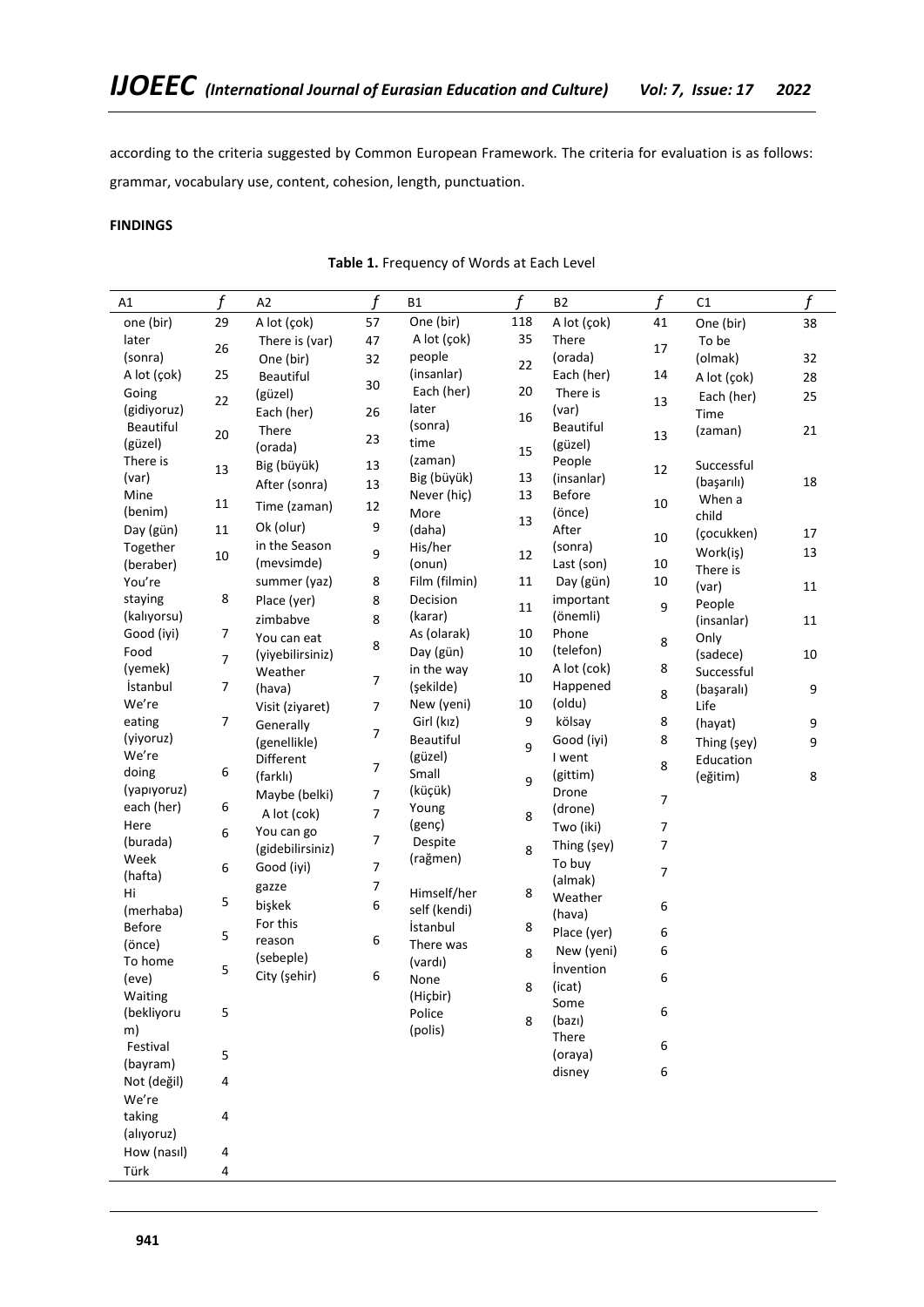| You're      |   |
|-------------|---|
| coming      |   |
| (geliyorsun |   |
|             |   |
| Your family |   |
| (ailen)     | Δ |
| We're       |   |
| drinking    |   |
| (içiyoruz)  |   |
| Morning     |   |
| (sabah)     |   |

**(***f: frequency of words at each level)*

| Level          | Number of Words |
|----------------|-----------------|
| A <sub>1</sub> | 1.092           |
| A <sub>2</sub> | 1.799           |
| B1             | 1.895           |
| B <sub>2</sub> | 2.124           |
|                | 3.540           |

**Table 2.** Total Number of Words Used at Each Level

The frequency of words has been analyzed in the sketch engine program by filtering the punctuation marks and grammatical words. When the number of words are counted in the sketch engine in level A1 1.092 words are used by the students, in level A2 1.799 words are used, in level B1 1.895 words are used, in level B2 2.124 words are used and in level C1 3.540 words are used. This is an anticipated result that when the students' proficiency level increases their vocabulary knowledge and use increases as well. They construct longer sentences with a variety of words. However, in the beginning levels students make a lot of repetitions by using the same or similar words. The biggest gap is between the B2 and C1 level in comparison to other level transitions. In C1 level the students take academic language classes as well. The leap is more than 1000 words which shows that the students are more proficient in both academic and daily language. In comparison to A1 level, we observe that the use of more than 700 words shows the vocabulary needs of the students to improve their communication skills in different subjects after they receive the basic language education and they learn to use these words. Academic language enriches the students' vocabulary capacity. While in A1 and A2 levels more basic concrete words are used, starting from B1 level more abstract and academic words are used. In other words, the words that are frequently used at A1 and A2 levels are also frequently used at B1, B2 and C1 levels. However, there is not a significant difference between the frequency of words and the meanings according to the levels. Frequently used words depend on the topic which is assigned in the exam.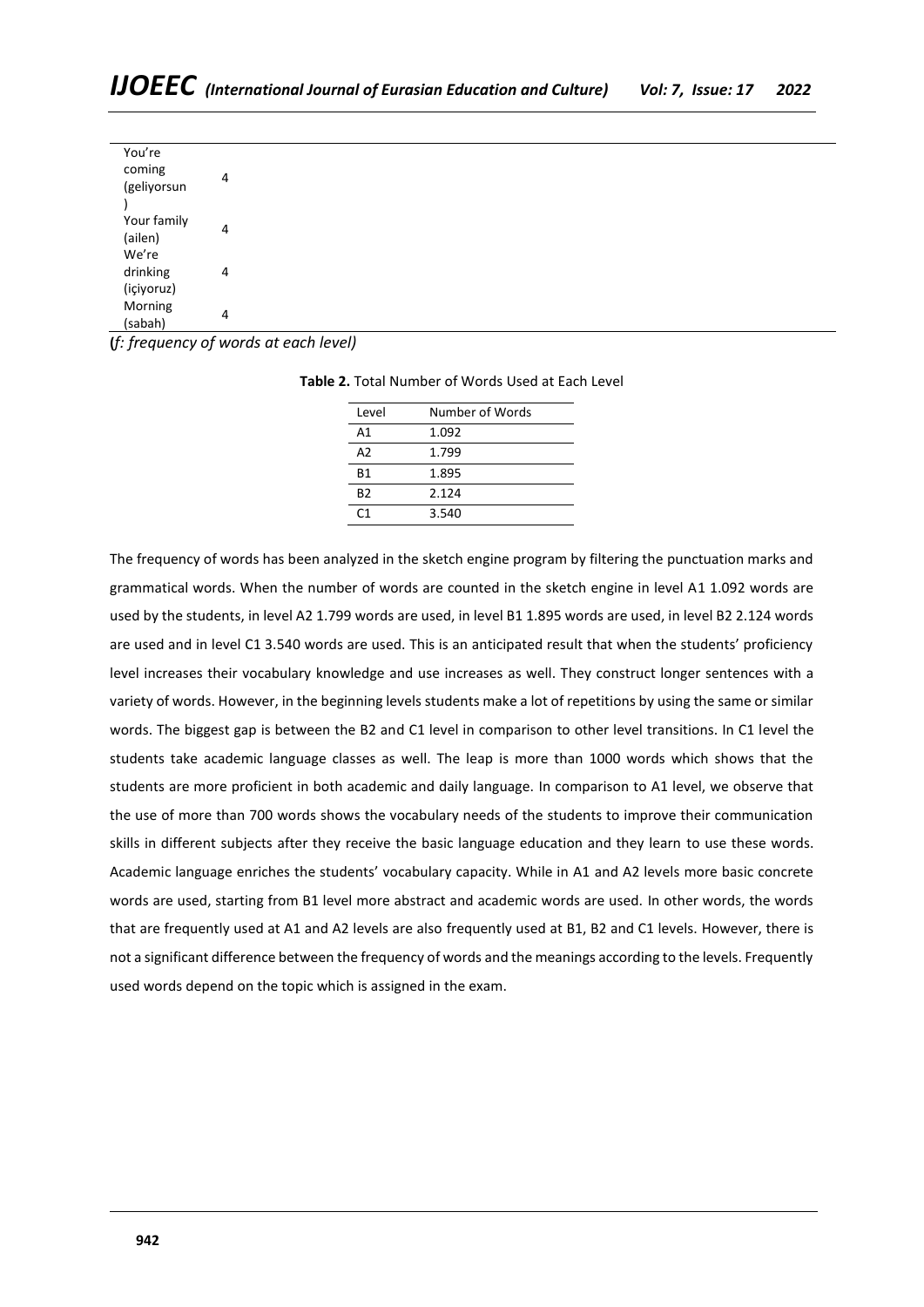| A1             |                                                                                                                                 |
|----------------|---------------------------------------------------------------------------------------------------------------------------------|
| Student-Score  | <b>Collocated Words</b>                                                                                                         |
| Student 1-20-M | Istanbul, Traveling, Taking pictures, Buying a gift, Grand Bazaar, Sultanahmet                                                  |
|                | Galata, Beşiktaş, Taksim, Galata tower, tramway                                                                                 |
| $St 2 - 15$    | Hometown, capital, Attractions, Nejashi mosque                                                                                  |
|                | Cultural gifts, Cultural food, Kitfo/genfo/kocho                                                                                |
| St 3-22        | Holidays, Celebration, Shopping, Food, Family, Gift                                                                             |
|                | Mom, Dad, Brothers, sister                                                                                                      |
| St $4 - 17$    | My Country, Family, Mother, Father, Sister, Brother                                                                             |
| St 5 - 20      | Exercise, Sport, Hotel, Shopping Mall, Indonesian Food, Gift, Plan, Plane, Hobby, Travel                                        |
| St $6 - 15$    | Eid, Eid al-Fitr, Eid al-Adha, Visit, Dress, Cleaning, Gift, Eid prayer, relative                                               |
| St 7 - 24      | Plan, Holiday, Fun, Party, Birthday, Gift Shopping, Activity                                                                    |
| St 8-15        | Turkey, Turkish food, Turkish coffee, tea                                                                                       |
| St 9-25        | Istanbul, city, Crowd, Taksim, Turkish, Lentil soup, Turkish coffee                                                             |
| St 10-15       | Istanbul, Hagia Sophia, Sultanahmet, shopping mall, gift, country, visit, hotel, Grand bazaar, Taksim square, Turkish<br>coffee |

# **Table 3.** Collocated Words Used at A1 Level

# **Table 4. Collocated Words Used at A2 Level**

| A2            |                                                                                                                                                                                            |
|---------------|--------------------------------------------------------------------------------------------------------------------------------------------------------------------------------------------|
| Student-Score | <b>Collocated Words</b>                                                                                                                                                                    |
| St 1-21       | Kyrgyzstan, Capital, Bishkek, City, Lake, Issyk-lake, Mountains, Lush Green Forests, Azure Lakes, Wide rivers,<br>Mountain, canyon, landscape                                              |
| St 2-22       | Ship Captain, Graduate, Naval Engineering, Destination, Future, Country, China, Japan, South Korea<br>University, Istanbul Technical University, Department of Ship and Marine Engineering |
| St 3-15       | Rich, money, expensive coffee, party, Lamborghini, pool house                                                                                                                              |
| St 4-20       | Geography, North, South, East, Winter, Snow<br>Animal, Lion, giraffe, Food, Fish, rice,<br>Country, Capital, Pakistan, Islamabad, Murrey                                                   |
| St 5-20       | Food, Delicious, Dessert, Eastern food, Western food<br>climate, temperate, cold, hot                                                                                                      |
| St 6-25       | Graduation, University, Master's, Doctorate                                                                                                                                                |
| St 7-23       | Bus, Train, Taxi,<br>Buffet, Food, Rice, Vegetables, Chicken, meat                                                                                                                         |
| $St-8-18$     | Real Madrid, Football, Footballer, Game, Psfour, fortnite                                                                                                                                  |
| St 918        | Weather, Rainy, Windy, Sunny, Hot, Wind, Dusty<br>wild animal, elephant, tiger, lion, antelope, rabbit, fox                                                                                |
| St 10-22      | Restaurant, Turkish cuisine, Chinese cuisine, Russian food, Russian breakfast, Delicious, Meal, Borsh, Pelmeni,<br>Okroska, Sirnyki, kvass                                                 |

# **Table 5.** Collocated Words Used at B1 Level

| <b>B1</b>     |                                                                                 |
|---------------|---------------------------------------------------------------------------------|
| Student-Score | <b>Collocated Words</b>                                                         |
| $St$ 1-18     | Goal, Success, Business                                                         |
|               | high salary, education                                                          |
| $St$ 2-25     | Businessman, Food manufacturers, fashion designers, restaurant owners, jewelers |
|               | art, talent, drawing, playing the piano, gallery, museum                        |
| St 3-24       | Plan, Goal, Success, Education, Social life                                     |
| St 4-22       | Child, Play, Park, Fun                                                          |
| St 5-22       | Business life, Boss, Respect, Free time, Education, Extra work                  |
|               |                                                                                 |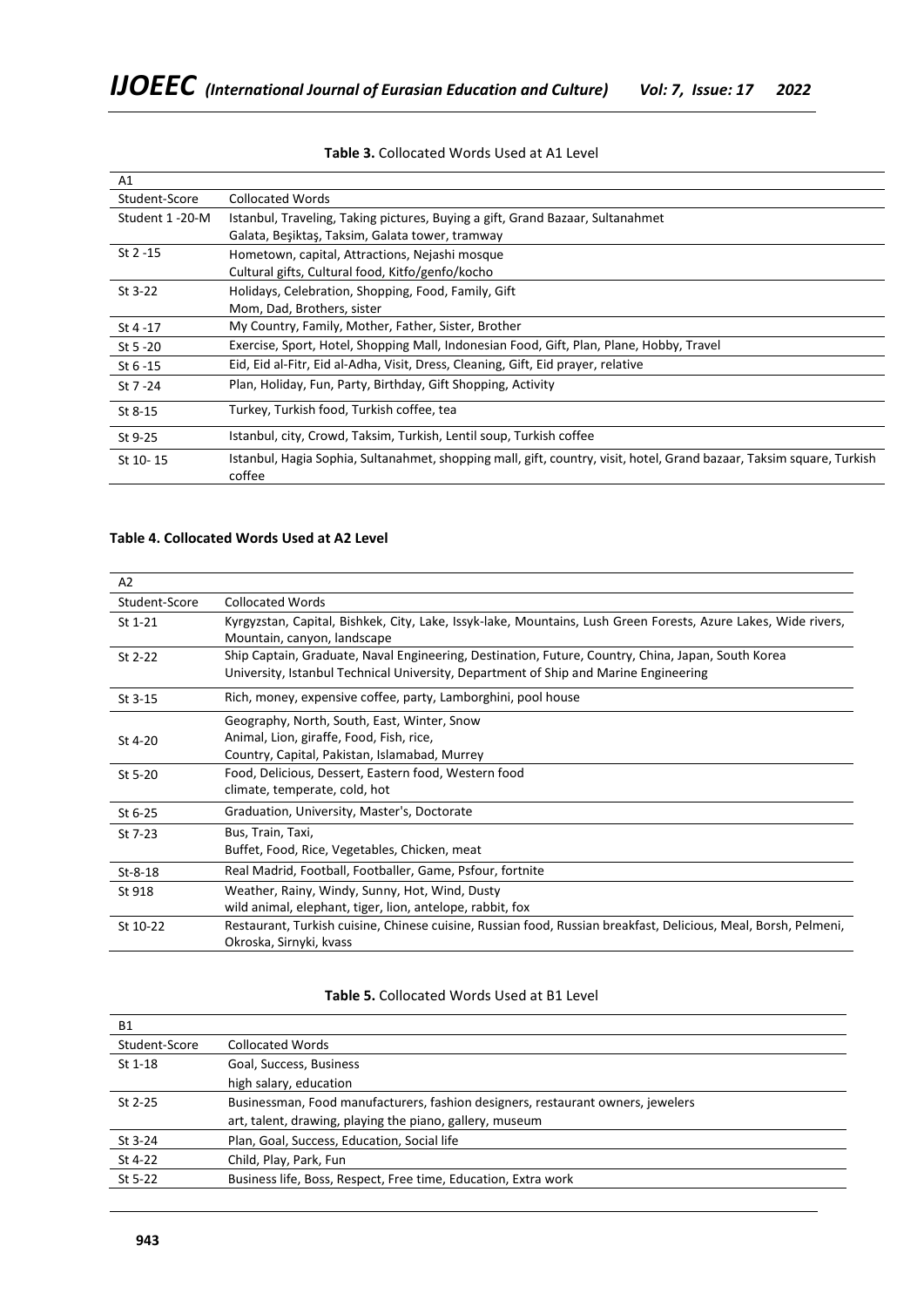|          | Business, Pilot, Doctor, Engineer                                                                           |  |  |  |  |  |
|----------|-------------------------------------------------------------------------------------------------------------|--|--|--|--|--|
| St 6-19  | Travel, Sea, camping                                                                                        |  |  |  |  |  |
| St 7-25  | Goal, Education, Achievement, Responsibility, Starting a Business, Profession, Doctor, Lawyer, Engineer     |  |  |  |  |  |
| St 8-21  | Computer, Computer engineer, coding                                                                         |  |  |  |  |  |
| St 9-25  | Hobbies, Knitting, Drawing, Sewing, Hairdressing, Fashion design                                            |  |  |  |  |  |
|          | Childhood, Youth, Innocence, personality                                                                    |  |  |  |  |  |
| St 10-25 | A Very High Pay, Great Status, As A Boss, The Advantages Of The Job, Flexible Hours, Vacation Time, Bonuses |  |  |  |  |  |
|          | Or Satisfaction                                                                                             |  |  |  |  |  |

| Student-Score | <b>Collocated Words</b>                                                              |
|---------------|--------------------------------------------------------------------------------------|
| St 1-25       | fruit, snack, food, beverage, barbecue, convenience food                             |
| St 2-17       | Sea, Sand, Sun, Mediterranean climate, Beach                                         |
|               | South, Summer, Aegean coastline                                                      |
| St 3-25       | Kazakhstan, Almaty, spare clothes, swimming towel, sunscreen and anti-mosquito cream |
|               | mountain, landscape, photo                                                           |
| St 4-18       | Weather conditions, Windy weather                                                    |
|               | Instrument, Drone, Filming, Video shooting, Journalism, Scientific research          |
|               | Management, Bird's eye view, Panoramic, Land drawing, Map making                     |
| St 5-24       | Weather conditions, Windy weather                                                    |
|               | Instrument, Drone, Filming, Video shooting, Journalism, Scientific research          |
|               | Management, Bird's eye view, Panoramic, Land drawing, Map making                     |
| St 6-16       | Picnic, Fishing                                                                      |
|               | Sightseeing, Taking pictures, Swimming                                               |
| St 7-20       | Electricity, communications, cars, machines, computers, cell phones                  |
|               | in restaurants, homes, hospitals, factories, film industries, military, offices      |
| St 8-23       | USA, Country, State                                                                  |
|               | Ocean, Beach, Beach, Seashells                                                       |
| St 9-23       | Smartphone, Internet, Clock, Camera, Calendar                                        |
| St 10-19      | Travel, Visa, Airport, Chinese Government Office, Airport, Chinese money             |

#### **Table 6.** Collocated Words Used at B2 Level

# **Table 7.** Collocated Words Used at C1 Level

| Student- | <b>Collocated Words</b>                                                                                                                                                                |
|----------|----------------------------------------------------------------------------------------------------------------------------------------------------------------------------------------|
| Score    |                                                                                                                                                                                        |
| St 1-24  | History, Black And White Photography, Classic Cars                                                                                                                                     |
|          | Ferry, Crowded, Yeşilçam                                                                                                                                                               |
| St 2-25  | Innovative, traditional                                                                                                                                                                |
|          | School, Physics, math, chemistry, English                                                                                                                                              |
|          | Training techniques, High score                                                                                                                                                        |
| St 3-22  | Brutal, Criminal, Weapon, Innocent, Unjust, Soldier, Order, War                                                                                                                        |
| St 4-24  | Film, Writer, Character, Director, Actress, Lead Role, Design, Make-up, Actress                                                                                                        |
| St 5-24  | Thailand, Phuket, Earthquake, Tsunami, Rescue, Aid, Rescue                                                                                                                             |
| St 6-22  | Cordoba, Civilization, Andalusia, Architecture, Culture, Mosque dome, Build, Palace fountain                                                                                           |
|          | Plato, Aristotle, Socrates, Ibn Rusd, Ibn Farabi                                                                                                                                       |
| St 7-23  | Investigation, Solution, Protest, Police, Incident, Police, Commissioner                                                                                                               |
| St 8-25  | Technology, Electronics, Flying taxi, Smart home system, Mobile phone, Robot                                                                                                           |
| St 9-24  | Transportation, Ferry, train, Yugoslavia, Immigrant, Istanbul, Commerce                                                                                                                |
|          | Different Clothes, Letter, Azan, Mosque, Muslim, Christian                                                                                                                             |
| St 10-24 | Disease, Doctor, Treatment, Rehabilitation, Physical therapy, Wheelchair, Electric chair, Central nervous system, Spinal<br>cord, Neuron, ALS (Amyotrophic Lateral Scleros), diagnosis |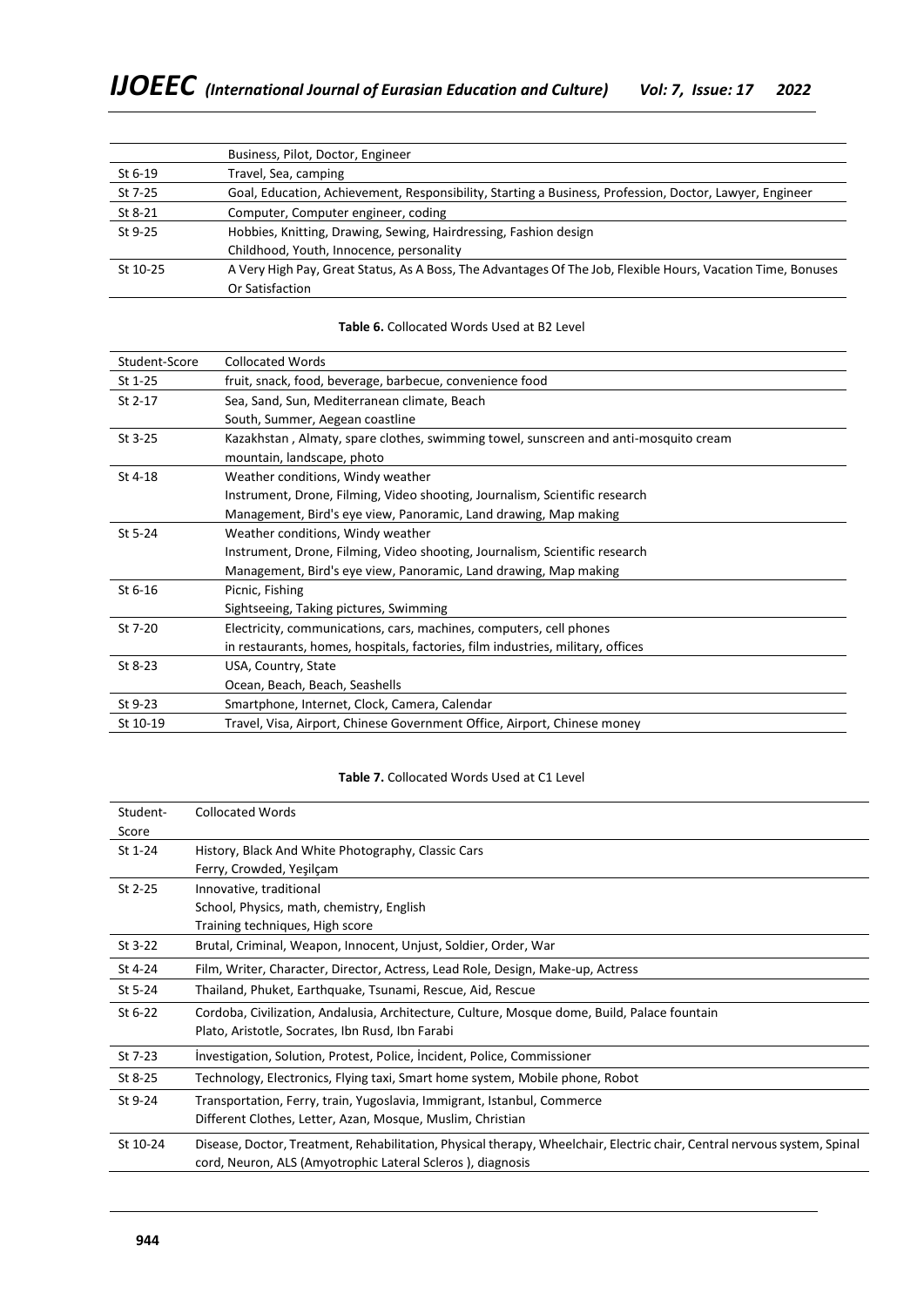|                         | A1    |                     | A2    |                     | <b>B1</b> |                     | <b>B2</b> |                     | C <sub>1</sub> |                     |
|-------------------------|-------|---------------------|-------|---------------------|-----------|---------------------|-----------|---------------------|----------------|---------------------|
| <b>Student</b>          | Grade | <b>Number</b><br>οf | Grade | <b>Number</b><br>οf | Grade     | <b>Number</b><br>οf | Grade     | <b>Number</b><br>οf | Grade          | <b>Number</b><br>οf |
|                         |       | <b>Words</b>        |       | Words               |           | <b>Words</b>        |           | <b>Words</b>        |                | <b>Words</b>        |
| 1                       | 20    | 11                  | 21    | 13                  | 18        | 05                  | 25        | 06                  | 24             | 06                  |
| $\overline{2}$          | 15    | 09                  | 22    | 13                  | 25        | 11                  | 17        | 08                  | 25             | 09                  |
| $\overline{\mathbf{3}}$ | 22    | 10                  | 15    | 06                  | 24        | 05                  | 25        | 09                  | 22             | 08                  |
| 4                       | 17    | 07                  | 20    | 18                  | 22        | 04                  | 18        | 12                  | 24             | 09                  |
| 5                       | 20    | 10                  | 20    | 08                  | 22        | 10                  | 24        | 08                  | 24             | 07                  |
| 6                       | 15    | 10                  | 25    | 04                  | 19        | 03                  | 16        | 05                  | 18             | 13                  |
| 7                       | 24    | 08                  | 23    | 09                  | 25        | 09                  | 20        | 13                  | 23             | 07                  |
| 8                       | 15    | 04                  | 18    | 06                  | 21        | 03                  | 23        | 07                  | 25             | 06                  |
| 9                       | 25    | 07                  | 18    | 14                  | 25        | 10                  | 23        | 05                  | 24             | 13                  |
| 10                      | 15    | 11                  | 22    | 12                  | 25        | 7                   | 19        | 06                  | 21             | 12                  |

**Table 8.** Students Writing Grades and the Number of Collocated Words they Use at Each Level

The use of collocation is analyzed in two respects: Firstly, semantically and secondly quantitatively in parallel with the students writing scores.

In A1 level there is more repetition with the same words than other levels. The repeated words are usually in adjacent sentences. The collocation is not encountered very frequently. Low-rated writings include repetition in adjacent sentences. There is no relationship between the use of semantically cohesive words and the rating of the texts in all levels. In other words, the rating of written exams are done according to the use of the words in the text and being related to the given topic. Teachers usually give low rates to grammatically incorrect texts. It can be concluded that the use of collocation and the number of words used do not determine the high rating of the texts. While the correct use of words was included in the scoring scale, it was concluded that this scoring was not related to the use of collocation words and the use of collocation words was not sufficient to make a text fluent and coherent.

In C1 level, the content of collocated words is more academic and abstract. The number of vocabulary in the collocation set is not significantly higher than B2 level.

In both B1 and B2 levels, the collocated vocabulary related to technology and occupations are used frequently.

In A1 and A2 levels, the vocabulary set related to daily encounters like family, daily routines, friends, food, city sightseeing, school and weather are used. Those vocabularies are related to daily conversations and daily needs.

We can conclude from the findings that the use of collocation does not ensure a coherent and fluent text. Together with collocation, students are supposed to have grammatical, lexical, punctuation and textual knowledge to construct a qualified text.

In addition, in this study students at each level were expected to write about any of the two subjects they were given. While writing on similar subjects and using similar concrete words at A1 and A2 levels, it was observed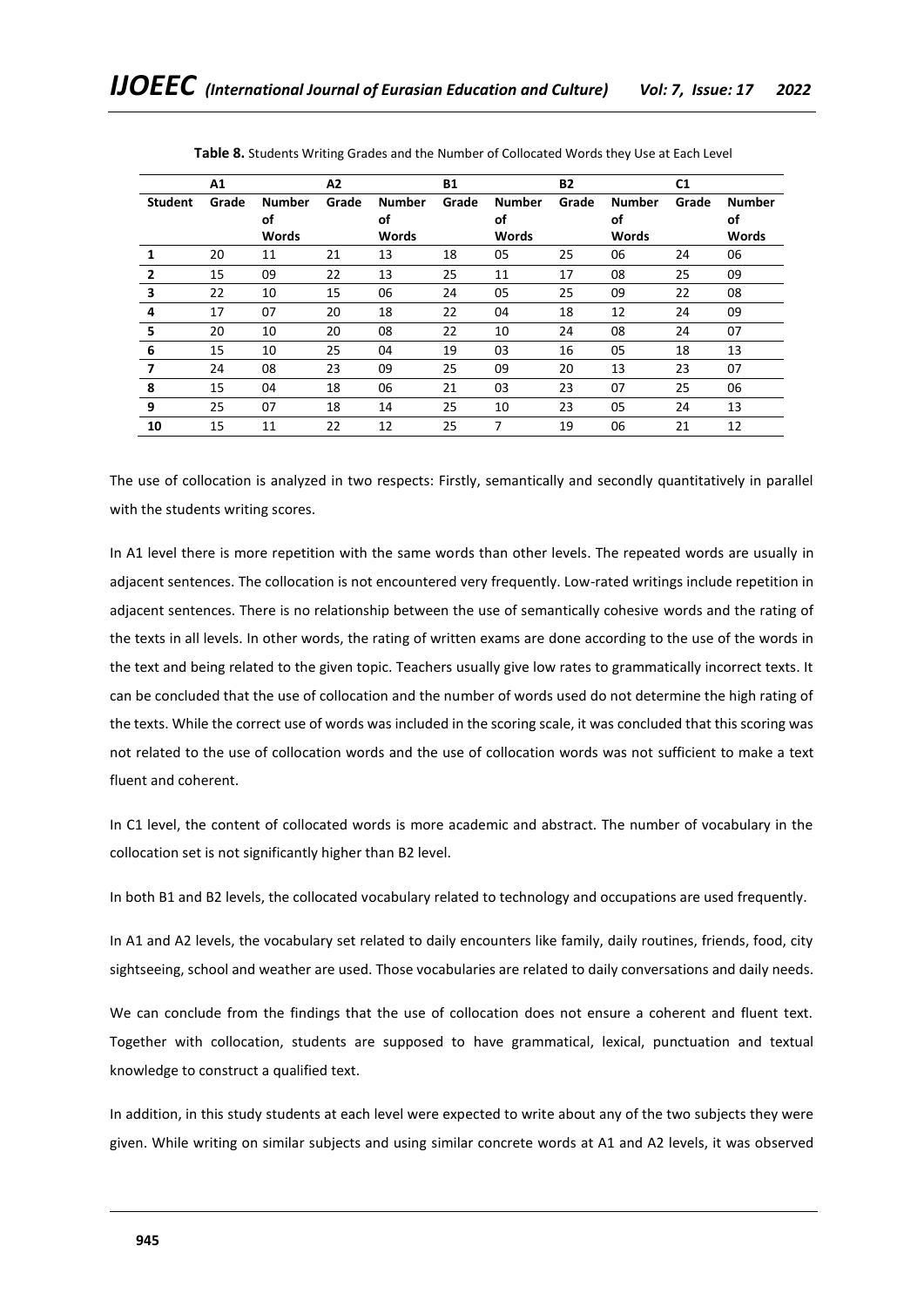that as the levels progressed, at B1, B2 and C1 levels, the collocation words used included words from very different disciplines and the students wrote the subjects they chose from different perspectives.

Looking at Table 8, which includes scoring and collocation word counts, there is no consistency between word count and writing grade at any level. Looking at the tables, it cannot be said that students with high writing grades use collocation words more, or students with low writing grades use collocation words less.

#### **CONCLUSION and DISCUSSION**

The vocabulary capacity of language learners differs from native language users. Those who learn Turkish as a foreign language have the vocabulary related to the subjects they encounter in daily and academic life.

In this study, findings were obtained about the frequency of word use and the use of collocations in the written expressions of university preparatory students who learn Turkish as a foreign language. According to the frequency analysis and word count, in this study, it was concluded that the number of words used by Turkish as a foreign language learners at all levels increased over time. This is an anticipated result of language development. It is surprising that the frequency of the vocabulary used at each level did not show a meaningwise difference. However, the number of frequently used vocabulary is more at lower levels than it is at higher levels. In other words, the number of frequently used vocabulary is higher at A1, A2 and B1 levels than it is B2 and C1 levels. As for collocation analysis of the present study, at higher levels such as B2 and C1, the variety of utilized vocabulary is more than it is at A1, A2 and B1 levels. At lower levels similar collocations are used by the samples of the study.

When it comes to the use of collocations, besides the students' proficiency in the foreign language, the vocabulary in their mother tongue is also extremely important. While a subject connotes many words for one student, the same amount of words may not be used for another student on the same subject. Students' use of collocation words may not be directly dependent on their language proficiency. In addition to the use of words, the use of other textuality criteria also plays an important role in the creation of a text. The success of a text may not depend exactly on the frequency of use of collocations.

In writing, the use of repetition, collocations, transitional expressions and other cohesive devices are used to guide the readers and present a discourse in a holistic way. The parts of a composition are like the parts of a puzzle, if one is missed the meaning in the discourse may be lost. The difference between coherence and cohesion can be explained as follows: in the coherence the big parts come together to construct the whole picture, as for cohesion the intra and inter- sentential small parts come together with different semantic and linguistic ties to create the whole picture. Cohesive devices are explicit set of ties; the readers can understand the design of the text by explicit cohesive device clues. Cohesion does not ensure coherence; however, it gives implications about it. Cohesion not only creates a systematic text but also gives the content of any text comprehensibly to any reader (Emah & Omachonu, 2018: 79)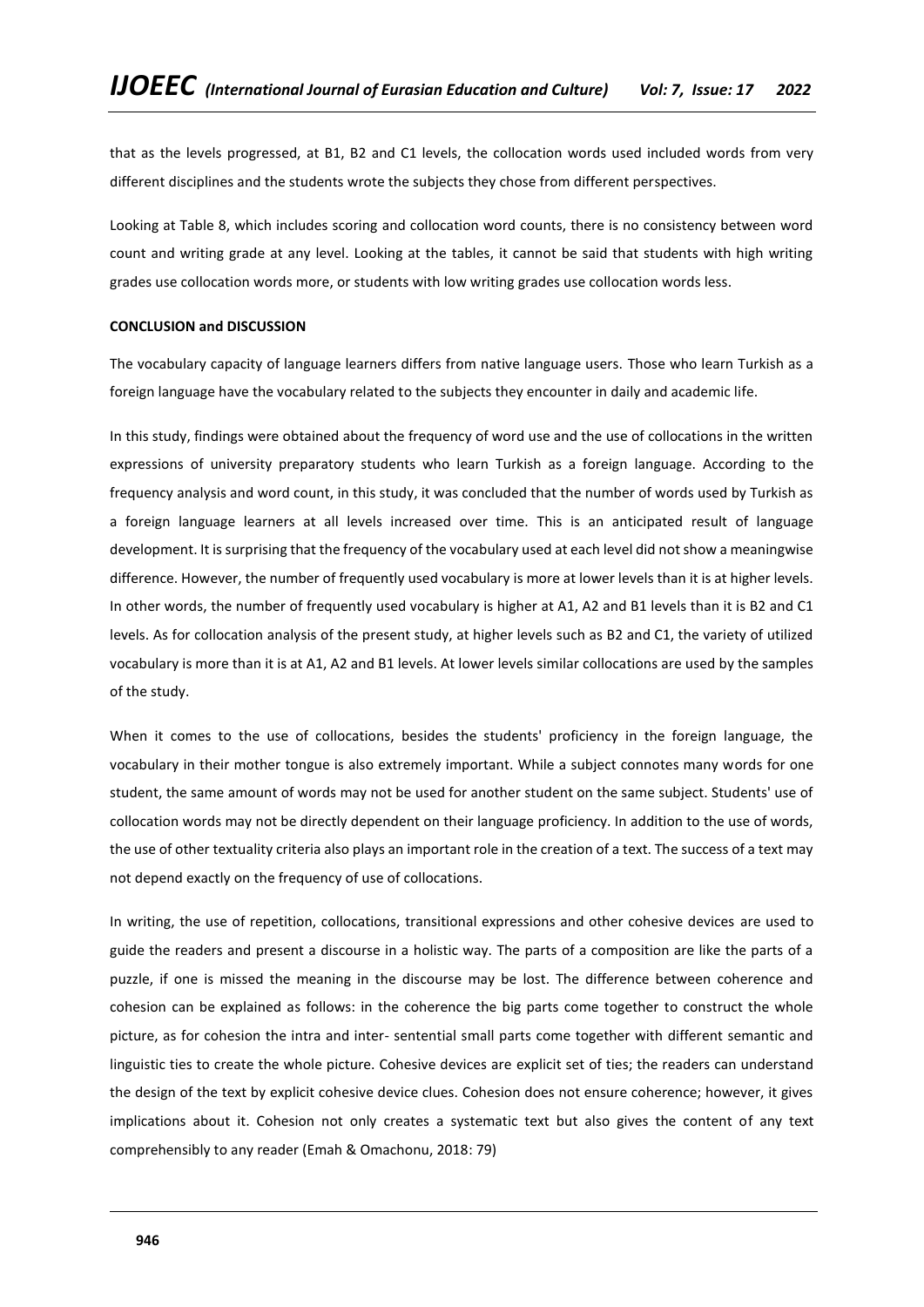Effective writing and efficient comprehension are the results of cohesive relations which take place among the linguistic elements of any written text. The network of cohesive relations is important for understanding any written text. "Writers should have the knowledge to tie sentences clearly and naturally. The reader is the active collaborator of the writer as s/he trusts on the text to get a meaning and make a sense of it" (Emah & Omachonu, 2008).

Vocabulary teaching is extremely important in the development of students' linguistic proficiency in foreign language teaching. Vocabulary teaching can be handled from different perspectives. Successful vocabulary teaching should enable the recycling of new words in context, and should be included in the teaching system of both mother tongue and target language vocabulary during curriculum and program development. The vocabulary of the learners in their mother tongue makes it easier for them to access foreign language words. Therefore, vocabulary teaching should target communicative functions, most of the lexical learning takes place in a subconscious process rather than conscious learning (Stringer, 2019: 198). Students with good vocabulary and grammar are more successful both in reading and listening comprehension, and in their written and oral expressions. Evaluating the written and oral expressions of the students according to the previously determined criteria and providing the necessary feedback to the students contributes significantly to the development of their written and oral expressions.

## **RECOMMENDATIONS**

This study can be developed by providing access to the written expressions of students in different schools and different age groups learning Turkish as a foreign language.

The use of words in children's written expressions can be evaluated from different perspectives.

Orthographic, syntactic and morphological analysis of the written texts of the students can be made and categorized according to the mother tongue of the participants.

#### **ETHICAL TEXT**

The required permission for this study, which was conducted in order to evaluate the written exam of 50 international students studying Turkish in the 2020-2021 academic year, was obtained from the Istanbul University Language Center Presidency with the permission letter numbered 844014.

"In this article, the journal writing rules, publication principles, research and publication ethics, and journal ethical rules were followed. The responsibility belongs to the author (s) for any violations that may arise regarding the article. "

**Author(s) Contribution Rate:** The contribution of author to this study is 100 %.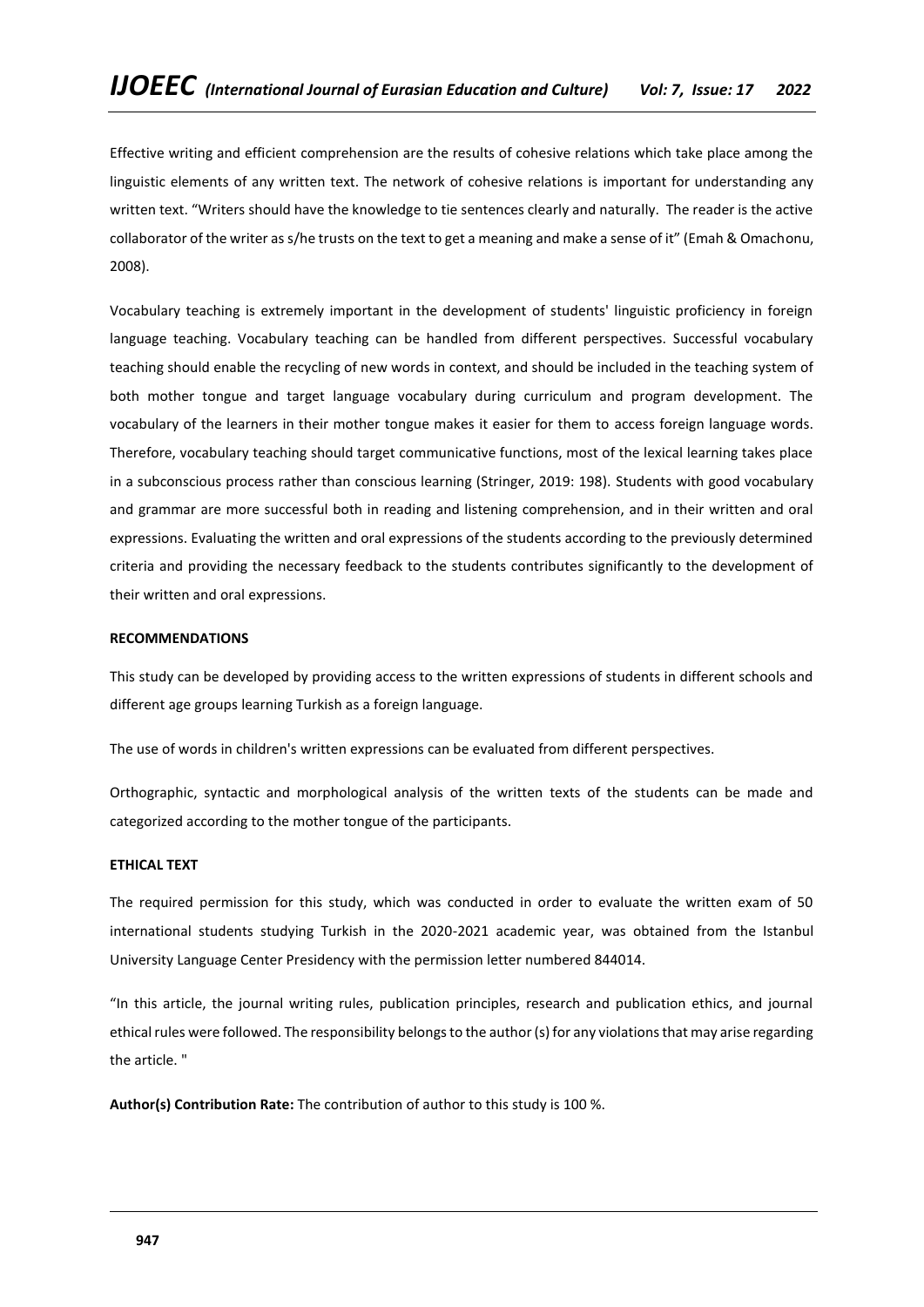#### **REFERENCES**

- Bacha, N. N., Cortazzi, M. & Nakhle, F. (2002). Academic Lexical Literacy: Investigating the Cohesion of Arabic Speakers' Essays in English. *IJAES,* 3.
- Bacha, N. N., Cortazzi, M. & Nakhle, F. (2002). Academic Lexical Literacy: Investigating the Cohesion of Arabic Speakers' Essays in English*, IJAES*, 3, 119-152.
- Balcı, H. A. (2006). Metin Dilbilim Açısından Bir Çözümleme . *Erciyes Üniversitesi Sosyal Bilimler Enstitüsü Dergisi*, 1 (21 , 191-204 .
- Carter, R. (1987). *Vocabulary: applied linguistic perspectives.* Allen and Unwin.
- Çalışkan, N. (2016). Öğrenir Derlemleri: Kapsam, Tasarım ve Uygulamalar. *Turkophone,* 1 (1) , 40-53 .

De Beaugrande, R. & Dressler, W. (1981). *Introduction to text linguistics*. London & New York: Longman.

- Dilidüzgün, Ş. (2017). *Metindilbilim ve Türkçe Öğretimi Uygulamalı Bir Yaklaşım*. Anı Yayıncılık.
- Emah, S. S. & Omachonu, C. G. (2018). Functions of Cohesive Devices in Text Comprehension and Writing. International Journal of Trend in Scientific Research and Development, 3 (1).
- Enyi, A. U. & Orji, E.C. (2019). Lexical Cohesion in Non-fictional Narrative as Discourse: A Study of Ngugi Wa Thiong'O's Decolonizing the Mind. 7(3).
- Gilmore, A. (2009). Using Online Corpora to Develop Students' Writing Skills. *ELT Journal*, 63 (4) pp. 363-372
- Halim, H. A. (2018). *Corpus frequency approach in lexical studies. Paper presented at Postgraduate Seminar SLCP* April 24, Universiti Utara Malaysia.
- Halliday, M. A. K. & Hasan. R. (1976). *Cohesion in English*. Longman.
- Halliday, M. A. K. & Hasan, R. (1985) *Language, Context and Text: Aspects of Language in a Social-Semiotic Perspective.* Deakin University Press, Geelong.
- Hasan, R. (1984). *Coherence and cohesive harmony*. In Flood, James (ed.) 1984: 181-218.
- Karadag, B. M. (2020). Yabancılara Türkçe öğretiminde eşdizimlilik: Bir model önerisi. *Dilbilim Dergisi*, 34, 27-56.
- Malah, Z. (2020). Lexical Cohesion: A Brief Review on Theoretical Emergence, Development and Practical Application in Discourse Studies. *International Journal of Linguistics and Communication, 8 (2),* 46-61.
- Meunier, F. (2021). Introduction to Learner Corpus Research, *The Routledge Handbook of Second Language Acquisition and Corpora* (pp.23-36), Chapter: 3, Publisher: Routledge.
- Morris, J. (1991). Lexical Cohesion Computed by Thesaural Relations as an Indicator of the Structure of Text. *Computational Linguistics*, 17 (1).
- Ocak, G. & Akkaş Baysal, E. (2016). Evaluation of English Textbooks in Terms of Textuality Standards. *Journal of Education and Training Studies,* 4 (12).
- Raman, M. G. & Mathew, S. E. (2020). Lexical Cohesion in ESL Writing. *Research Journal of English Language and Literature (RJELAL),* 8 (2), 185-194.
- Rhiney, K. (2010). Text/textuality. In B. Warf (Ed.), Encyclopedia of geography. (2809-2813). *Thousand Oaks, CA: SAGE Publications*, Inc. doi: http://dx.doi.org/10.4135/9781412939591.n1129
- Stringer, D. (2019). *Lexical Semantics: Relativity and Transfer Indiana University*, USA –Chapter 7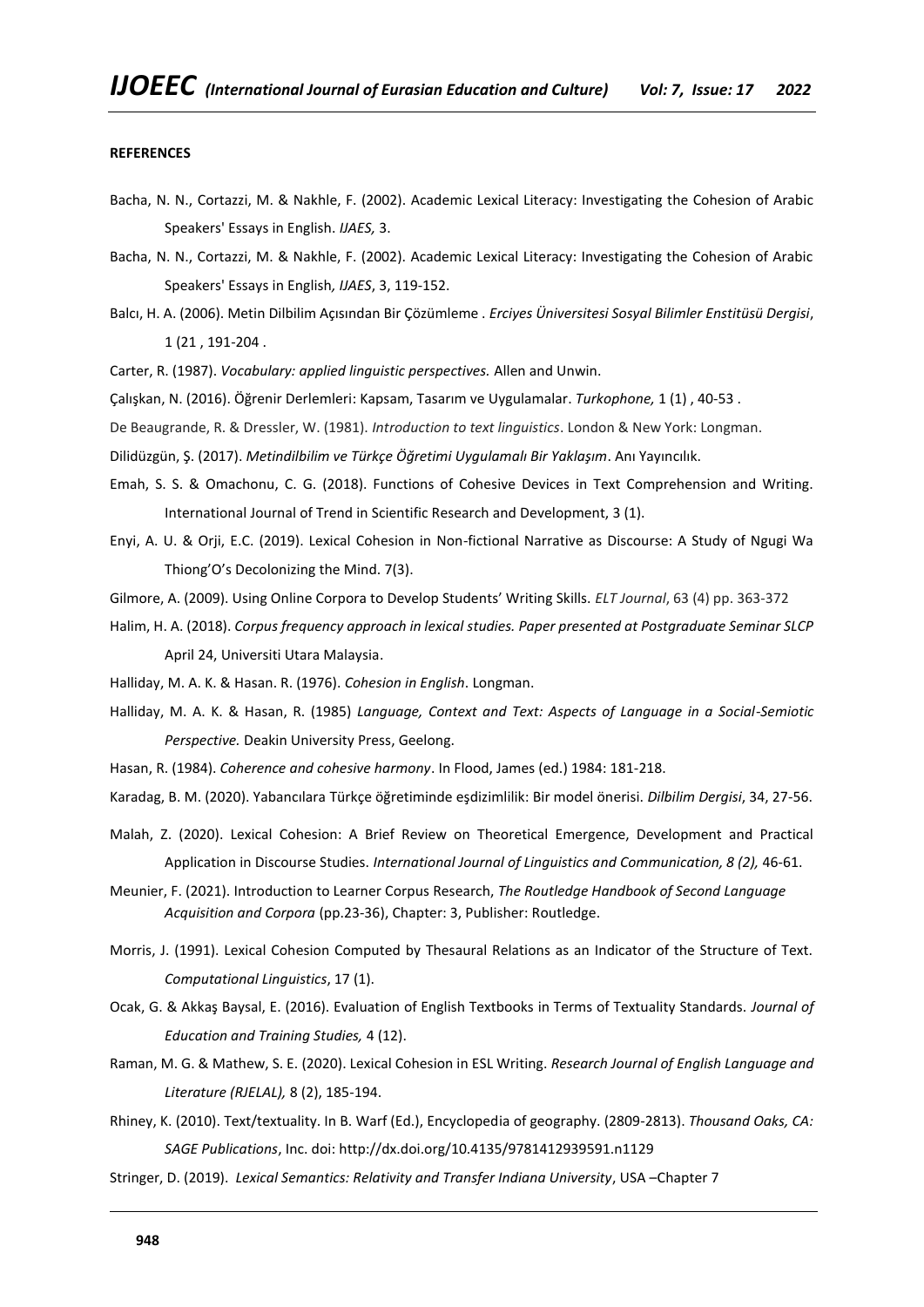Ülper, H. (2011). Öğrenci Metinlerinin Tutarlılık Bağlamında Değerlendirilmesi. *Turkish Studies, - International*  Periodical for the Languages, Literature and History of Turkish or Turkic. 6(4), 849-863.

Wang, J. & Zhang, Y. (2019). Lexical Cohesion in Research Articles. *Linguistics and Literature Studies* 7(1), 1-12 Yıldırım, A., & Şimşek, H. (2008). *Sosyal Bilimlerde Nitel Araştırma Yöntemleri* (6. Baskı). Seçkin Yayıncılık.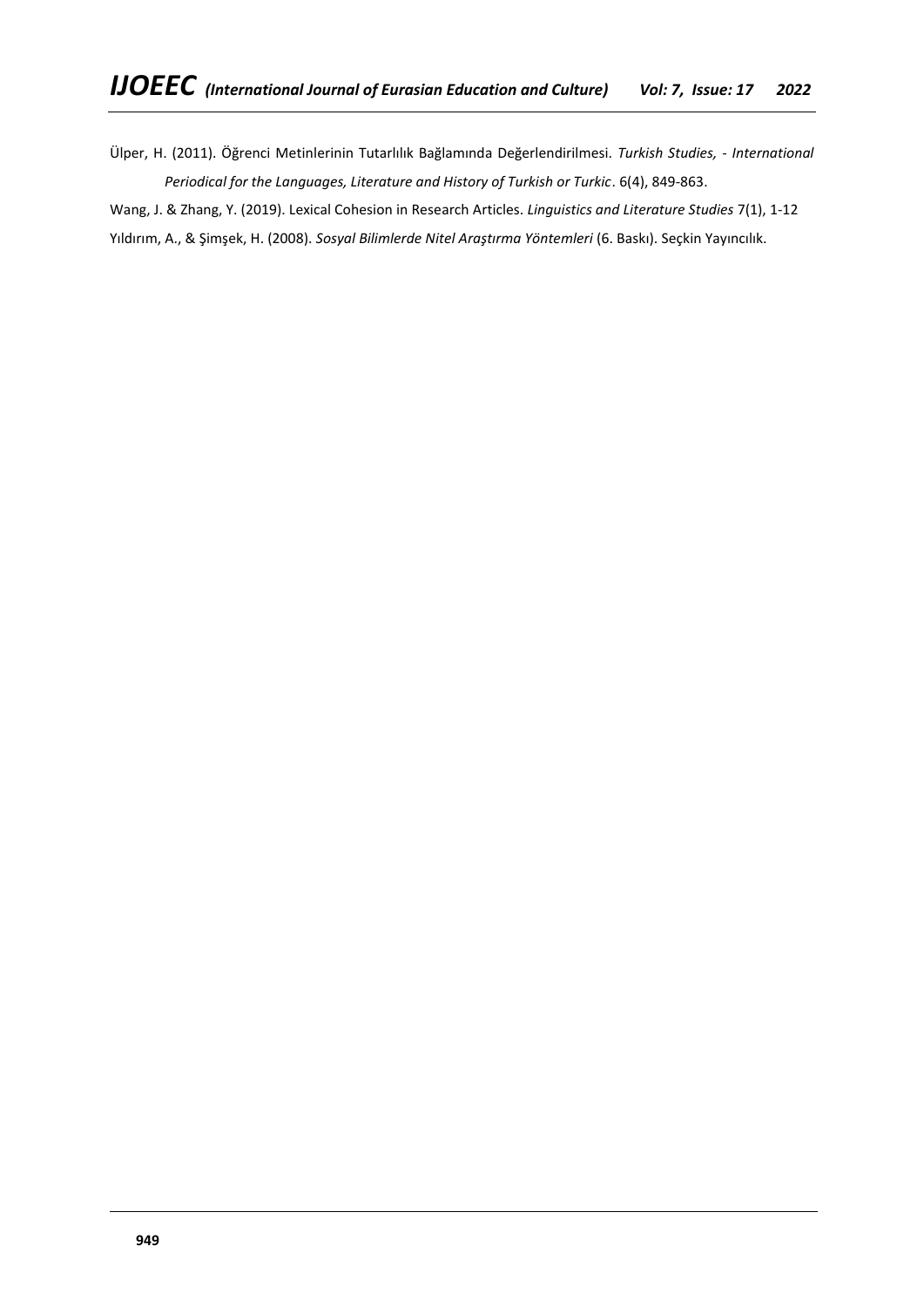# **YABANCI DİL OLARAK TÜRKÇE ÖĞRENEN ÖĞRENCİLERİN YAZILI SINAVLARININ SÖZCÜKSEL ANALİZİ**

# **ÖZ**

Bu çalışmada yabancı dil olarak Türkçe öğrenen uluslararası öğrencilerin yazılı sınavları kelime kullanım sıklığı ve eşdizimlilik olmak üzere iki açıdan incelenmiştir. Öğrencilerin eşdizim kullanımları ve sözcük kullanım sıklığı her düzeyde ayrı ayrı incelenmiştir. Yazılı anlatımları incelenen öğrenci seviyeleri A1, A2, B1, B2 ve C1'dir. Cümle analizi için kullanılan "sketch engine" programında düzeylere göre kullanılan kelimelerin sıklığı ve toplam kelime sayısı analiz edilmiştir. Eşdizim kullanımı ise iki farklı değerlendirici tarafından analiz edilmiş ve her öğrencinin yazılı anlatımında kullandığı eşdizimli kelimeler tespit edilmiştir. Öğrencilerin seviyeleri arttıkça daha akademik ve soyut kelimeler kullandıkları görülmüştür. Eşdizimli kelimelerin metnin içinde bulunması tutarlı ve akıcı bir yazının oluşumunu sağlamak için yeterli değildir. Sıklık analizinde, sık kullanılan kelimeler anlam bakımından incelendiğinde seviyelere göre önemli bir değişiklik görülmemiştir. Başka bir deyişle, sık kullanılan kelimeler düzeyler arasında benzerlik göstermektedir. Bu çalışmadan elde edilen diğer bir bulgu ise, seviyeler arttıkça kullanılan kelime sayısının arttığı ve metinlerin uzunluğunun arttığı sonucudur. Bunun nedeni, her seviye sınavında öğrencilere yazmaları gereken kelime sayısı ile ilgili alt ve üst sınır belirlenmesi ve kelime sınırının her seviyede yükselmesidir.

**Anahtar Kelimeler:** Derlem, sıklık, eşdizimlilik, kelime, yabancı dil olarak Türkçe.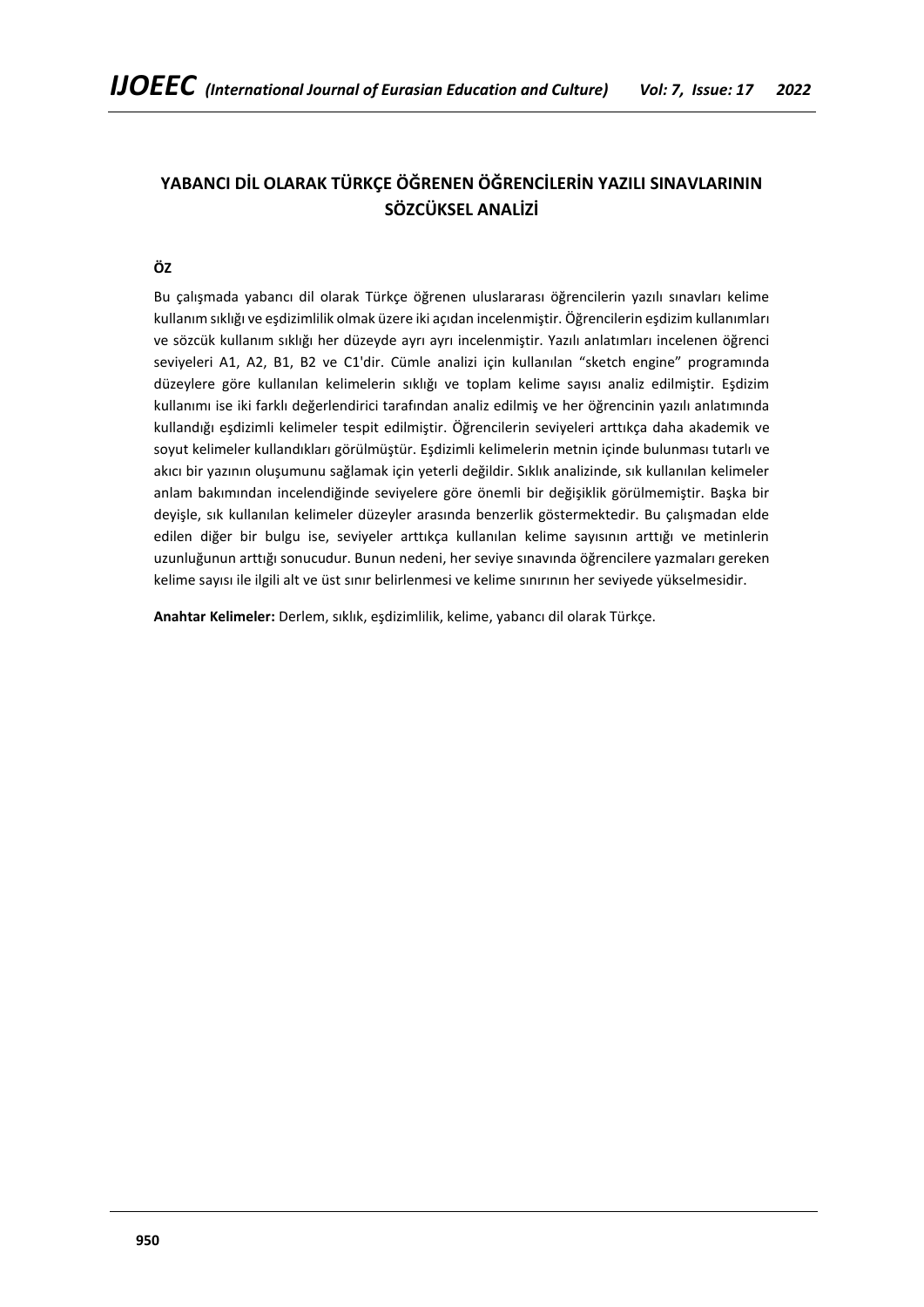#### **GİRİŞ**

Metin kelimesi ile ilgili farklı tanımlamalar yapılmaktadır. Bir metin yazılı bir anlatım olabilir veya sözlü bir anlatım olabilir, hatta bir anlam taşıyan, mesaj içeren bir çizim bile olabilir. Grafiti bile, dünyanın insan davranışı tarafından şekillendirilen yönlerinin tarihsel ve kültürel olarak temellendirilmiş yorumuna sahip bir metin türü olarak tanımlanır. "Dolayısıyla, grafiti, dilin yazılı ve görsel yönlerini temsil eder ve doğru okunduğunda, bir yerin kültürünü, kimliğini ve coğrafyasını ortaya çıkarabilecek kendi göstergebilimine sahiptir" (Rhiney, 2010: 6).

Metindilbilim, metin yapılarının tematik olarak ve dilbilgisel olarak nasıl kurgulandığını ve iletişimsel işlevini uygulamalı örneklerle açıklar. Yani, metindilbilim bir metnin oluşumunu genel ilkeleriyle tanımlar ve metni oluşturan unsurların önemini açıklar (Balcı, 2006: 192). Metinlerin oluşumunda ve analizinde metinsellik ölçütleri esas alınır. Metinsellik ölçütleri yedi ana başlıkta ele alınmaktadır. Bunlar, bağdaşıklık, bağlaşıklık, amaçlılık, bilgisellik, durumsallık, kabul edilebilirlik ve metinlerarasılıktır (De Beugrande ve Dressler, 1981). Bağlaşıklık, metin oluşturmak için gerekli olan dilbilgisi kuralları ve sözcüklerin kullanımı ile ilgilidir. Bağlaşıklık sadece cümleler arasında değil, metnin yüzey yapısıyla ilgili paragraflar arasında da bütünlük sağlar. Bu nedenle metin bütünlüğü oluşuyorsa metindeki küçük birimlerin de birbirleriyle uyumlu olması gerekir. Gönderimler, eksiltiler ve değiştirimler bir metnin bağlaşıklığını sağlayan dilbilgisel unsurlardır. Gönderim ile aynı kelimeyi tekrar etmek yerine başka bir kelime, zamir, tamlama ve son ek kullanılarak metin okuyucu veya dinleyici için daha akıcı hale getirilebilir. Sözcüksel ve dilbilgisel bağlaşıklık unsurlarının kullanımındaki tutarlılık, metnin bütünlüğünü arttırır. Eksilti yapılan cümlelerde, okuyucu, bağlamdan çıkarım yaparak eksik unsuru zihninde tamamlayabilir. Değiştirime gelince, tekrara düşmemek için bir öğenin ya da cümlenin yerine aynı anlamı veren başka bir kelimenin ya da cümlenin kullanılmasıdır. Bunlar, bir metni tekdüzelikten, gereksiz uzunluktan ve takrardan kurtararak daha akıcı bir metin oluşturulmasına yardımcı olur. Metni daha tutarlı hale getirmek için bağlaçlar kullanılır. Bu sayede, cümleler arası ve cümle içi unsurlar tutarlı bir metin oluşturmak amacıyla bir araya getirilir. Tutarlılık bütüncül bir bağlam oluşturulması için bir dizi cümlenin biraraya getirilmesiyle sağlanır. Tutarlılıkta cümleler arasında anlamsal ve dilbilgisel ilişkiler kurularak bütüncül bir yapıya ulaşılır.

Tutarlılık, okuyucunun bir metni iyi anlamasına yardımcı olur. Tutarlı bir metin, mantıksal bir yapıdır ve okuyucuyu metne yönlendirir. Bir metnin amacı, mesajı okuyucuya net bir şekilde iletmektir. Bilgilendiriciliğe gelince, tüm metinler bilgi üretme ve iletme amacına sahiptir ve okuyucular metinde sunulan bilgileri bir iletişim yolu olarak elde etmeyi amaçlamaktadır. Bir metnin bağlamsallaştırılması, metinsel içeriğin bir konu etrafında örüntülenmesiyle ilişkilidir. Metinselliğin unsurlarından biri olan metinlerarasılık, aynı metin içinde diğer metinlerle yapılan ilişkilendirmeler ve gönderimlerdir. Metinler dil öğretiminde çok önemli bir rol oynamaktadır. Bu nedenle bir dili doğru bağlamda öğretmek ve kültürü aktarmak için hayati önem taşırlar (Ocak ve Baysal, 2016: 37).

Sözlüksel anlambilimde, anlam ve gönderim arasındaki ayrım önemlidir. Bir kelimenin gönderimi bir nesne, bir olay, bir anlam veya bir durum olabilir. "Sandalye" kelimesini kullanarak, birisi dört ayaklı ve yaslanacak yeri olan bir koltuğu ifade eder. Bununla birlikte, o kelimenin anlamı, zihnin içindeki dilsel sistemle ilgili anlamıdır. Bu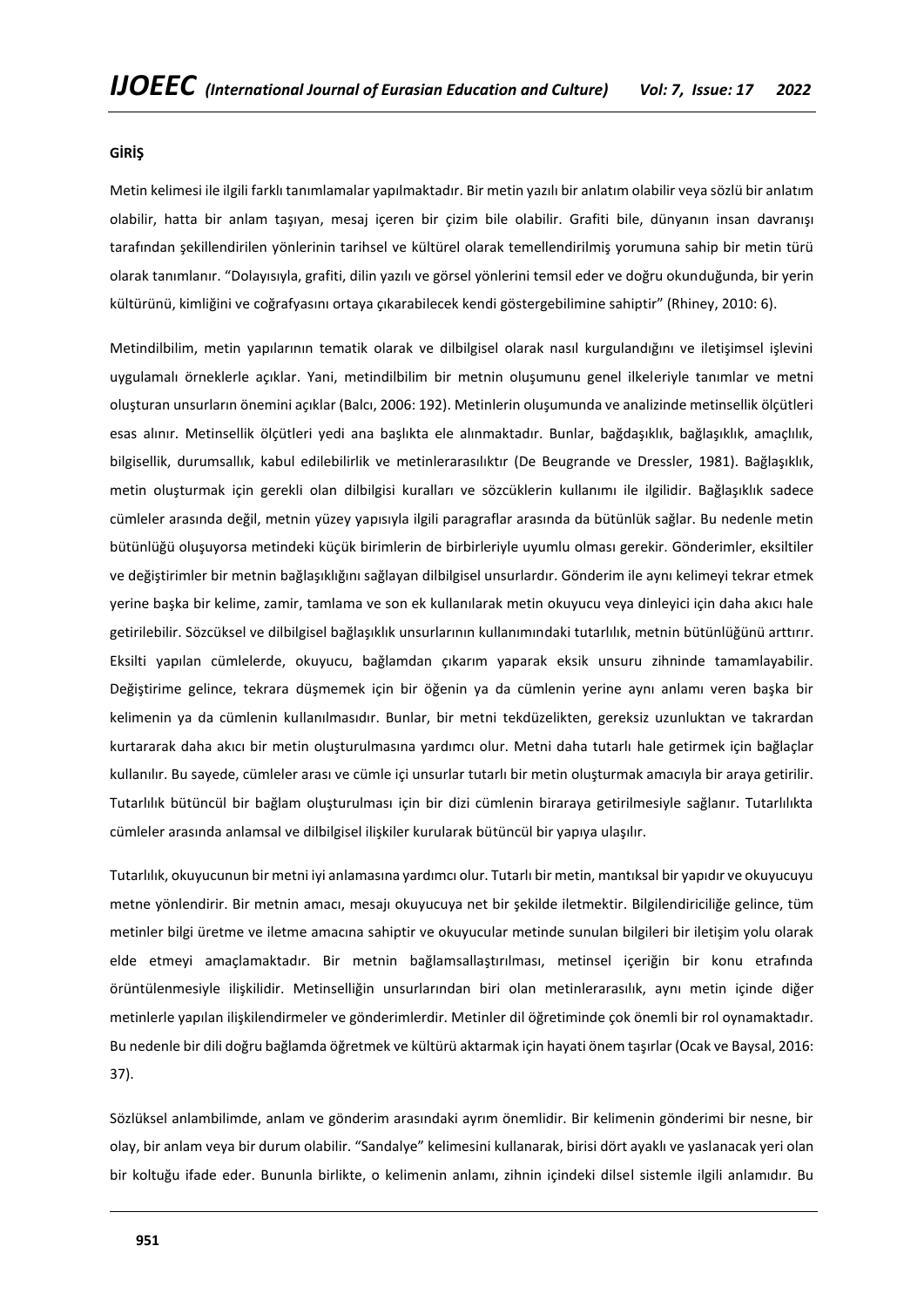kelimenin tam anlamı, sıra, kanepe vb. benzer nesnelerle ilişkilendirilebilir. Kelimelerin çevirisi başka bir dilde aynı anlamı vermeyebilir. Çeviri farkı, dilin ilişkisel yönünden kaynaklanmaktadır. Sözcüksel anlambilim, zihinsel sözlükle bağlantılı olarak açıklanabilir (Stringer, 2019: 181-182).

Ülper (2011), yazmanın en önemli işlevinin iletişim olduğunu belirtmektedir. Tutarlılık ve bağdaşıklık, bir metnin iki hayati bileşenidir. Öğrencilerin yazdıklarının bağdaşıklık ve bağlaşıklık özelliklerinin bilinmesi, öğrencilerin yazılı üretim yeteneklerinin belirlenmesine yardımcı olur (Ülper, 2011).

Yabancı dil öğretiminde kelime öğretimi konusunda öğrenir derleminin oluşturulması ve bu derleme öğrencilerin ve öğretmenlerin ulaşabilmesi öğrencilerin dilsel gelişimine katkı sağlar. Öğrenir derlemi, bir dili ikinci dil ya da yabancı dil olarak öğrenenlerin yazılı ve sözlü anlatımlarının yer aldığı veri tabanlarıdır (Çalışkan, 2016: 40).

1990'larda geniş çapta elektronik ortamda öğrenen derlemine erişim, öğrenen dilinin analiz edilmesine ve tanımlanmasına olanak sağladı. Boyut olarak bir milyon kelimeyi aşan ilk öğrenen derlemleri toplandı ve otomatik derlem analiz araçlarının sunduğu yeni seçenekler öğrencinin diline ilişkin veriler sundu. Öğrenen derleminin önemli bir özelliği de yer alan metinlerin, diğerleri arasında, bir dizi kıstas veya değişken temelinde seçilmiş olmasıdır: öğrencilerin kendileri (ör. Hedef dil, ana dil, yeterlilik düzeyi), iletişimsel görevin türü (ör. Yazılı/sözlü iletişim, betimleyici/ikna edici/anlatısal/açıklayıcı yazma/anlatı, günlük dil /resmi dil), dil üretiminin veya dil kullanımıyla ilgili görevlerin bağlamsal koşulları (ör. Etkileşimli görevler, bilgisayar aracılı iletişim) (Meunier, 2021:25).

İngilizcenin yabancı dil olarak ya da ikinci dil olarak öğretiminde çok sayıda derleme ulaşılırken Türkçenin yabancı dil ya da ikinci dil olarak öğretiminde kullanılabilecek bir öğrenir derlemi yoktur.

## **Bağlaşıklık**

Bir metin, gelişigüzel kelimelerden bir araya gelen birkaç cümleden oluşmaz. Cümleler arasındaki ilişkinin bir bütünlük oluşturması gerekir. Bağlaşıklık adı verilen bu uyum, metni bir bütün haline getirir. Bir metinde akıcılığı sağlamak için gönderimler, bağlaçlar ve bağlama uygun kelimeler kullanılır (Morris ve Hirst, 1991: 21).

Metindeki bağlaşıklık, dilbilgisel bağlaşıklık ve sözcüksel bağlaşıklık yoluyla sağlanır. Halliday ve Hassan'a (1985) göre dilbilgisel bağlaşıklık, gönderimler, değiştirimler, eksiltiler ve bağlaçlar gibi kategoriler altında analiz edilir. Sözcüksel bağlaşıklık ise yineleme ve eşdizimlilik olmak üzere iki kategoride incelenir. Yineleme genel olarak aynı sözcüğün tekrarı, eşanlamlı, yakın anlamlı, alt terim üst terim ilişkisi ve genel kavram olarak kategorize edilir. Bazı araştırmacılar eşdizimliliği yineleme kategorileri ile birlikte sınıflandırırken, bazıları ise sözcük bağlaşıklık başlığı altında analiz eder (Wang ve Zhang, 2019: 2).

## *Dilbilgisel Bağlaşıklık*

Dilbilgisel bağlaşıklık, metin oluşturulurken dilbilgisi yapıları kullanılarak elde edilir. Halliday ve Hasan'a (1976) göre gönderim, değiştirim, eksilti ve bağlaç olmak üzere dört temel dilbilgisel bağlaşıklık kategorisi vardır. Bir cümlenin herhangi bir unsuru yerine, bu unsur yer almadan önce veya sonra gönderimler kullanılır. Değiştirim, çoğunlukla tekrardan kaçınmak amacıyla bir cümlenin bir kısmı veya tamamı değiştirilerek kullanılır. Değiştirim,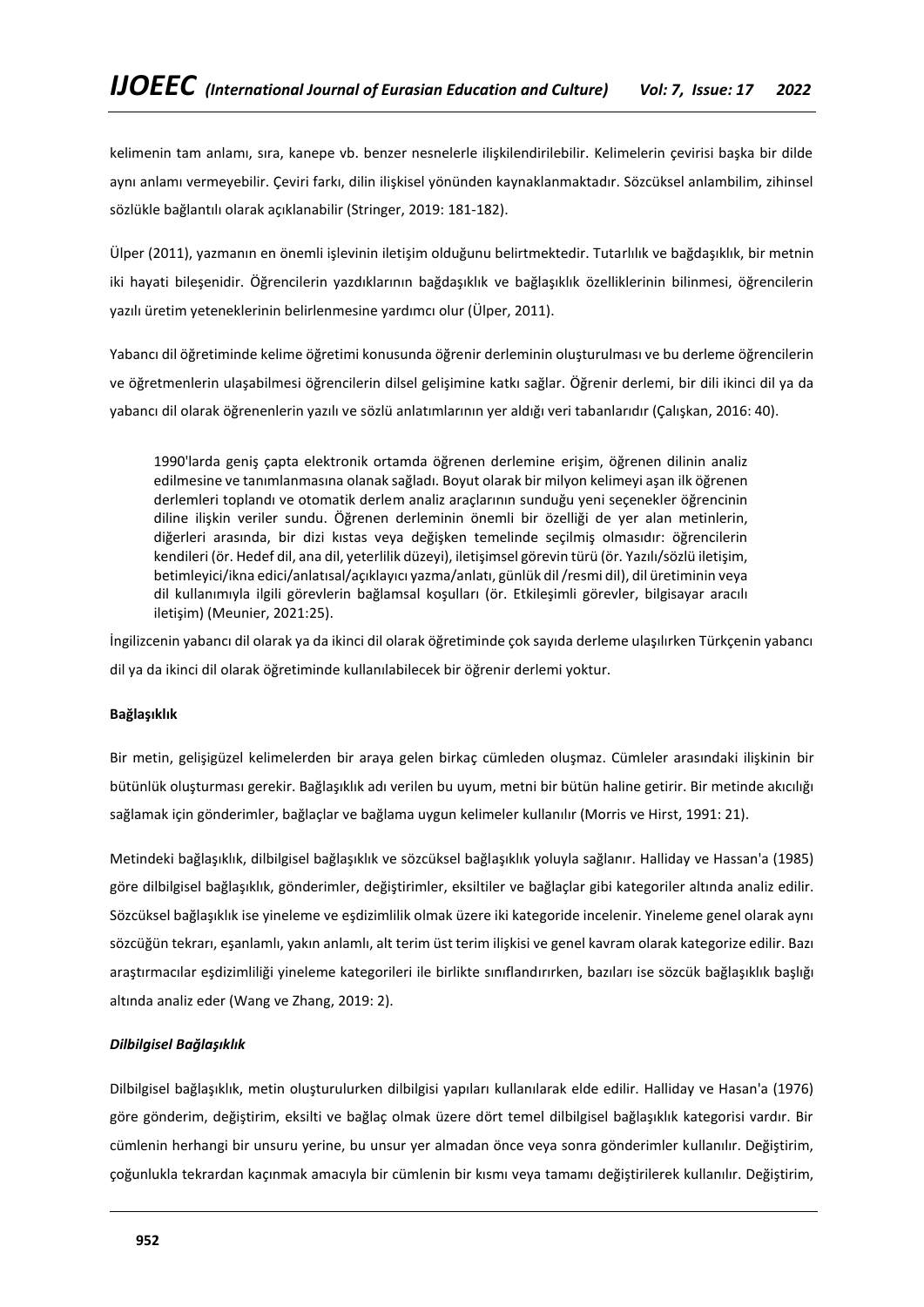sözcük düzeyinde veya cümle düzeyinde yapılabilir. Eksilti ise okuyucunun anlayabileceği şekilde cümlenin kısaltılması, diğer bir deyişle belli unsurları eksik cümleler kullanılmasıdır. Bağlaç ise, bir metnin cümleleri veya belli bölümleri arasında kullanılan birleştirici unsurlardır (Halliday ve Hassan, 1976).

#### *Sözcüksel Bağlaşıklık*

Sözcüksel bağlaşıklık, dilbilimciler tarafından farklı şekilde sınıflandırılmıştır. Hasan'ın (1984) sözcüksel bağlaşıklık modeline göre genel kategori alt başlıkları şunlardır: sözcük tekrarı, eş anlamlı kelime kullanılarak, yakın anlamlı ve zıt anlamlı sözcüklerle oluşturulan bağlaşıklık.

Halliday'e (1985) göre tekrar, metinde bağlaşıklık sağlayan en güçlü ve en doğrudan birleştirici unsurdur. Dilbilgisel formlar ve morfolojik formlar da birbirine bağlı tekrarlar olarak kabul edilir. Örneğin: kurum-kuruluş, davet-davetiye gibi kelimeler aynı sözlüksel gruba ait kelimeler olarak incelenir (Malah, 2020: 50).

#### *Yinelemeli sözcüksel bağlaşıklık*

Eş anlamlı/yakın anlamlılar, tekrar, üst terim, alt terim metindeki mesajın iletişimsel işlevine hizmet eder, sözcüksel bir öge tekrarlandığında mesaja vurgu yapılmasını sağlar ve bunun sonucunda metni daha akıcı hale getirir. Bir yazar, metinselliğin tüm ögelerini değil, metinselliği sağlamak için değişen derecelerde farklı sözcüksel unsurları kullanabilir. İkinci dil öğrenenler sözcük bağlaşıklığı konusunda farkındalık sahibi olduklarında, okuduğunu anlama ve yazma becerileri daha kolay geliştirilebilir. Dil öğrenenlerin bir metnin yapısını ve kelime kalıbını bilmeleri, akıcılık kazanmalarına ve eleştirel okuma becerilerini geliştirmelerine yardımcı olacaktır (Enyi ve Orji, 2019: 90)

Akademik denemelerde sözcüksel uyumun metinsel analizi açısından değerlendirildiği ikinci seviye Arapça İngilizce öğrenenler ile yürütülen bir araştırmaya göre türetilmiş sözlük formlarının kullanımı, yüksek puan alan metinlerde kalitenin bir göstergesi olarak ortaya çıkmıştır. Yüksek puanlı metinlerde, ardışık cümlelerde daha az tekrar tespit edilmiş olup tekrarlara daha uzun aralıklı cümlelerde rastlanmıştır (Bacha, N. N., Cortazzi, M. & Nakhle, F., 2002, s. 144).

#### *Eşdizimlilik*

Eşdizimlilik, kalıp dil unsurlarından biri olarak kullanılan bir terimdir. Eşdizim, anlamsal olarak ilişkili sözcüklerin oluşturduğu sözcüksel bağdır. Eşdizimlilik ile ilgili en önemli nokta, aynı sözlüksel ortamı (bağlamı) paylaşan öğelerin/sözcüklerin kullanılmasıdır.

Carter (1987), eşdizimliliğin, dilin ayrı bir çalışması olan sistematik dilbilim ile ilişkili olduğuna işaret eder. Anlamsal olarak ilişkili ve tutarlı kelimeler, eşdizim ögelerini oluşturan tutarlı bir metin oluşturmak için kullanılır (1987: 50). Buna göre, söz varlığı ilgili bir alanda ve belirli bir konudadır ve o konu ile ilişkili sözcükler anahtar sözcükler çevresinde gruplanır (Carter, 1987: 50).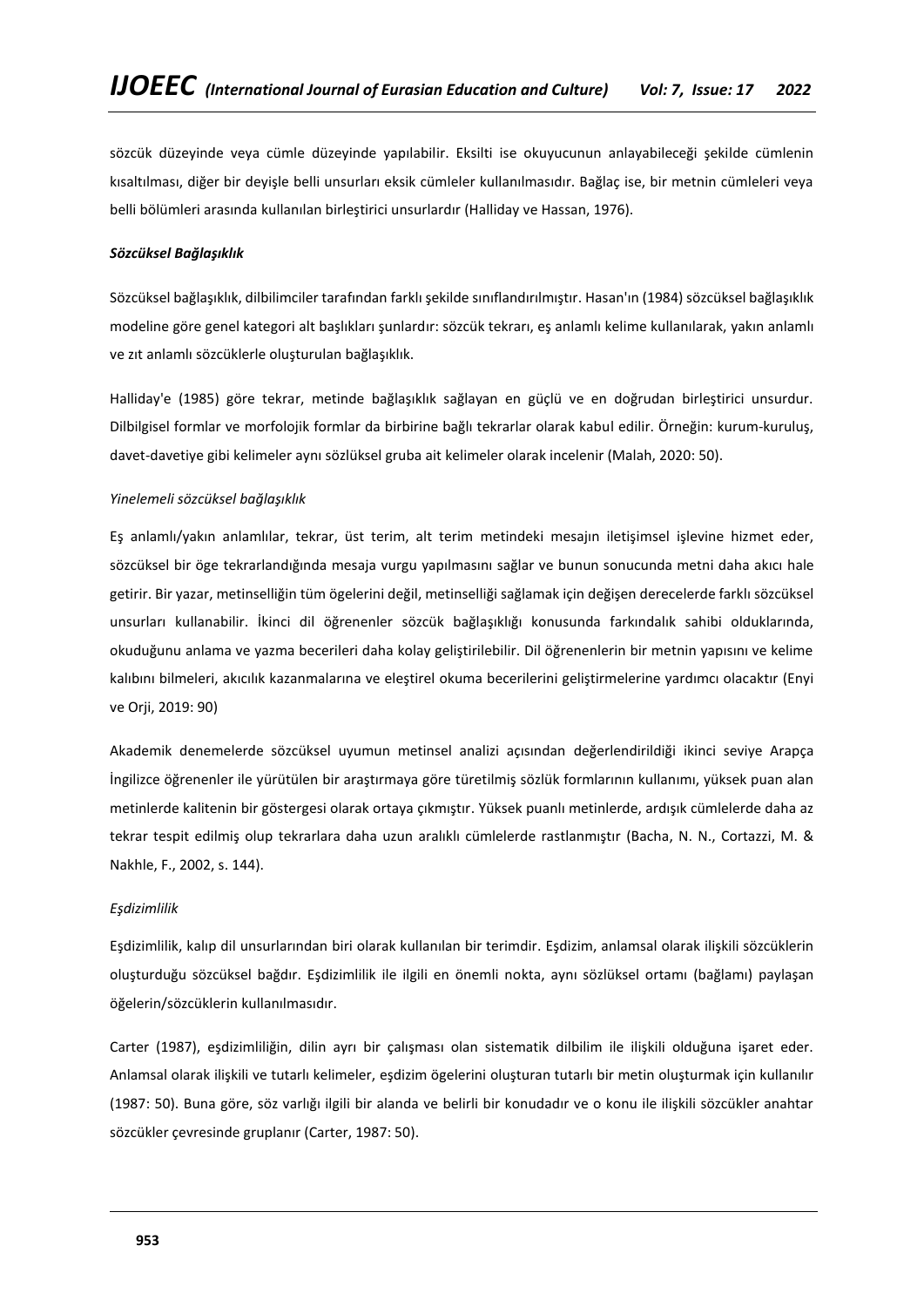Metinsellikte bir söylem içinde dilbilgisel bağların yanı sıra sözcüksel bağlar da metni bir arada tutan önemli araçlardır. Bağlaşıklık, sözcüksel ve dilbilgisel olmak üzere iki ana başlıkta ele alınır. Tutarlı bir metin, yalnızca dilbilgisel olarak doğru cümlelerle değil, yazarların fikirlerinin cümle, paragraf ve söylem düzeyinde bağlantısı ile sağlanır. Bağlaşıklık unsurlarıyla birlikte bağdaşık bir metin oluşturulur. Bir metnin yorumlanabilmesi için anlamsal bir bütünlük kurulmalıdır. "Diğer alt sistemler arasındaki uyum, herhangi bir dilin bütünleşik sistemini oluşturur ve dilde yol gösterici ilke, daha gelenekselleştirilmiş anlamların dilbilgisi yoluyla ve daha özelleştirilmiş anlamların da kelime dağarcığı aracılığıyla yansıtılmasıdır. Tutarlılık, kısmen kelime hazinesi ve kısmen de dilin grameri aracılığıyla ifade edilir" (Enyi ve Orji, 2019: 85-86).

Sözcük grubunun ikinci büyük önemi, tutarlılığı ve söylem yapısını belirlemeye yönelik ipuçları sağlamasıdır. Sözcük grupları, bir metnin tutarlılığı ve söylem yapısı hakkında ipuçları verir. Yazılabilen veya konuşulabilen tüm söylemlerde ortak olan varsayılan bir yapı vardır (Morris ve Hirst, 1991: 23, 24).

Yabancı dil olarak İngilizce öğrenen öğrencilerle yapılan bir araştırmaya göre (Raman ve Mathew, 2020), düşük düzeyde dil yeterliliğine sahip öğrenciler çok fazla tekrar kullanmışlardır ve yüksek dil yeterliliğine sahip öğrenciler diğerlerinden daha fazla anlamsal olarak ilişkili eşdizimli kelimeler kullanmışlardır. Bu çalışmada, Raman ve Mathew (2020), bağlaşıklık unsurlarının kullanımının öğrencilerin yazılarının kalitesini doğrudan etkilemediği sonucuna varmışlardır.

Ülper'in (2011) ilkokul, ortaokul, lise ve üniversite öğrencilerinin Türkçe yazılı anlatımları üzerine yaptığı araştırmaya göre ise yükseköğretim düzeyindeki öğrenciler ilkokul ve ortaokul öğrencilerine göre daha tutarlı metinler üretmişlerdir. Ancak üniversite öğrencileri bile başlık ile içerik arasında bağlantı kurma, bitişik cümleler arasında anlamsal ilişkiler kurma, metnin giriş ve gelişme kısmını oluşturma ve buna bağlı bir sonuç çıkarma noktalarında tutarlı bir metin oluşturmada sorun yaşamışlardır (Ülper, 2011).

Metindeki sözcük bağlaşıklığı bilgisi, okuyucunun metnin örüntüsünü anlaması, anahtar kelimeleri belirlemesi, metnin konusunu ve içeriğini anlaması için önemlidir. Küçük ölçekli yapıda değerlendirilen sözcüksel bağlaşıklık, büyük ölçekli yapının oluşturulmasının temel taşlarından biridir. Sözcük bağlaşıklığının değerlendirilmesinde metin türüne göre değişiklikler olabilir. Kavramların kullanım sıklıkları ve kullanım biçimleri metin hakkında ipuçları vermektedir. Bir metindeki tekrarların sıklığı metnin okunurluğunu ve akıcılığını etkileyebilir. Yazarın üslubu da metinlerdeki kavramsal örüntüde önemli bir rol oynar. İyi bir metinde gereksiz tekrarlara yer verilmez, kelimelerin ve cümlelerin akışı anlamayı kolaylaştıracak şekilde konumlandırılmıştır. Sözcükler, aynı sözcükle, yakın anlamlıları, zıt anlamlıları kullanılarak tekrar edilebilir. Üst terim-alt terim ilişkisi veya aynı kavram alanından birbirini çağrıştıran kelimelerle de tutarlı bir metin oluşturulabilir (Dilidüzgün, 2017 : 63-67).

Karadağ (2020)'a göre, « Öğretim materyallerinde alıştırma ve etkinlikler planlanırken hedef sözcüklerin eşdizimlileri derlem dilbilim verilerinden faydalanarak sıklık derecelerine göre seçilmeli ve müfredata eklenmelidir. Bu eşdizimliler öğrenici sözlüğü tıpkı hedef sözcük listelerinde olduğu gibi eşdizimlilerin sıklıkları temel alınarak derlenmelidir » (Karadağ, 2020: 42).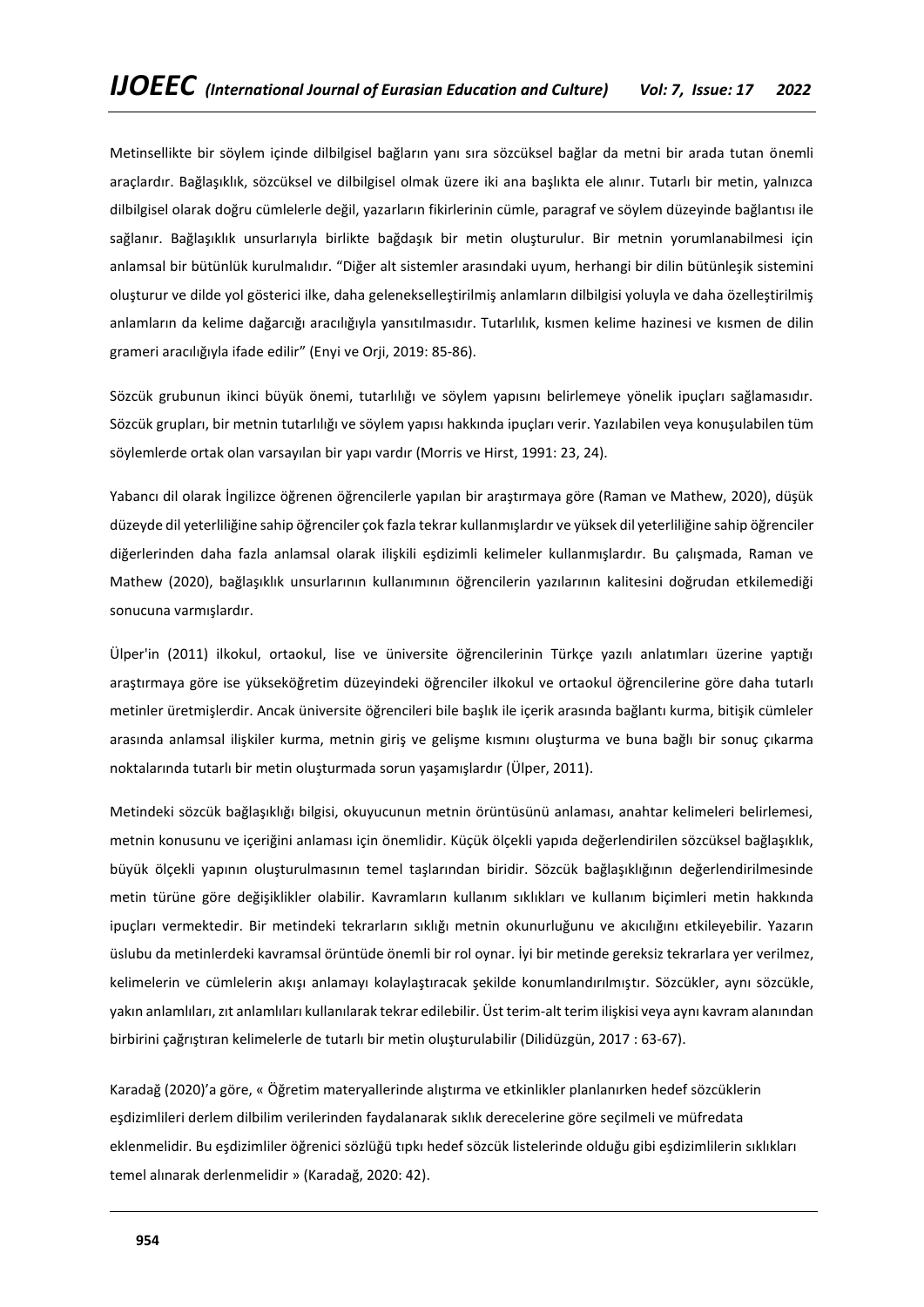#### *Derlem*

Derlem, bize bir dilde oluşturulan farklı kullanımlardaki metinlerin büyük koleksiyonlarını veya veritabanlarını sağlar. Derlem, bir dile ait çok sayıda metin verisi sağlar. Derlemden elde edilen bilgiler, sözcükleri, diğer sözcüklerle ilişkilerini, farklı bağlamlarda kullanımlarını ve farklı bağlamlarda kullanım sıklıklarını anlamaya yardımcı olur. Ayrıca dilleri farklı açılardan karşılaştırma şansı verir. Derleme yazılı veya sözlü olup transkripsiyonu bulunan metinlerin analizi amacıyla ulaşılır. Bireyler derlemlere farklı şekillerde erişebilirler, derlemlerin oluşumuna da aynı zamanda metin ekleyerek katkı sağlarlar. Sık kullanılan ifadeler, bir dilde en kullanışlı ve kolay erişilebilir sözcüklerdir. Daha kısa ifadeler, uzun olanlardan daha sık kullanılır. Ulusal İngiliz Derlemine (British National Corpus -BNC) göre, iki kelimeden oluşan ifadeler, İngilizce'deki toplam kelime sayısının yüzde 77'sini oluşturuyor. Bir dil öğrenirken veya bir dil edinirken, yüksek frekanslı kelimeler günlük hayatta daha yaygın olarak kullanıldığı için daha erken dönemlerde edinilir. Dil öğretiminde kelime hazinesinin geliştirilmesi dört farklı başlıkta ele alınabilir: yüksek frekanslı kelimeler, düşük frekanslı kelimeler, teknik kelimeler ve akademik kelimeler. Düşük frekanslı kelimeler (sıklık oranı düşük), teknik ve akademik kelimeler, yüksek frekanslı (sıklık oranı yüksek) kelimelere göre daha geç kazanılır. (Halim, 2018).

Derlem kullanmak öğrencilerin yazılarını geliştirmek için önemlidir. Gilmore (2009) tarafından yapılan bir araştırmaya göre, derlem dersi alan öğrencilerin yazma becerilerinde önemli ilerlemeler kaydedilmiştir. Bu çalışmaya göre, çevrimiçi derlemleri kullanmak, öğrencilerin yazılarını doğal (gerçeğe uygun) bir şekilde üretmelerine yardımcı olmuştur. Öğretmenlerin tüm yazılara dönüt vermesi her zaman mümkün olmayabilir ve öğrencilere yazılı dönüt vermek tüm öğrencilerin yazılı anlatımlarını eş zamanlı olarak geliştirmek konusunda çok etkili olmayabilir (Gilmore, 2009).

Bu çalışmada metinler, Halliday ve Hassan'ın (1985) önerdiği sözcük bağlaşıklık kategorileri sıklık ve eşdizimlilik başlıkları altında incelenecektir. Bu çalışmanın amacı, İstanbul Üniversitesi Dil Merkezi'nde Türkçe öğrenen A1, A2, B1, B2 ve C1 düzeyindeki uluslararası öğrencilerin yazılı sınavlarında kelime kullanım sıklığını ve kullanılan kelimelerin eşdizimliliğini analiz etmektir.

Bu çalışmada metinlerdeki sözcük bağlaşıklığı şu şekilde kategorize edilecektir: ilk olarak dil bilgisel kategoride olmayan sözcüklerin sıklığına göre, her düzeyde kullanılan toplam sözcük sayısı ve kullanılan sözcüklerin eşdizimlerine göre öğrencinin yazma sınavları değerlendirilecektir. Eşdizimli kelimeler, kelimelerin doğasına ve anlamlarına göre kategorize edilmiştir. Eşdizimlilik incelenirken de dilbilgisel sözcükler ve ortografik hatalar dikkate alınmamıştır. Kelimeler sadece anlam ilişkisine göre incelenmiştir. Eşdizimlilik tablolarında öğrencilerin yazılı anlatımlarında aldıkları puanlara da yer verilmiştir.

Mevcut araştırmada her seviyeden (A1-A2-B1-B2 ve C1) 10 öğrencinin yazılı sınavları rastgele seçilmiştir. Her seviyenin yazılı anlatım konuları farklıdır ancak her seviyede 10 öğrenci kendilerine sunulan iki konudan birini seçerek bu konu hakkında yazmıştır.

Bu çalışmada aşağıdaki araştırma sorularının cevapları araştırılmıştır: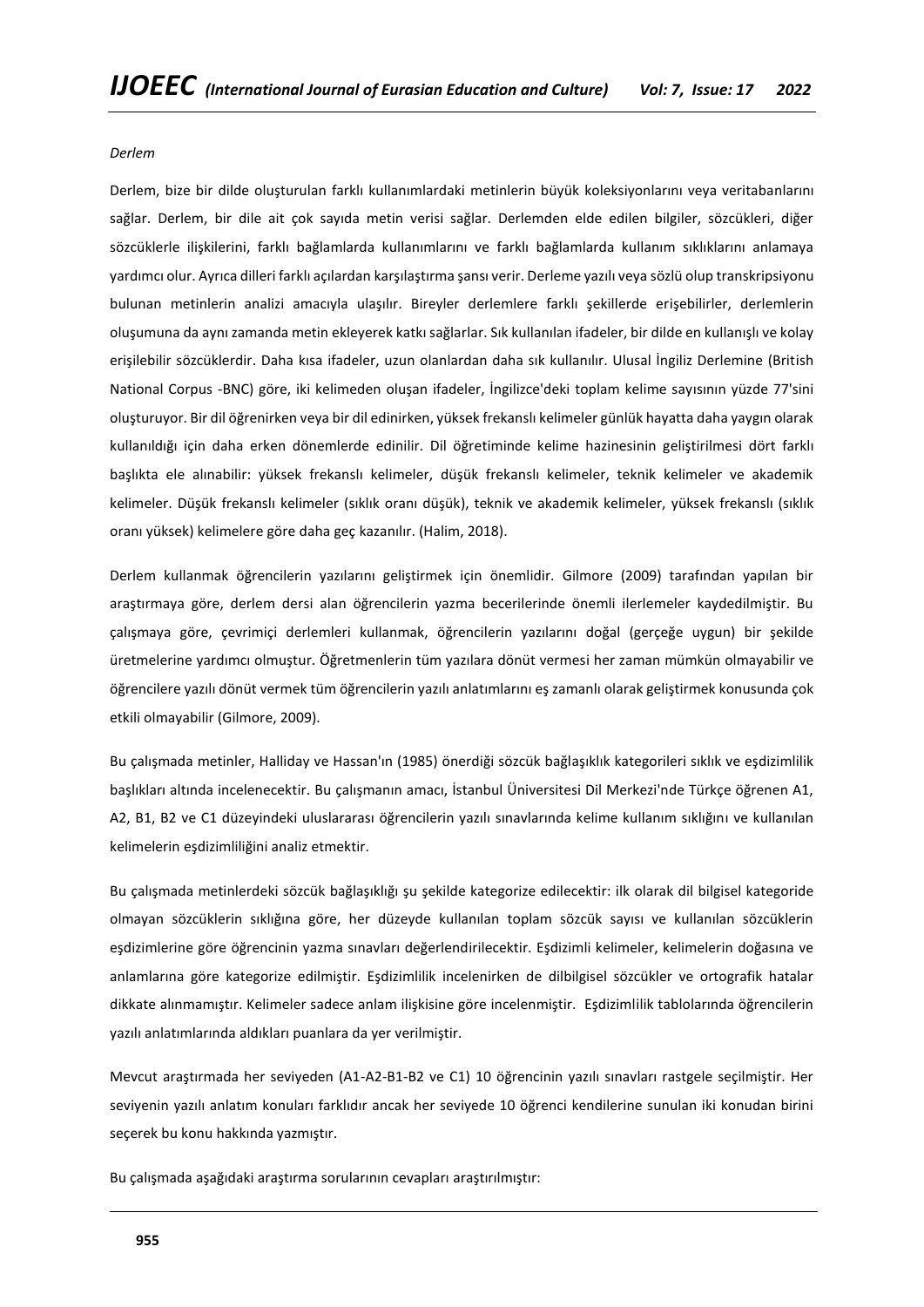- 1. Türkçe hazırlık sınıfındaki uluslararası öğrenciler tarafından her seviyede sıklıkla ne tür kelimeler kullanılır?
- 2. Öğrencilerin seviyesi arttıkça kullanılan kelime sayısı da artar mı?
- 3. Öğrenciler her seviyede ne tür eşdizimler kullanır?
- 4. Öğrencilerin yazma notları ile eşdizim kullanımları arasında bir ilişki var mıdır?

#### **YÖNTEM**

#### **Araştırma deseni**

Bu araştırmada nitel içerik analizi yöntemi kullanılmıştır. Her seviye için kelime sayısı ve her seviye için kelime sıklığının analizi için sketch engine programı kullanılmıştır. Eşdizim analizi için nitel içerik analizi yöntemi kullanılmıştır. Nitel araştırma, araştırma sorularına yorum yoluyla cevap arayan bir yöntemdir. İçerik analizinde ise toplanan verileri kavramlarla ve ilişkilerle açıklamak hedeflenmektedir. İçerik analizinde biribirine benzeyen veriler belirli kavramlar ve içerik çerçevesinde bir düzende bir araya getirerek yorumlanmaktadır (Yıldırım ve Şimşek, 2008).

#### **Örneklem**

Bu çalışmanın örneklemini, İstanbul Üniversitesi Dil Merkezi'nde Türkçe eğitimi alan İstanbul Üniversitesi'nin uluslararası burslu öğrencilerinin yazılı anlatımları oluşturmaktadır. Her seviyeden 10 öğrenci olmak üzere rastgele 50 öğrenci seçilmiştir. Başka bir deyişle, A1 seviyesinden 10 öğrenci, A2 seviyesinden 10 öğrenci, B1 seviyesinden 10 öğrenci B2 seviyesinden 10 öğrenci ve C1 seviyesinden 10 öğrenci rastgele seçilmiştir. Bu öğrencilerin her seviye sonunda girdikleri kur sonu sınavlarının yazılı anlatım bölümü incelenmiştir. Toplamda 50 farklı yazılı anlatıma ulaşılmıştır.

#### **Verilerin Toplanması ve Analizi**

2020-2021 eğitim öğretim yılında Türkçe eğitimi alan 50 uluslararası öğrencinin yazılı sınavını değerlendirmek amacıyla yapılan bu çalışma için gerekli izin İstanbul Üniversitesi Dil Merkezi Başkanlığından 844014 sayılı izin yazısıyla alınmıştır.

Derlem sadece her düzeyde 10 öğrencinin yazdığı metinler için oluşturulmuştur.

İlk olarak Sketch Engine programında her seviyede kullanılan kelime sıklığı ve kullanılan kelime sayısı analiz edilmiştir. İkinci olarak öğrencilerin yazılı sınavlarında kullanılan kelimeler arasındaki ilişki eşdizimlilik bağlamında değerlendirilmiştir.

Toplamda 50 farklı metin kullanılan bu çalışmada, her seviyede 10 farklı yazılı sınav analiz edilmiştir. İki farklı değerlendirici, sözcüksel öğeleri kategorize etmiştir, eğer bu iki farklı değerlendirici arasında büyük farklılık varsa üçüncü değerlendirici de sözcük ögelerini kategorize etmiştir.

Metinlerin puanlamasında da geçerlik ve güvenirliği sağlamak için iki farklı puanlayıcı ve puanlayıcı ile yapılmıştır.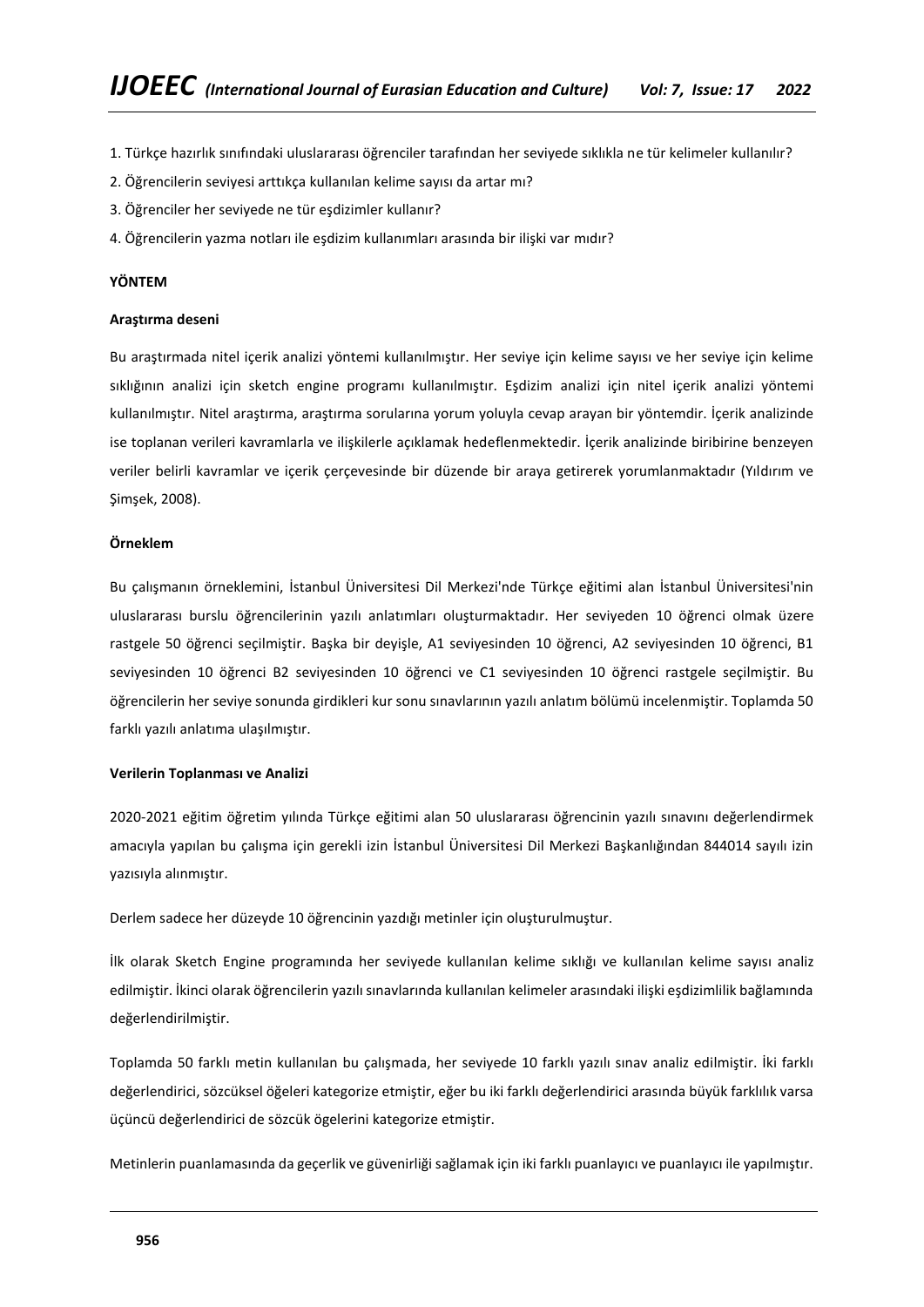Bir söylemde bağdaşıklık ve bağlaşıklık unsurlarının nasıl kullanıldığı, yüksek ve düşük puanlı metinleri ayırt etmek için nicel sayılar kadar önemlidir. Yazmanın kalitesi, bağlaşıklığın nicel analizinden çok yazarların yaratıcılığına bağlıdır. Çok iyi ya da çok zayıf yazarlar aynı bağlaşıklık unsurlarını kullanabilirler, ancak bunu farklı şekilde kullanırlar. Dolayısıyla, bir metnin etkililiği ve kalitesi, yazarın üslubuna ve dili kullanım şekline bağlıdır.

Bu çalışmaya örnek teşkil eden öğrencilere her kursonunda kursonu sınavı uygulanmaktadır ve her sınav sırasıyla okuma, dinleme, yazma ve konuşma olmak üzere dört beceri alanından oluşur. Her beceri 25 puan üzerinden değerlendirilir ve her sınav toplam 100 puandır. Sınavlar iki farklı öğretim elemanı tarafından gözetlenir ve değerlendirilir.

Kur sonu sınavlarının yazma bölümünde sorulan yazma soruları aşağıdaki şekildedir:

# A1

Yabancı bir arkadaşınız sizin ülkenize geliyor. Arkadaşınıza gezi planınız hakkında bir e-posta yazınız. Ülkenizdeki bayramları ve o bayramlarda neler yaptığınızı anlatınız.

# A2

Kendinize 15 sene sonra okumak için bir mektup yazınız. Sizin ülkenize gidecek bir turiste ülkeniz hakkında bilgi veriniz ve tavsiyelerde bulununuz.

# B1

İş hayatında başarı hakkında bir yazı yazınız.

Çocukluğunuzu ve bugünkü hayatınızı anlatan bir yazı yazınız.

# B2

Gittiğiniz bir yer hakkında bir gezi yazısı yazınız.

Sizce şimdiye kadar icat edilmiş en önemli teknolojik alet nedir? Anlatınız.

# $C1$

İzlediğiniz bir filmin özetini yazınız

Zamanda yolculuk yaptığınızı hayal edip gittiğiniz zaman dilimini anlatınız.

Yazma sınavlarının değerlendirilmesinde kullanılan puanlama cetveline göre diğer becerilerin değerlendirilmesinde olduğu gibi yazma sınavları 25 puan üzerinden değerlendirilir. Kur sonu sınavlarının yazma kısmı, Avrupa Ortak Çerçeve Programı'nın önerdiği kriterlere göre değerlendirilir. Değerlendirme kriterleri şu şekildedir: dil bilgisi, kelime kullanımı, içerik, tutarlılık, uzunluk, noktalama işaretleri.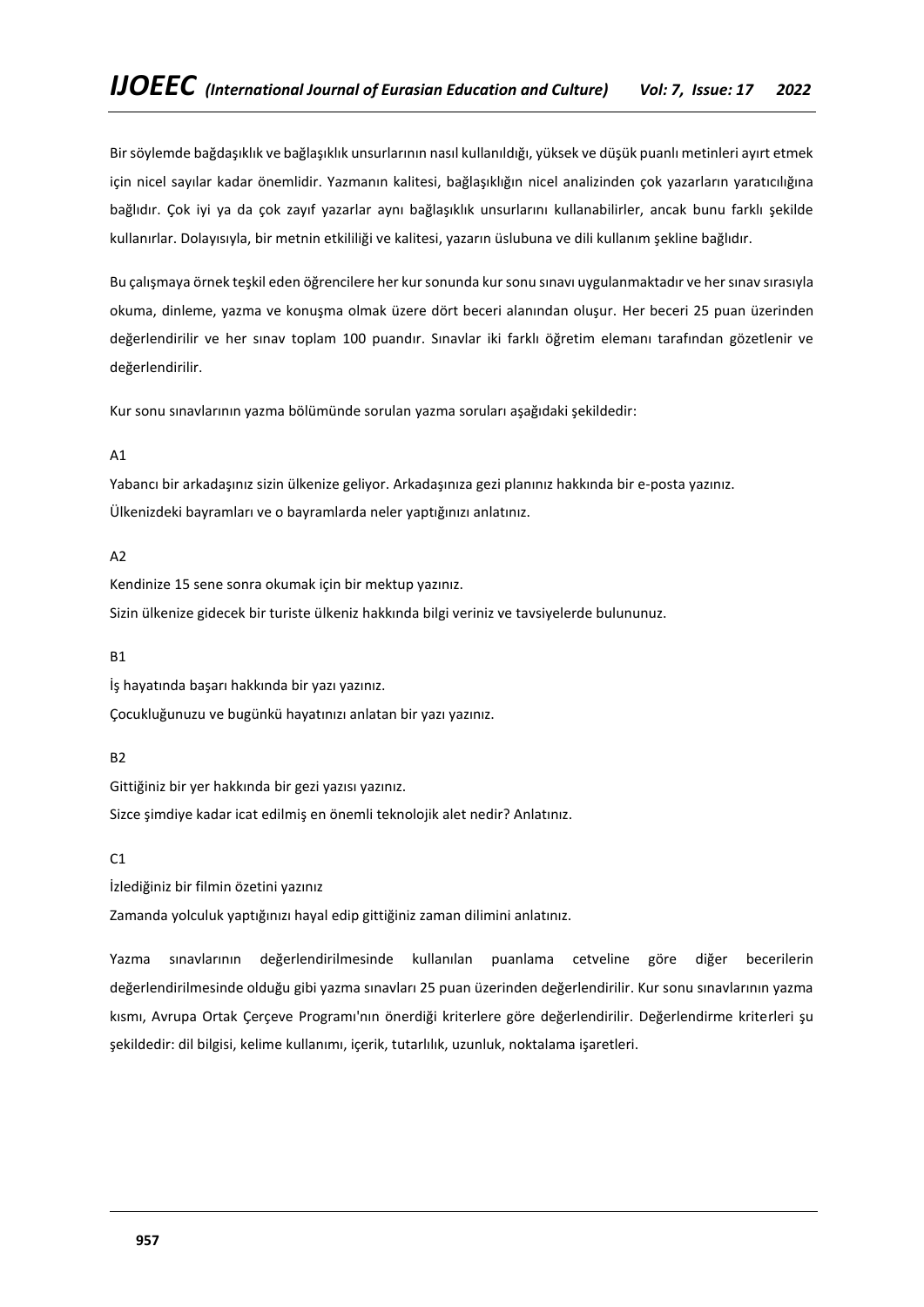| A1            | f              | A2             | f              | <b>B1</b>  | f   | <b>B2</b>   | f              | C1       | f  |
|---------------|----------------|----------------|----------------|------------|-----|-------------|----------------|----------|----|
| Bir           | 29             | Çok            | 57             | Bir        | 118 | Çok         | 41             | Bir      | 38 |
| Sonra         | 26             | Var            | 47             | Çok        | 35  | Orada       | 17             | Olmak    | 32 |
| Çok           | 25             | Bir            | 32             | İnsanlar   | 22  | Her         | 14             | Çok      | 28 |
| Gidiyoruz     | 22             | Güzel          | 30             | Her        | 20  | Var         | 13             | Her      | 25 |
| Güzel         | 20             | Her            | 26             | Sonra      | 16  | Güzel       | 13             | Zaman    | 21 |
| Var           | 13             | Orada          | 23             | Zaman      | 15  | İnsanlar    | 12             | Başarılı | 18 |
| Benim         | 11             | Büyük          | 13             | Büyük      | 13  | Önce        | 10             |          |    |
| Gün           | 11             | Sonra          | 13             | Hic        | 13  | Sonra       | 10             | Çocukken | 17 |
| Beraber       | 10             | Zaman          | 12             | Daha       | 13  | Son         | 10             | İş       | 13 |
| Kalıyorsun    | 8              | Olur           | 9              | Onun       | 12  | Gün         | 10             | İşte     | 12 |
| İyi           | 7              | Mevsimde       | 9              | Filmin     | 11  | Önemli      | 9              | Var      | 11 |
| Yemek         | $\overline{7}$ | Yaz            | 8              | Karar      | 11  | Telefon     | 8              | İnsanlar | 11 |
| İstanbul      | $\overline{7}$ | Yer            | 8              | Olarak     | 10  | Cok         | 8              | Sadece   | 10 |
| Yiyoruz       | $\overline{7}$ | Zimbabve       | 8              | İnsanların | 10  | Oldu        | 8              | Başaralı | 9  |
| Yapıyoruz     | 6              | Yiyebilirsiniz | 8              | Gün        | 10  | Kölsay      | 8              | Hayat    | 9  |
| Her           | 6              | Hava           | $\overline{7}$ | Şekilde    | 10  | İyi         | 8              | Şey      | 9  |
| <b>Burada</b> | 6              | Ziyaret        | $\overline{7}$ | Yeni       | 10  | Gittim      | 8              | Eğitim   | 8  |
| Hafta         | 6              | Genellikle     | $\overline{7}$ | Olduğunu   | 9   | Drone       | 7              |          |    |
| Merhaba       | 5              | Farklı         | $\overline{7}$ | Kız        | 9   | İki         | $\overline{7}$ |          |    |
| Önce          | 5              | <b>Belki</b>   | $\overline{7}$ | Olan       | 9   | Şey         | 7              |          |    |
| Eve           | 5              | Cok            | 7              | Hep        | 9   | Almak       | 7              |          |    |
| Bekliyorum    | 5              | Gidebilirsiniz | $\overline{7}$ | Güzel      | 9   | Hava<br>Yer | 6<br>6         |          |    |
| Bayram        | 5              | İyi            | $\overline{7}$ | Küçük      | 9   | Yeni        | 6              |          |    |
| Değil         | 4              | Gazze          | $\overline{7}$ | Genç       | 8   | İcat        | 6              |          |    |
| Alıyoruz      | 4              |                |                | Rağmen     | 8   | Olan        | 6              |          |    |
| Nasıl         | 4              | Bişkek         | 6              | Kendi      | 8   | Bazı        | 6              |          |    |
| Türk          | 4              | Sebeple        | 6              | İstanbul   | 8   | Oraya       | 6              |          |    |
| Geliyorsun    | 4              | Şehir          | 6              | Vardı      | 8   | Disney      | 6              |          |    |
| Ailen         | 4              |                |                | Film       | 8   |             |                |          |    |
| İçiyoruz      | 4              |                |                | Hiçbir     | 8   |             |                |          |    |
| Sabah         | 4              |                |                | Polis      | 8   |             |                |          |    |

# **BULGULAR**

**Tablo 1.** Seviyelere Göre Kullanılan Kelimelerin Sıklık Analizi

(*f: her seviyede kullanılan kelimelerin sıklığı)*

**Tablo 2.** Seviyelere Göre Kullanılan Toplam Kelime Sayısı

| Seviye         | Toplam Kelime Sayısı |
|----------------|----------------------|
| А1             | 1.092                |
| A2             | 1.799                |
| <b>B1</b>      | 1.895                |
| B <sub>2</sub> | 2.124                |
| ۲1             | 3.540                |

Sözcüklerin sıklığı, "sketch engine" programında noktalama işaretleri ve gramer unsurları filtrelenerek analiz edilmiştir. "Sketch engine" programında kelimeler sayıldığında öğrenciler tarafından A1 seviyesinde 1.092 kelime, A2 seviyesinde 1.799 kelime, B1 seviyesinde 1.895 kelime, B2 seviyesinde 2.124 ve C1 seviyesinde 3.540 kelime kullanıldığı görülmüştür. Öğrencilerin yeterlilik düzeyi arttıkça kelime bilgisi ve kullanımlarının da artması beklenen bir sonuçtur. Kelime dağarcığı genişledikçe, öğrenciler bu kelimelerle daha uzun cümleler kurarlar.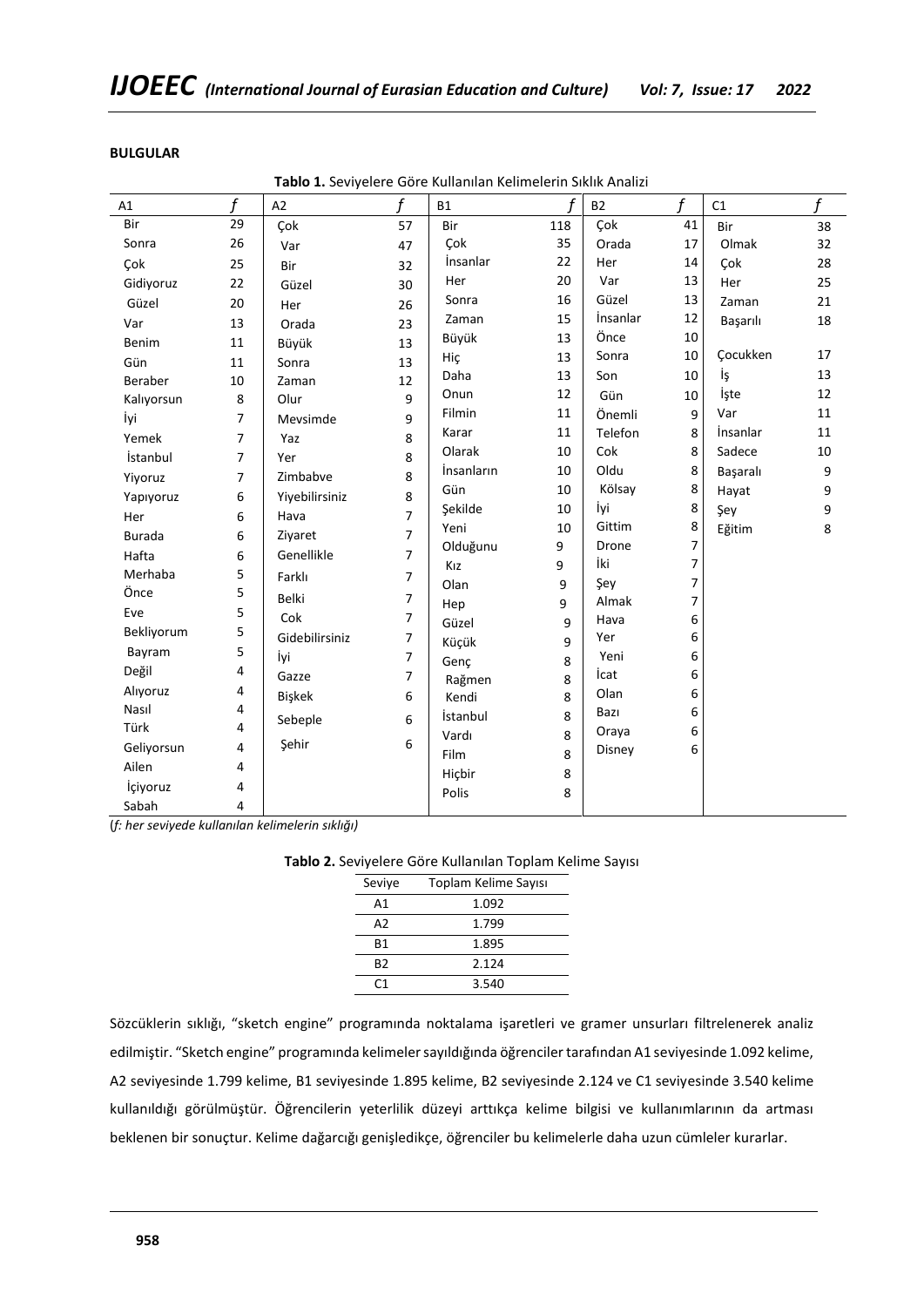Ancak, başlangıç seviyelerinde öğrenciler aynı veya benzer kelimeleri kullanarak çok sayıda tekrar yaparlar. Diğer seviye geçişlerine kıyasla en büyük oranda kelime farkı B2 ve C1 seviyeleri arasındadır. C1 seviyesinde öğrenciler akademik dil dersleri alırlar ve akademik dil, öğrencilerin kelime hazinesini zenginleştirir. B2 seviyesinden C1 seviyesine 1000 kelimenin üzerinde farklılık olması gelişen akademik söz varlığının göstergesidir. C1 seviyesindeki yükselen kelime oranını A2 seviyesi takip etmektedir. A1 düzeyine kıyasla A2 düzeyinde 700 kelimenin üzerinde kelime kullanımı, öğrencilerin dille ilgili temel eğitimi aldıktan sonra farklı konulardaki iletişim becerilerini geliştirmeye yönelik kelime ihtiyaçlarının arttığını ve bu kelimeleri öğrendiklerini gözlemlemekteyiz. A1 ve A2 düzeylerinde daha çok temel somut sözcükler kullanılırken, B1 düzeyinden itibaren daha çok soyut, meslek hayatı ve akademik alanlar ile ilgili sözcükler kullanılmaktadır. Ancak kelimelerin sıklıkları ile anlamlar arasında düzeylere göre anlamlı bir farklılık yoktur. Yani A1 ve A2 düzeylerinde sıklıkla kullanılan kelimeler B1, B2 ve C1 seviyelerinde de sıklıkla kullanılmıştır. Sık kullanılan kelimeler, sınavda verilen konuya bağlı olarak değişiklik gösterebilmektedir.

| A1           |                                                                                                       |
|--------------|-------------------------------------------------------------------------------------------------------|
| Öğrenci-Puan | Eşdizimli Kelimeler                                                                                   |
| Öğr 1-20     | İstanbul, Gezmek, Fotoğraf Çekmek, Hediye Almak, Kapalı Çarşı, Sultanahmet                            |
|              | Galata, Beşiktaş, Taksim, Galata Kulesi, Tramway                                                      |
| Öğr 2-15     | Memleket, Başkent, Turistik Yerler, Nejashi Camisi                                                    |
|              | Kültürel Hediyeler, Kültürel Yiyecekler, Kitfo/Genfo/Kocho                                            |
| Öğr 3-22     | Bayram, Kutlama, Alışveriş, Yemek, Aile, Hediye                                                       |
|              | Annem, Babam, Kardeslerim, Kızkardesim                                                                |
| Öğr 4-17     | Ülkem, Aile, Anne, Baba, Kız Kardeş, Erkek Kardeş                                                     |
| Öğr 5-20     | Egzersiz, Spor, Otel, Alışveriş Merkezi, Endonesya Yemeği, Hediye, Plan, Uçak, Hobi, Gezmek,          |
| Öğr 6-15     | Bayram, Ramazan Bayramı, Kurban Bayramı, Ziyaret, Kıyafet, Temizlik, Hediye, Bayram Namazı, Akraba    |
| Öğr 7-24     | Plan, Tatil, Eğlenmek, Parti, Doğum Günü, Hediye, Alışveriş, Aktivite                                 |
| Öğr 8-15     | Türkiye, Türk Yemekleri, Türk Kahvesi, Çay                                                            |
| Öğr 9-25     | İstanbul, Şehir, Kalabalık, Taksim, Türkçe, Mercimek Çorbası, Türk Kahvesi                            |
| Öğr 10-15    | Istanbul, Ayasofya, Sultanahmet, Alışveriş Merkezi, Hediye, Ülke, Ziyaret, Otel, Kapalı Çarşı, Taksim |
|              | Meydanı, Türk Kahvesi                                                                                 |

#### **Tablo 4.** A2 Seviyesinde Kullanılan Eşdizimli Kelimeler

| Eşdizimli Kelimeler                                                                                    |  |  |  |  |  |  |  |
|--------------------------------------------------------------------------------------------------------|--|--|--|--|--|--|--|
| Kırgızistan, Başkent, Bişkek, Şehir, Göl, Isısık-Göl, Dağlar, Yemyeşil Ormanlar, Masmavi Göller, Geniş |  |  |  |  |  |  |  |
| Nehirler, Dağ, Kanyon, Manzara                                                                         |  |  |  |  |  |  |  |
| Gemi Kaptanı, Üniversite, Mezun Olmak, Gemi Mühendisliği, Hedef, Gelecek, Ülke, Çin, Japonya, Güney    |  |  |  |  |  |  |  |
| Kore, Üniversite, İstanbul Teknik Üniversitesi, Gemi Ve Deniz Mühendisliği Bölümü                      |  |  |  |  |  |  |  |
| Zengin, Para, Pahalı Kahve, Parti, Lamborghini, Havuzlu Ev                                             |  |  |  |  |  |  |  |
| Coğrafya, Kuzey, Güney, Doğu, Kış, Kar, Soğuk                                                          |  |  |  |  |  |  |  |
| Hayvan, Aslan, Zürafa, Yemek, Balık, Pilav,                                                            |  |  |  |  |  |  |  |
| Ülke, Başkent, Pakistan, İslamabad, Murrey                                                             |  |  |  |  |  |  |  |
| Yemek, Lezzetli, Tatlı, Doğu Yemekleri, Batı Yemekleri                                                 |  |  |  |  |  |  |  |
| İklim, Ilıman, Soğuk, Sıcak                                                                            |  |  |  |  |  |  |  |
| Mezun Olmak, Üniversite, Yüksek Lisans, Doktora                                                        |  |  |  |  |  |  |  |
| Otobüs, Tren, Taksi, Açık Büfe, Yemek, Pilav, Sebze, Tavuk, Et                                         |  |  |  |  |  |  |  |
| Real Madrid, Futbol, Futbolcu, Oyun, Psdört, Fortnite                                                  |  |  |  |  |  |  |  |
|                                                                                                        |  |  |  |  |  |  |  |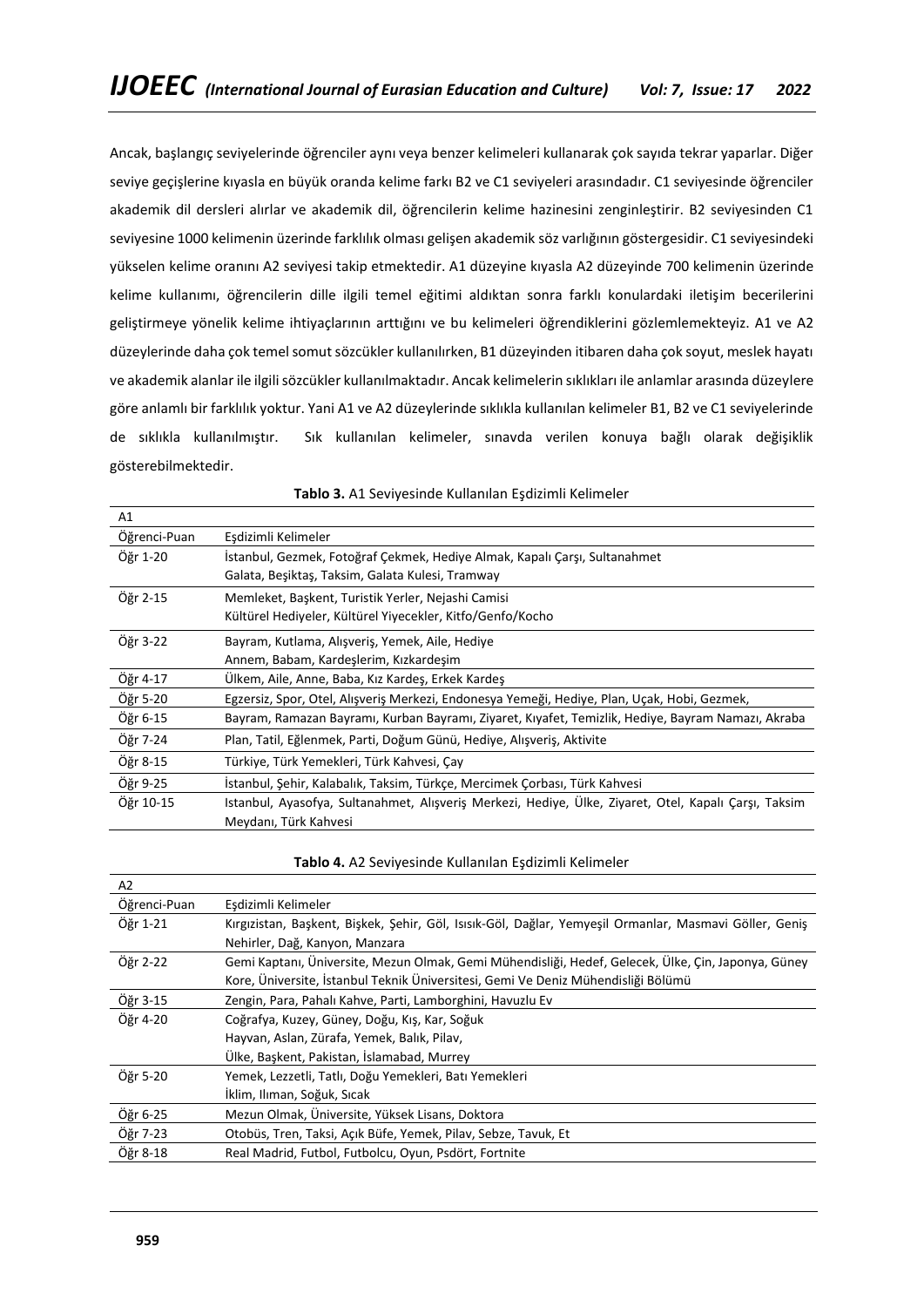| Öğr 9-18  | Hava Durumu, Yağışlı, Rüzgarlı, Güneşli, Sıcak, Rüzgar, Tozlu                                    |  |  |  |  |  |  |  |  |
|-----------|--------------------------------------------------------------------------------------------------|--|--|--|--|--|--|--|--|
|           | Vahsi Hayvan, Fil, Kaplan, Aslan, Antilop, Taysan, Tilki                                         |  |  |  |  |  |  |  |  |
| Öğr 10-22 | Lokanta, Türk Mutfağı, Çin Mutfağı, Rus Yemekleri, Rus Kahvaltı, Lezzetli, Yemek, Bors, Pelmeni, |  |  |  |  |  |  |  |  |
|           | Okroska, Sırnıki, Kvas                                                                           |  |  |  |  |  |  |  |  |

| <b>B1</b>    |                                                                                                            |  |  |  |  |  |
|--------------|------------------------------------------------------------------------------------------------------------|--|--|--|--|--|
| Öğrenci-Puan | Eşdizimli Kelimeler                                                                                        |  |  |  |  |  |
| Öğr 1-18     | Hedef, Başarı, İş, Yüksek Maaş, Eğitim                                                                     |  |  |  |  |  |
| Öğr 2-25     | İs Adamı, Gıda Üreticileri, Moda Tasarımcıları, Restoran Sahipleri, Kuyumcular                             |  |  |  |  |  |
|              | Sanat, Yetenek, Resim Çizmek, Piyano Çalmak, Galeri, Müze                                                  |  |  |  |  |  |
| Öğr 3-24     | Plan, Hedef, Başarı, Eğitim, Sosyal Hayat                                                                  |  |  |  |  |  |
| Öğr 4-22     | Cocuk, Oyun, Park, Eğlence                                                                                 |  |  |  |  |  |
| Öğr 5-22     | İş Hayatı, Patron, Saygı, Serbest Zaman, Eğitim, Extra Çalışma, İş, Pilot, Doktor, Mühendis                |  |  |  |  |  |
| Öğr 6-19     | Seyahat, Deniz, Kamp                                                                                       |  |  |  |  |  |
| Öğr 7-25     | Hedef, Eğitim, Başarmak, Sorumluluk, İş Kurmak, Meslek, Doktor, Avukat, Mühendis                           |  |  |  |  |  |
| Öğr 8-21     | Bilgisayar, Bilgisayar Mühendisi, Kodlama                                                                  |  |  |  |  |  |
| Öğr 9-25     | Hobiler, Örgü Örmek, Resim Cizmek, Dikis, Kuaförlük, Moda Tasarımı, Cocukluk, Genclik, Masumiyet,          |  |  |  |  |  |
|              | Kişilik                                                                                                    |  |  |  |  |  |
| Öğr 10-25    | Cok Dolgun Bir Ücret, Büyük Bir Statü, Patron Olarak, Isin Avantajları Esnek Saatleri, Tatil Üzün Sürmesi, |  |  |  |  |  |
|              | Ikramiyeleri, Memnuniyet                                                                                   |  |  |  |  |  |

**Tablo 5.** B1 Seviyesinde Kullanılan Eşdizimli Kelimeler

# **Tablo 6.** B2 Seviyesinde Kullanılan Eşdizimli Kelimeler

| <b>B2</b>    |                                                                                                         |  |  |  |  |  |  |
|--------------|---------------------------------------------------------------------------------------------------------|--|--|--|--|--|--|
| Öğrenci-Puan | Eşdizimli Kelimeler                                                                                     |  |  |  |  |  |  |
| Öğr 1-25     | Meyve, Atıştırmalık, Yiyecek, İçecek, Mangal, Hazır Yemek                                               |  |  |  |  |  |  |
| Öğr 2-17     | Deniz, Kum, Güneş, Akdeniz Iklimi, Plaj, Güney, Yaz Mevsimi, Ege Kıyı Şeridi                            |  |  |  |  |  |  |
| Öğr 3-25     | Kazakistan, Almatı, Yedek Kıyafet, Yüzme Havlusu, Güneş Kremi, Sivrisinek Önleyici Krem                 |  |  |  |  |  |  |
|              | Dağ, Manzara, Fotoğraf                                                                                  |  |  |  |  |  |  |
| Öğr 4-18     | Hava Koşulları, Rüzgarlı Hava, Alet, Drone, Film Çekmek, Video Çekmek, Gazetecilik, Bilimsel Araştırma, |  |  |  |  |  |  |
|              | Kuş Bakışı, Panaromik, Arazi Çekmek, Harita Yapmak                                                      |  |  |  |  |  |  |
| Öğr 5-24     | Akıllı Telefon, Tablet, Bilgisayar, Alet, İcat, Sosyal Medya, Google, Internet                          |  |  |  |  |  |  |
| Öğr 6-16     | Piknik, Balık Tutmak, Gezi, Fotoğraf Çekmek, Yüzmek                                                     |  |  |  |  |  |  |
| Öğr 7-20     | Elektrik, Iletisim, Arabalar, Makineler, Bilgisayarlar, Cep Telefonları                                 |  |  |  |  |  |  |
|              | Restoranlarda, Evlerde, Hastanelerde, Fabrikalarda, Film Endüstrilerinde, Askeriyede, Ofislerde         |  |  |  |  |  |  |
| Öğr 8-23     | Abd, Ülke, Eyalet, Okyanus, Sahil, Plaj, Deniz Kabukları                                                |  |  |  |  |  |  |
| Öğr 9-23     | Akıllı Telefon, İnternet, Saat, Kamera, Takvim                                                          |  |  |  |  |  |  |
| Öğr 10-19    | Seyahat, Vize, Havaalanı, Çin Devlet Ofisi, Havaalanı, Çin Parası                                       |  |  |  |  |  |  |

# **Tablo 7.** C1 Seviyesinde Kullanılan Eşdizimli Kelimeler

| C1           |                                                                                                           |  |  |  |  |  |
|--------------|-----------------------------------------------------------------------------------------------------------|--|--|--|--|--|
| Öğrenci-Puan | Eşdizimli Kelimeler                                                                                       |  |  |  |  |  |
| Öğr 1-24     | Tarihi, Siyah Beyaz Fotoğrafta, Klasik Arabalar, Vapur, Kalabalık, Yeşilçam                               |  |  |  |  |  |
| Öğr 2-25     | İnovatif, Geleneksel, Okul, Fizik, Matematik, Kimya, İngilizce, Eğitim Teknikleri, Yüksek Puan            |  |  |  |  |  |
| Öğr 3-22     | Ceza, Silah, Suç, Mücadele, Ölüm, Asker, Emir, Savaş                                                      |  |  |  |  |  |
| Öğr 4-24     | Film, Yazar, Karakter, Yönetmen, Aktris, Başrol, Tasarım, Makyaj, Oyuncu                                  |  |  |  |  |  |
| Öğr 5-24     | Tayland, Phuket, Deprem, Tsunami, Su Altında Kalmak, Yardım, Kurtarmak                                    |  |  |  |  |  |
| Öğr 6-18     | Kurtuba, Medeniyet, Endülüs, Mimari, Kültür, Cami Kubbesi, İnsa Etmek, Saray Cesmesi                      |  |  |  |  |  |
|              | Plato, Aristo, Sokrat, İbn Rüsd, İbn Farabi                                                               |  |  |  |  |  |
| Öğr 7-23     | Inceleme, Çözüm, Protesto, Polis, Olay, Emniyet, Komiser                                                  |  |  |  |  |  |
| Öğr 8-25     | Teknoloji, Elektronik, Uçan Taksi, Akıllı Ev Sistemi, Cep Telefonu, Robot                                 |  |  |  |  |  |
| Öğr 9-24     | Ulaşım, Feribot, Tren, Yugoslavya, Göçmen, İstanbul, Ticaret                                              |  |  |  |  |  |
|              | Farklı Kıyafetler, Mektup, Ezan, Cami, Müslüman, Hristiyan                                                |  |  |  |  |  |
| Öğr 10-21    | Hastalık, Doktor, Tedavi, Rehabilitasyon, Fizik Tedavi, Tekerlekli Sandalye, Elektrikli Sandalye, Merkezi |  |  |  |  |  |
|              | Sinir Sistemi, Omurilik, Nöron, ALS (Amyotrofik Lateral Scleros), Teşhis                                  |  |  |  |  |  |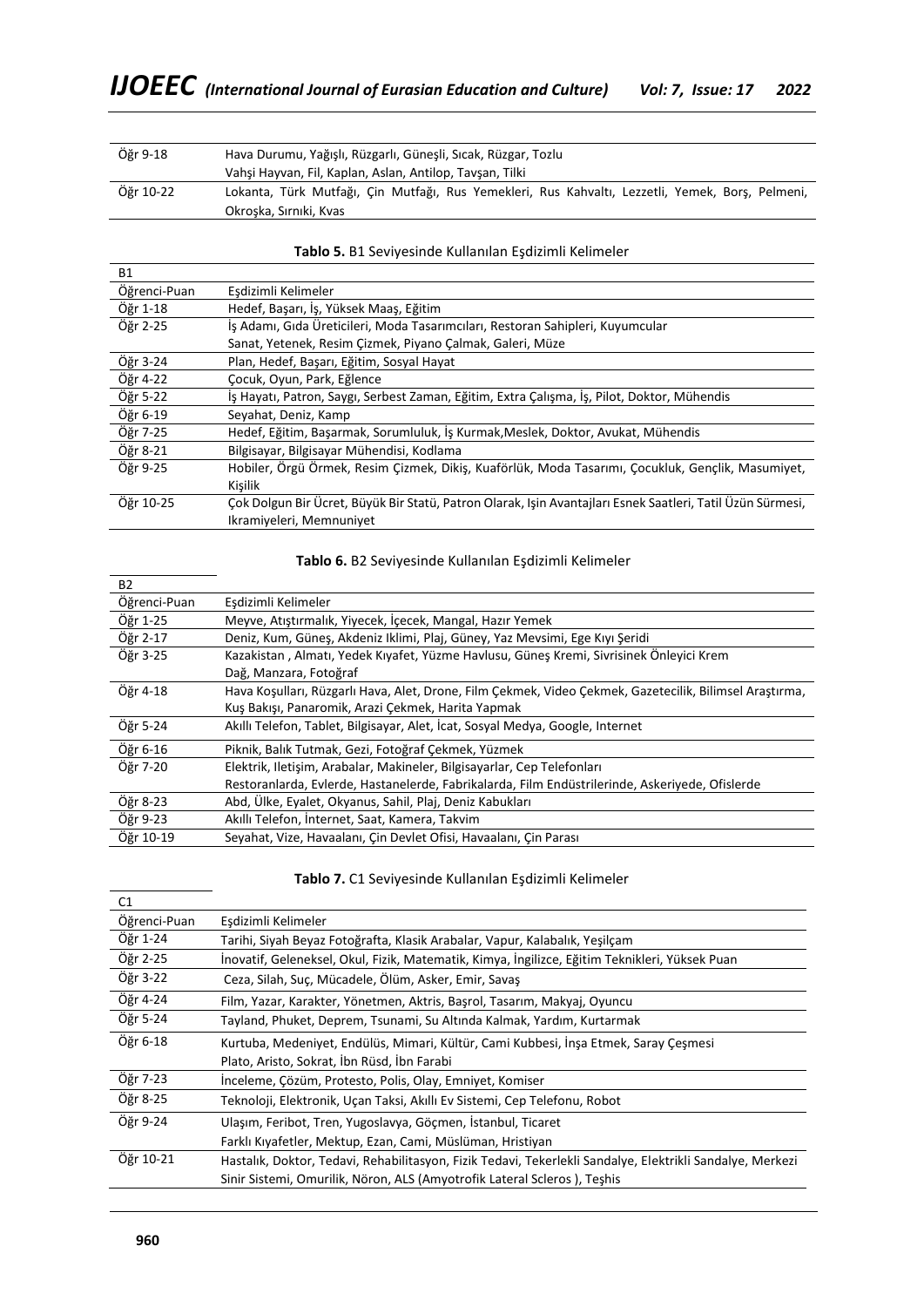|                | Α1   |               | A2   |               | <b>B1</b> |               | <b>B2</b> |        | C1   |        |
|----------------|------|---------------|------|---------------|-----------|---------------|-----------|--------|------|--------|
| Öğrenci        | Puan | <b>Kelime</b> | Puan | <b>Kelime</b> | Puan      | <b>Kelime</b> | Puan      | Kelime | Puan | Kelime |
|                |      | sayısı        |      | sayısı        |           | sayısı        |           | sayısı |      | sayısı |
| 1              | 20   | 11            | 21   | 13            | 18        | 05            | 25        | 06     | 24   | 06     |
| $\overline{2}$ | 15   | 09            | 22   | 13            | 25        | 11            | 17        | 08     | 25   | 09     |
| 3              | 22   | 10            | 15   | 06            | 24        | 05            | 25        | 09     | 22   | 08     |
| 4              | 17   | 07            | 20   | 18            | 22        | 04            | 18        | 12     | 24   | 09     |
| 5              | 20   | 10            | 20   | 08            | 22        | 10            | 24        | 08     | 24   | 07     |
| 6              | 15   | 10            | 25   | 04            | 19        | 03            | 16        | 05     | 18   | 13     |
| 7              | 24   | 08            | 23   | 09            | 25        | 09            | 20        | 13     | 23   | 07     |
| 8              | 15   | 04            | 18   | 06            | 21        | 03            | 23        | 07     | 25   | 06     |
| 9              | 25   | 07            | 18   | 14            | 25        | 10            | 23        | 05     | 24   | 13     |
| 10             | 15   | 11            | 22   | 12            | 25        | 7             | 19        | 06     | 21   | 12     |

**Tablo 8.** Seviyelere Göre Öğrencilerin Yazma Puanları ve Kullandıkları Eşdizimli Kelime Sayıları

Eşdizim kullanımı, birincisi anlamsal, ikincisi niceliksel olarak iki açıdan incelenmiştir. Öğrencilerin, yazma bölümünden aldıkları puanları da sözcük kullanımına parallel olarak değerlendirilmiştir.

A1 seviyesinde diğer seviyelere göre aynı kelimelerle daha fazla tekrar vardır. Tekrarlanan kelimeler genellikle ardışık cümlelerdedir. Düşük puanlı yazılar, ardışık cümlelerde tekrarlar içermektedir. Anlamsal olarak bağdaşık sözcüklerin kullanımı ile metinlerin her düzeydeki puanlaması arasında bir ilişki yoktur. Başka bir deyişle yazılı sınavların puanlanması, metindeki kelimelerin kullanımlarına ve verilen konuyla ilgili olmasına göre yapılır. Öğretmenler dilbilgisi açısından yanlış metinlere genellikle düşük puanlar verirler. Eşdizim kullanımının ve kullanılan kelime sayısının metinlerin puanını etkilememiş olduğu sonucuna varılabilir. Puanlama cetvelinde sözcüklerin doğru kullanımına yer verilirken, bu puanlamanın eşdizimli kelime kullanımıyla ilişkili olmadığı ve eşdizimli kelimelerin kullanımının bir metni akıcı ve tutarlı yapmak için yeterli olmadığı sonucuna ulaşılmıştır.

C1 düzeyinde, eşdizimli kelimelerin içeriği daha akademik düzeyde ve soyuttur. C1 seviyesi eşdizim gruplarındaki kelime sayısı B2 seviyesinden önemli ölçüde yüksek değildir. Hem B1 hem de B2 düzeylerinde, teknoloji ve mesleklerle ilgili sözcükler sıklıkla kullanılmaktadır.

A1 ve A2 seviyelerinde aile, günlük rutinler, arkadaşlar, yemek, şehir gezisi, okul ve hava durumu gibi günlük hayatla ve günlük hayatta karşılaşılan durumlarla ilgili kelime grupları kullanılmıştır. Bu sözcükler günlük konuşmalar ve günlük ihtiyaçlarla ilgilidir.

Elde edilen bulgulardan, eşdizimli sözcük kullanımının tutarlı ve akıcı bir metin sağlamadığı sonucunu çıkarabiliriz. Eşdizimliliğin sağlanması ile birlikte öğrencilerin nitelikli bir metin oluşturabilmeleri için dilbilgisi, sözcük bilgisi, noktalama işaretleri ve metin bilgisine sahip olmaları gerekir.

Ayrıca, her seviyede öğrencilerden iki konudan herhangi biri hakkında yazmaları beklenirken, A1 ve A2 düzeyinde benzer konularda yazılar yazılırken ve benzer somut kelimeler kullanılırken, seviyeler ilerledikçe kullanılan eşdizimli kelimelerin çok farklı disiplinlerdeki kelimeleri kapsadığı ve öğrencilerin seçtikleri konuları farklı açılardan değerlendirerek yazdıkları görülmüştür.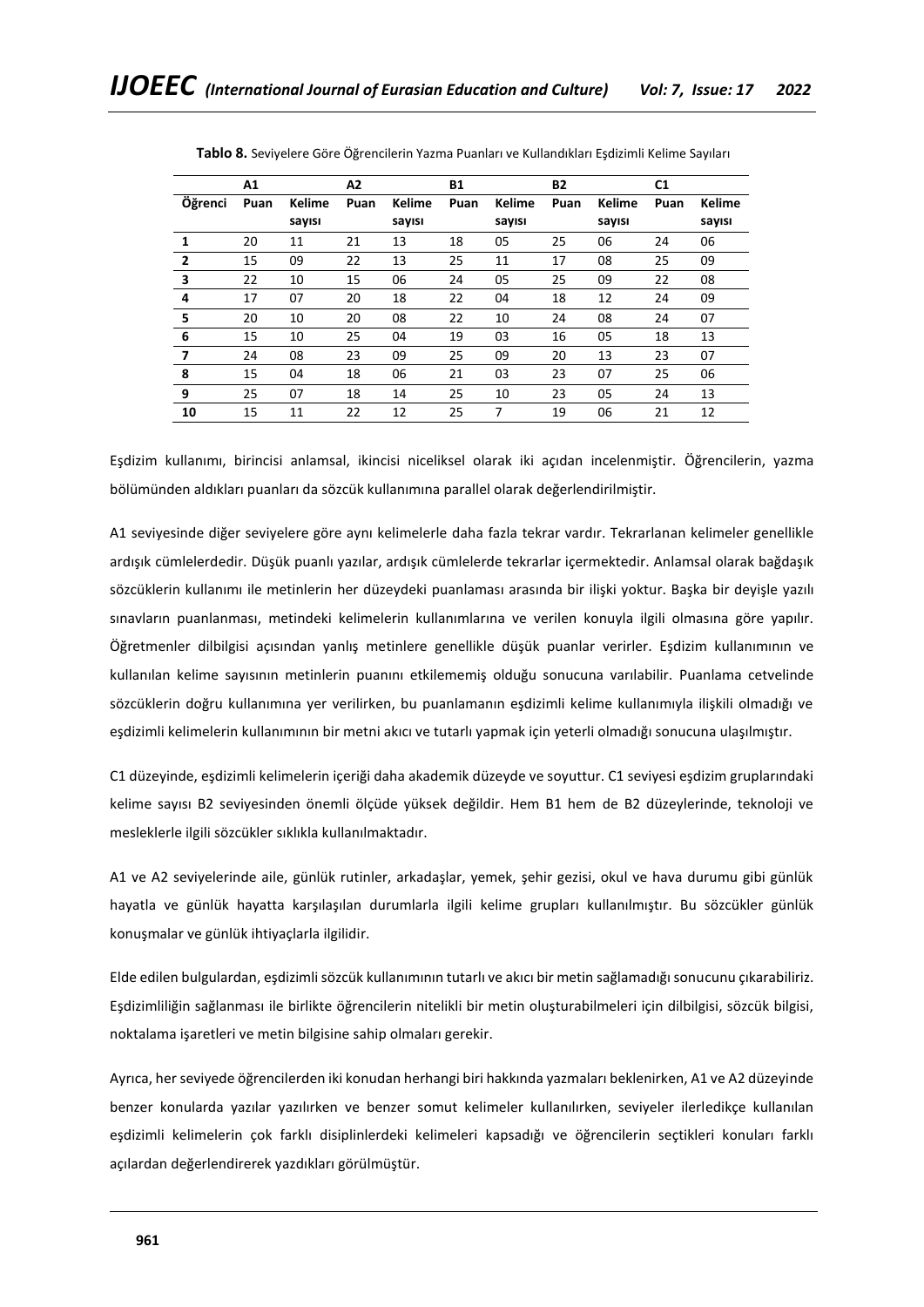Puanlama ve eşdizimli kelime sayılarının bulunduğu Tablo 8'e bakıldığında, hiçbir düzeyde kelime sayısı ve yazma notu arasında tutarlılık yoktur. Tablolara bakıldığında, yazma notu yüksek olan öğrencilerin eşzdizimli kelimeleri daha fazla kullanımı, ya da yazma notu düşük olan öğrencilerin eşdizimli kelimeleri daha az kullandığı söylenemez.

### **TARTIŞMA ve SONUÇ**

Bir dili yabancı dil olarak öğrenenlerin kelime kapasitesi anadili olarak dili kullananlardan farklıdır. Yabancı dil olarak Türkçe öğrenenler günlük ve akademik hayatta karşılaştıkları konularla ilgili söz varlığına sahiptirler.

Bu çalışmada, yabancı dil olarak Türkçe öğrenen üniversite hazırlık öğrencilerinin yazılı anlatımlarında kelime kullanım sıklıkları ve eşdizimli kelimeleri kullanımları hakkında bulgular elde edilmiştir. Öncelikle, sıklık analizine ve kelime sayımına göre, bu çalışmada, yabancı dil olarak Türkçe öğrenenlerin her düzeyde kullandıkları kelime sayısının bir önceki düzeye göre arttığı sonucuna ulaşılmıştır. Bu, dil gelişiminin beklenen bir sonucudur. Her düzeyde sık kullanılan sözcüklerin anlamsal olarak bir farklılık göstermemesi şaşırtıcıdır. Ancak başlangıç düzeylerinde sık kullanılan sözcük sayısı üst düzeylere göre daha fazladır. Mevcut çalışmanın eşdizim analizine gelince, B2 ve C1 gibi daha yüksek seviyelerde kullanılan kelime çeşitliliği A1, A2 ve B1 seviyelerine göre daha fazladır. Daha düşük seviyelerde, çalışmanın örneklemi tarafından benzer eşdizimler kullanılmıştır.

Eşdizim kullanımına gelince, öğrencilerin yabancı dildeki yeterliliklerinin yanı sıra ana dillerindeki sözcük bilgisi de son derece önemlidir. Bir konu, bir öğrenci için çok sayıda kelime çağrışımı yaparken aynı konu başka bir öğrenci için aynı oranda kelime çağrışımı yapmayabilir. Öğrencilerin eşdizimli kelimeleri kullanım oranları doğrudan dil yeterliliklerine bağlı olmayabilir. Kelime kullanımının yanında diğer metinsellik ölçütlerinin kullanımı da bir metnin oluşturulmasında önemli rol oynamaktadır. Bir metnin başarısı, tam olarak eşdizimli sözcüklerin kullanım sıklığına bağlı olmayabilir.

Metin oluştururken okuyuculara rehberlik etmek ve bir söylemi bütünsel bir şekilde sunmak için tekrar, eşdizimlilik, geçiş ifadeleri ve diğer bağdaştırıcı araçlar kullanılır. Bir kompozisyonun parçaları bir yapbozun parçaları gibidir, nasıl bir parçanın yanlış yere yerleştirilmesi görsel bütünlüğü bozuyorsa, metinlerdeki yanlış kullanımlar da metnin bütünlüğünü bozmaktadır. Bağlaşıklığı sağlayan unsurlar net bir şekilde ifade edilen bağlantılar kümesidir, okuyucular metnin oluşumunu bu unsurların ipuçlarıyla anlayabilirler. Bağlaşıklık, bağdaşıklığı garanti etmez, ancak onunla ilgili çıkarımlar sağlar. Bağlaşıklık, yalnızca sistematik bir metin oluşturulması değil, aynı zamanda herhangi bir metnin içeriğinin herhangi bir okuyucuya anlaşılır bir şekilde sunulmasıdır (Emah ve Omachonu, 2018: 79).

Etkili yazma ve okuduğunu anlama, herhangi bir yazılı metnin dil ögeleri arasında yer alan bağdaşık ilişkilerin sonucudur. Tutarlı ilişkiler ağı, herhangi bir yazılı metni anlamak için önemlidir. "Yazarlar, cümleleri açık ve doğal bir şekilde bağlayacak bilgi birikimine sahip olmalıdır. Okur, metni anlamlandırmak için metinle iletişim halinde olduğu için yazarın aktif işbirlikçisidir" (Emah ve Omachonu, 2008: 79).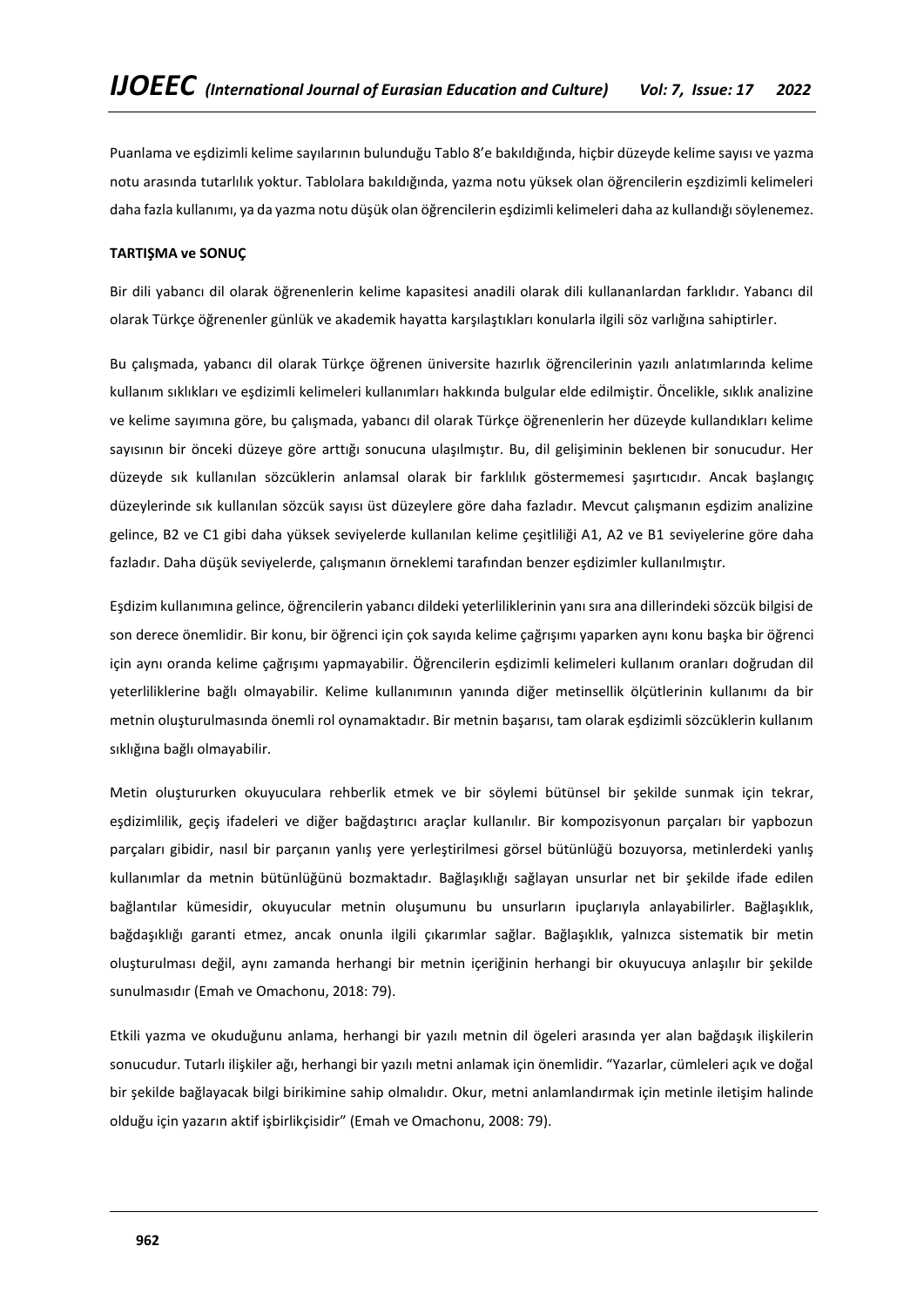Yabancı dil öğretiminde öğrencilerin dilsel yeterliliğinin gelişmesinde kelime öğretimi son derece önemlidir. Kelime öğretimi farklı açılardan ele alınabilir. Başarılı bir kelime öğretimi, bağlam içinde yeni kelimelerin doğru kullanımını sağlamalı, müfredat ve program geliştirme sırasında hem ana dilde hem de hedef dilde kelime öğretimi öğretim sistemine dâhil edilmelidir. Öğrenenlerin ana dillerindeki kelime hazinesi yabancı dildeki kelimelere erişimlerinde kolaylık sağlamaktadır. Bu nedenle, kelime öğretimi iletişimsel işlevleri hedeflemelidir, sözlüksel öğrenmenin çoğu bilinçli bir öğrenmeden ziyade bilinçaltı bir süreçte gerçekleşir (Stringer, 2019: 198). Kelime bilgisi ve dil bilgisi iyi olan öğrenciler hem okuduğunu ve dinlediğini anlamada, hem de yazılı ve sözlü anlatımlarında daha başarılı olurlar. Öğrencilerin yazılı ve sözlü anlatımlarının daha önce belirlenmiş ölçütlere göre değerlendirilerek öğrencilere gerekli geri bildirimin sağlanması, yazılı ve sözlü anlatımlarının gelişmesine önemli oranda katkı sağlar.

#### **ÖNERİLER**

Bu çalışma, yabancı dil olarak Türkçe öğrenen farklı okullardaki ve farklı yaş gruplarındaki öğrencilerin yazılı anlatımlarına erişim sağlanarak geliştirilebilir.

Çocukların yazılı anlatımlarındaki sözcük kullanımı farklı açılardan değerlendirilebilir.

Öğrencilerin yazılı metinlerinin ortografik, sözdizimsel ve morfolojik analizi yapılarak katılımcıların ana dillerine göre kategorize edilebilir.

#### **Etik Metni**

2020-2021 eğitim öğretim yılında Türkçe eğitimi alan 50 uluslararası öğrencinin yazılı sınavını değerlendirme izni İstanbul Üniversitesi Dil Merkezi Başkanlığından 844014 sayılı izin yazısıyla alınmıştır.

"Bu makalede dergi yazım kuralları, yayın ilkeleri, araştırma ve yayın etiği, dergi etik kurallarına uyulmuştur. Makale ile ilgili doğabilecek herhangi bir ihlalden yazar(lar) sorumludur.

**Yazar(lar)ın Katkı Oranı Beyanı:** Yazarın bu çalışmaya katkısı %100'dür.

### **KAYNAKÇA**

- Bacha, N. N., Cortazzi, M. & Nakhle, F. (2002). Academic Lexical Literacy: Investigating the Cohesion of Arabic Speakers' Essays in English. *IJAES,* 3.
- Bacha, N. N., Cortazzi, M. & Nakhle, F. (2002). Academic Lexical Literacy: Investigating the Cohesion of Arabic Speakers' Essays in English*, IJAES*, 3, 119-152
- Balcı, H. A. (2006). Metin Dilbilim Açısından Bir Çözümleme. *Erciyes Üniversitesi Sosyal Bilimler Enstitüsü Dergisi*, 1 (21, 191-204.
- Carter, R. (1987). *Vocabulary: applied linguistic perspectives.* Allen and Unwin.